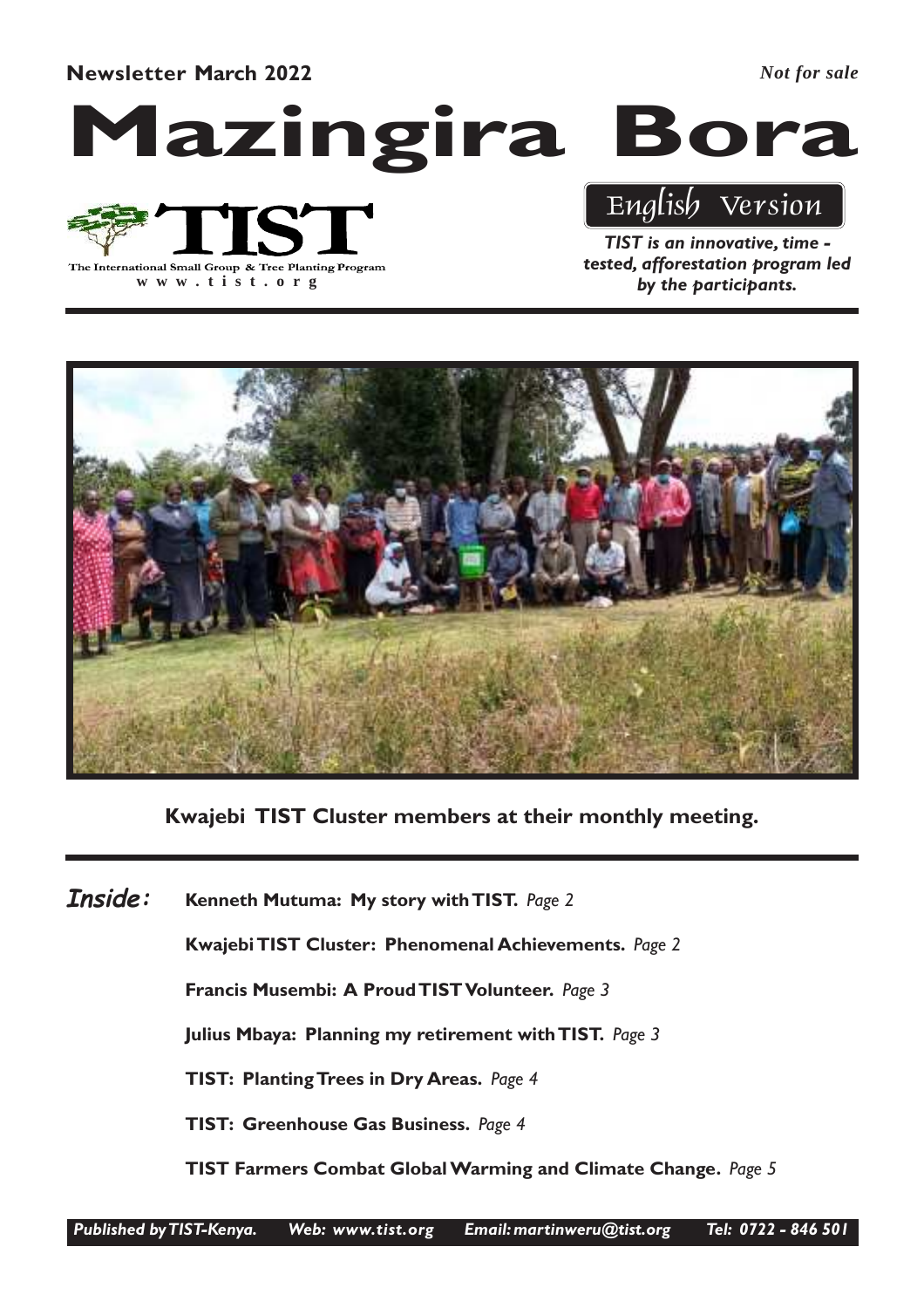### Kenneth Mutuma: My story with TIST.

### By Mary Gitonga,TIST Cluster Servant.

Y Name is Kenneth Mutuma, a TIST farmer<br>from Tharu Cluster, Meru County. I heard<br>about TIST in 2008. After learning about<br>the program, I eventually joined in 2009. My Small y Name is Kenneth Mutuma, a TIST farmer from Tharu Cluster, Meru County. I heard about TIST in 2008. After learning about Group name is Kinguru- 2009KE153.

One of the things that attracted me to TIST is encouragement to plant fruit trees. I realized I could get multiple benefits from fruits trees more than any other tree.

In 2015, I embarked on avocado tree planting. Over the years, I have planted over 400 trees. I am proud of my efforts. I get paid carbon stipends from my avocado trees. Importantly, my avocado trees are now fetching me good income from sale of fruits. When I need to prune my avocado trees, I feed my animals with leaves and use stems for firewood.

In my avocado garden, my wife plants kale vegetables, which she sells in nearby market.

We feel strong financially today. We pay school fees for our children without difficulty. We are sufficiently able to meet our household budget from the avocado income, kale sales and carbon revenue.

In TIST, we have benefited much from the trainings. We learnt about trees that can help to break wind. We planted Gravellia trees along the farm boundary. This has helped us in reducing too heavy wind into our farm. During drought, we prune Gravellia trees to feed our animals with the leaves. Equally, we get firewood from the branches.

We would like to encourage TIST farmers not to miss Cluster meetings. Cluster meetings are the place of knowledge and empowerment.

### Kwajebi TIST Cluster: Phenomenal Achievements.

### By David Thuku,TIST Desk Auditor.

We, Kwajebi TIST Cluster is one of the<br>Clusters in Laikipia West. We joined<br>TIST in 2008. To this day, we have 54<br>Small Groups, with 366 farmers participating. Clusters in Laikipia West. We joined TIST in 2008. To this day, we have 54 Small Groups, with 366 farmers participating.

We are proud of our achievements with TIST. Our participation has led to planting of over 90,000 trees which we have kept alive. We are sure, without TIST trainings, we couldn't have planted these trees. Our area being semi-arid, it was hard to keep trees alive before TIST. We had many challenges including high mortality rates of our trees occasioned by drought and grazing.When TIST came to our area we learnt Best Practices to overcome these challenges. We are today confident to set new goals in adding new trees.

We also take this opportunity to thank TIST program for honouring their promise in regard to carbon revenue payments. Out of 54 Small Groups in our Cluster, 51 have received their Profit share payments.This is a huge celebration to us. We are grateful and also applaud our Cluster Servant, David Thuku, for attending to all Small Groups and making sure they meet both pre-payment and profit share eligibilities.

We can now firmly say, TIST is our program. Our members have responded positively to TIST Trainings. For instance, Mr. John Kinga of 2008KE2718 is a champion in tree nurseries. Today, he has established a nursery with over 5,000 seedlings of mixed tree species. We also have fruit tree champions like Regina Njoki and Rahab Mumbi. They have planted plenty of orange trees, which they are now selling in local markets. Ndirangu Githogori of 2008KE474 is a beehive champion. He has established 100 beehives in his TIST Groves.

At Kwajebi, we continue to adhere to TIST Best Practice of rotational and servant leadership. Our current Leaders are Francis Kahoi 0726273161(Cluster Leader); Mary Maina 0729452202 (Co-Leader)and the newly elected Accountability Personis Michael Maina 0711343723.

If you would like to join us, kindly contact our leaders. We are happy to serve you, share with you things we have learned in TIST.

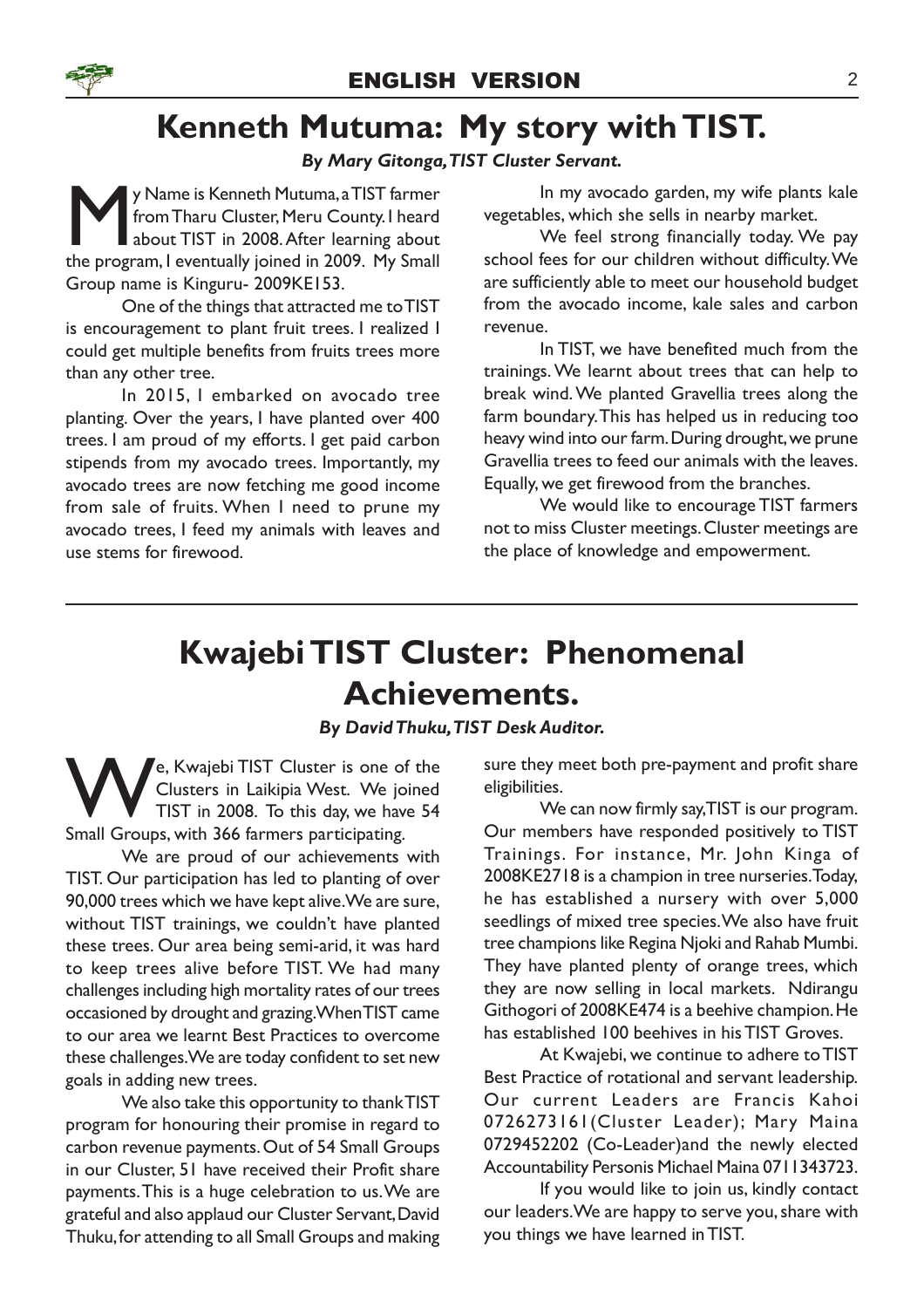

### Francis Musembi: A Proud TIST Volunteer.

### By Josephine Muasya, TIST Cluster Servant.

M y name is Francis Musembi from TIST Mamba cluster, Machakos County. I belong to Mwendi Use Small Group. I am a pioneer member of TIST in our region.When we heard and learned about TIST in 2016, we immediately volunteered to talk about TIST in our village meetings, churches and in other forums where we got an opportunity. Many farmers got interested and we began recruiting and registering them in TIST.

To encourage farmers to plant trees immediately after they join, we used the slogan, "Plant trees from the word "GO"". Because our area is a bit arid, we wanted farmers not to miss any rainy season to plant trees.

TIST encouraged us during Cluster Trainings to plant mixed tree species. In my own farm, I have gravellier, casuarinas and mangoes just to mention a few. But the most important thing I learn about tree planting is spacing. Before TIST, I was planting tightly spaced hoping that those that will die will give space to others. But in reality, trees that died were in same space and those who survived were in another same space. This caused those that survived to compete for space, nutrients, sunlight etc. and therefore became very weak. In TIST, I learnt tree spacing is very important. It allows your tree to enjoy maximum sunlight for photosynthesis, reduce competition of water and nutrients and hence your tree grow strong and healthy. TIST encourages 2m by 2m for conventional trees and 3-4m spacing for fruit and nut trees.

In my 7<sup>th</sup> year with TIST, I can't regret or look back.This is the program we have been waiting for. I am sure we will grow and become successful with TIST.

### Julius Mbaya: Planning my retirement with TIST. By Mary Gitonga,TIST Cluster Servant.

hen TIST came to my village in 2015<br>in partnership with our major tea<br>buyers Taylors, I learned what was<br>not taught in the meetings - that one can plan for hen TIST came to my village in 2015 in partnership with our major tea buyers Taylors, I learned what was retirement with trees.

I realized that very soon, I will need to give my tea bushes to my children as they settle with their families. Secondly, I realized with age, I may not be very productive with farming and other intense farm activities.

The only thing that can save me and allow me to bequeath my assets to children is planting of trees.With small lands we have today, all of us can benefit if we can plan well.

TIST has offered that opportunity. And it's working. My children now earn from the tea bushes and my wife, and I get income from the trees. From the same piece of land!

TIST trained us about the benefits of planting mixed tree species. In my farm, you will find fruit trees, nut trees, medicinal trees, fodder trees, and trees to prune for firewood.

Fruits and nuts trees give us enough income for our daily household needs.

Because TIST pays for all trees in our farm, we receive good income from carbon revenues. Today, we feel empowered and strong as family. We can face the future with confidence.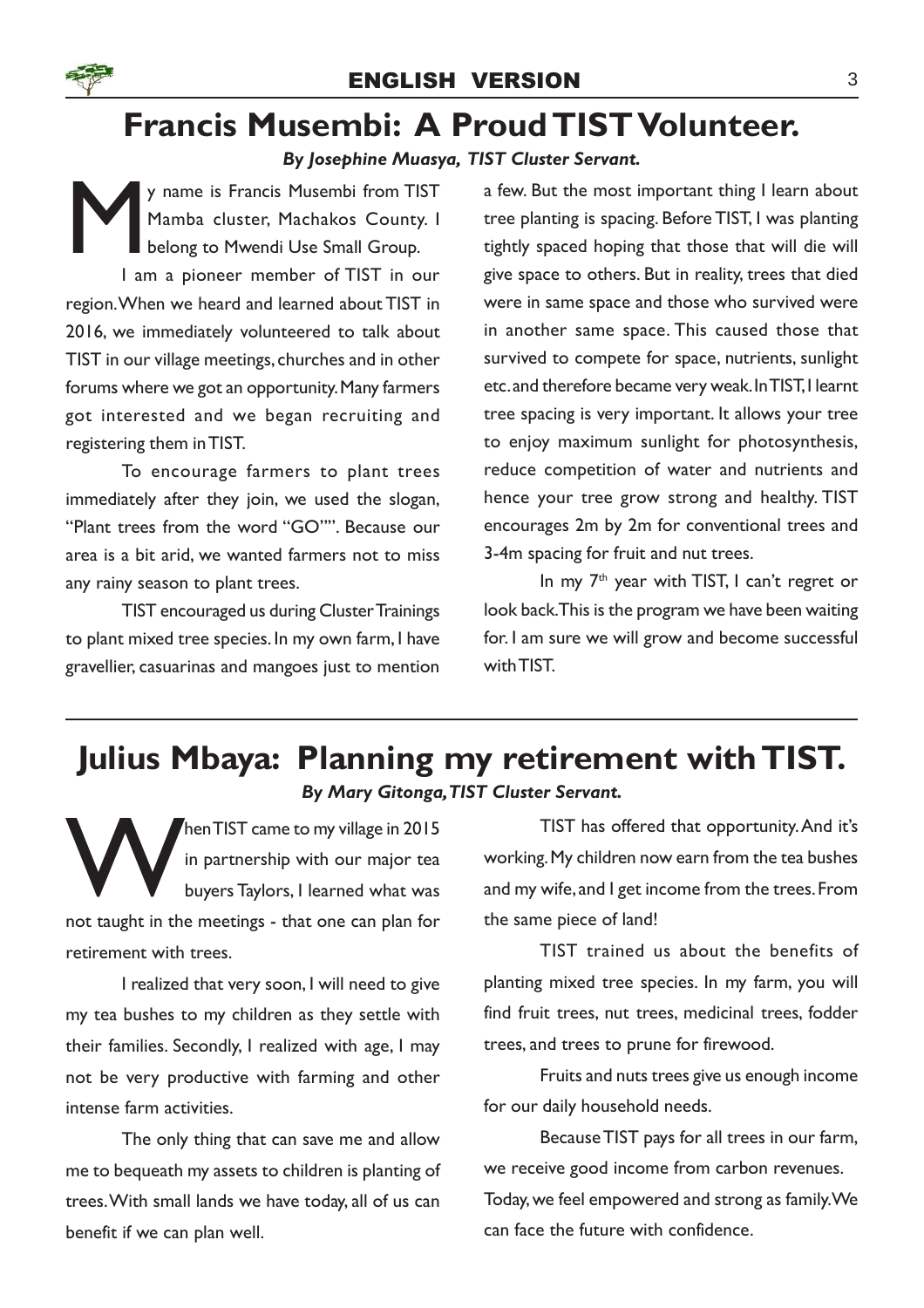# TIST: Planting Trees in Dry Areas.

S TIST continues to expand both in high<br>potential and dry areas, we face challenges<br>and share best practices, and this has always helped s TIST continues to expand both in high potential and dry areas, we face challenges  $\blacksquare$ in tree survival. In TIST, we always develop us in the TIST family get good results.

Below are some best practices that we can try in tree planting in dry areas:

- 1. Site selection for your nursery is especially important in dry areas. Seedlings will need to be watered once or twice each day when they are young. Consider keeping the seedlings in a convenient area near your home so you can use household water for seedlings. Using a windbreak around the nursery will reduce water use and provide shade to protect young seedlings.
- 2. Early Preparation: Prepare the holes for tree planting possibly one month before the onset of the rain, the hole will crack, and this will help in easy water penetration when it rains. After the first downpour, plant the trees and fill in the hole starting with the topsoil and manure.
- 3. Try using rainwater harvesting techniques, like micro-basins, so that more water reaches trees. Trees may also better survive if planted near areas where water flows seasonally.
- 4. Mulching: Mulch after planting the trees.This will help in moisture retention as it reduces evaporation. Using a compost manure will add nutrients to soils, but rock mulching can

also provide some benefit in rocky areas.

- 5. Agro forestry: Let us try to practice agro forestry. The survival rate of trees planted in farm areas is higher than those planted in grassland and bushy areas, since trees are better cared for and on better soil.
- 6. Choose species that grow well in dry areas. Often indigenous species from the surrounding area are strong survivors. Some examples include Melia, Acacia seyal, and Muuuku (Terminalia brownii).
- 7. Protect existing trees and allow them to regenerate. These established trees are strong and can often survive difficult seasons if we protect them. They provide an important source of locally adapted seeds as well as shade and other services.
- 8. Raised seedbeds or sunken seedbeds can help. When we establish the raised seedbed, we get seedlings with strong roots, so their survival rate is high. It may also help to keep seedlings a bit longer in the nursery so they can grow bigger and stronger. However, a sunken seedbed may also be a good choice since it shelters the seedlings and reduces drying. In this case, be careful to turn seedlings frequently so roots don't grow into the ground below the tubes, damaging roots in transplanting.

Let's use the best practices we have and develop and share with others so that we can achieve more results and help TIST grow in our areas.

### TIST: Greenhouse Gas Business.

IST helps farmers participate in the carbon credit business. Farmers receive a share of 70% of profits from the sales. Profits are created through participating in the carbon business, IST helps farmers participate in the carbon credit business. Farmers receive a share of 70% of profits from the sales. Profits are which involves planting trees and keeping them alive for long term.

Growing trees absorb carbon dioxide through photosynthesis. Carbon dioxide is one of the 'greenhouse gases', which captures the sun's radiant heat inside the Earth's atmosphere, helping to maintain the temperature of the Earth's surface. The Earth is getting hotter and hotter which can be very damaging. This is called the Greenhouse Effect, which causes some areas of the world to experience more flooding, more drought or desertification.

The burning of fossil fuels like oil, coal, and natural gas and the cutting down of trees produces carbon dioxide. Because growing trees absorb carbon dioxide, they help reduce the Greenhouse Effect. Governments and large industries in many countries want to reduce their emission of carbon dioxide, so that the Earth does not heat up as much. They have signed many different agreements, including the Paris Accords, which have every government in the world involved.

TIST Quantifiers count and measure the trees we plant, so that CAAC can work out how much carbon dioxide the trees absorb. The unit of measurement is equal to one tonne of carbon dioxide absorbed and sequestered in the living tree. In order to make a 'carbon credit', the TIST program must be "Validated" by an outside third party to assure that all international requirements are met. Then the amount of CO2 sequestered by the TIST trees is "Verified", to be accurate. Companies and Governments can then buy those 'carbon credits', meaning they can pay for TIST trees to reduce their carbon dioxide emissions for them.

We must have honest and accurate data on trees to sell these credits to a buyer. The carbon credit money can help groups to be even more productive, effective and start new projects. TIST groups get paid an advance of \$20 for each 1000 trees each year (roughly 2.00 Kshs per live tree per year). When the carbon is sold, the TIST farmers will receive 70% of the profits. In addition to the greenhouse gas payments, the TIST farmers also benefit from other TIST activities that the Verifiers have determined are worth over 40 times as much as the prepayments to date.

TIST Farmers - Lets plant more trees! Together we achieve greater benefits.

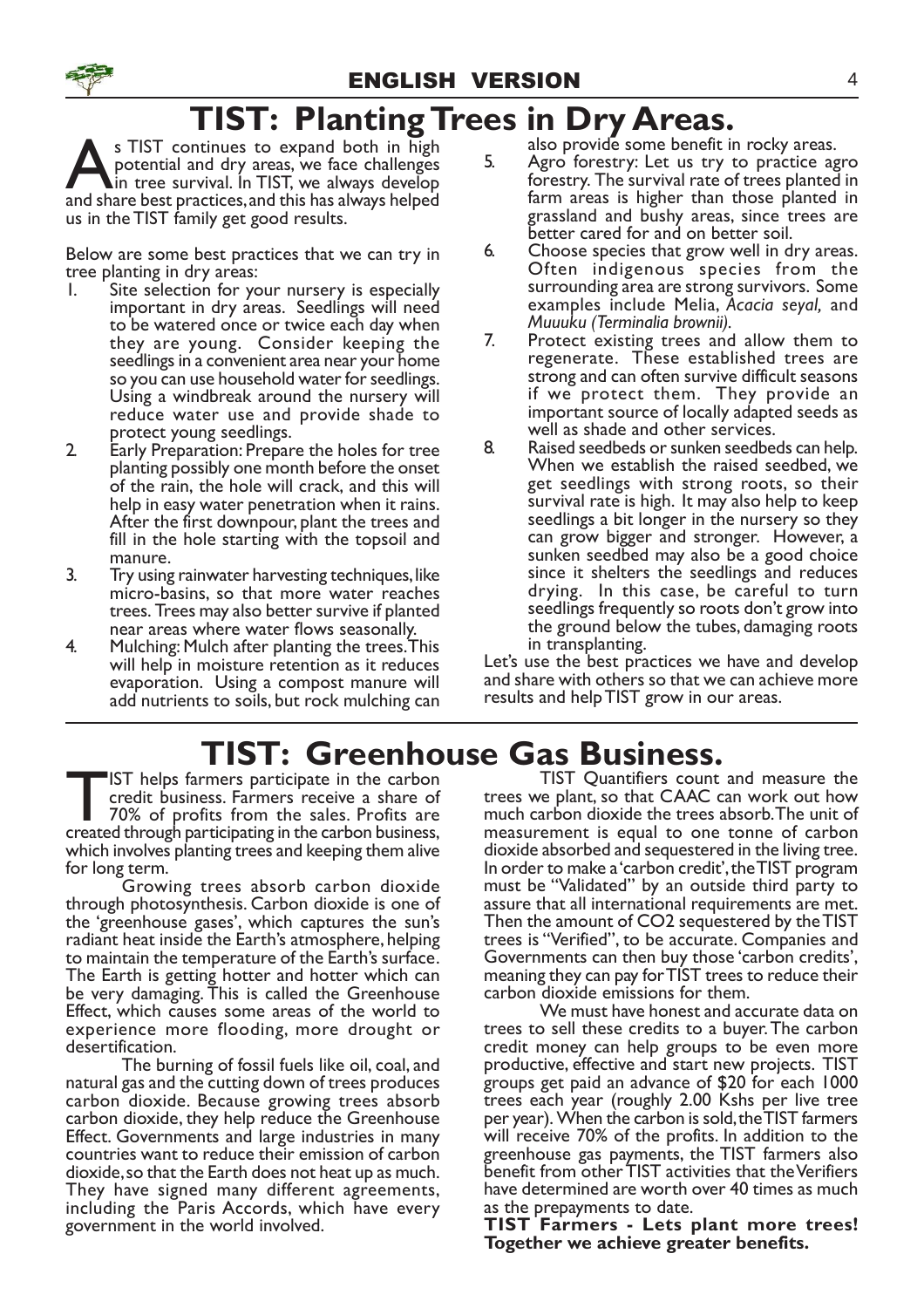

# TIST Farmers Combat Global Warming and Climate Change.

IST farmers have responded to a global call<br>to combat global warming and climate<br>change. Many farmers have sought<br>understanding through TIST seminars/trainings and IST farmers have responded to a global call to combat global warming and climate change. Many farmers have sought at Cluster meetings, to learn and understand more about global warming, its effect on the climate, and mitigation approaches. We see many impacts of climate change today. Just to illustrate a few instances of impacts - floods, droughts and typhoons are more intense. Other notable illustrations are the gradual wearing off the glaciers at the peak of Mt. Kenya, unpredictable weather patterns that have resulted in crop failures in many areas, drying of water springs and water catchments areas, among many others.

This month's newsletter will share training notes from seminars, so that we all can understand global warming and climate change better. We will begin by defining each term and explaining it further and then learn how your trees play a significant role in mitigating the effects of global warming.

### What is Global Warming?

Global warming refers to an average increase in the Earth's temperature, which in turn causes changes in climate. A warmer Earth will lead to changes in rainfall patterns, stronger storms, a rise in sea level, crop failures, and a wide range of impacts on plants, wildlife, and humans. When scientists talk about the issue of climate change, their concern is about global warming caused by human activities and the extremes of climate and weather variability this brings about.

### Is the Earth getting warmer?

Yes! The Earth has warmed by about I°C over the past 100 years. Over 95% of the world's leading climate scientists say that things people do are making the Earth warmer, such as burning of fossil fuels including coal, petrol, and natural gas, and cutting forest and managing land poorly.

### What is the Greenhouse Effect?

The greenhouse effect is the rise in temperature that the Earth experiences because certain gases in the atmosphere, called greenhouse gases - like carbon dioxide, nitrous oxide, sulfur dioxide, and methane - trap energy from the sun. Major sources of carbon are deforestation, gases emitted from industries, gases emitted from motor vehicles, gases emitted from burn of wood fuel or charcoal and burning of forests.

### What are the dangers of Global Warming?

- Severe water stress in the arid and semiarid land areas would result in more areas becoming desert.
- Increased spread of diseases like malaria.As areas become warmer, they become suitable breeding grounds for mosquitoes, and increasing risks of malaria infection. Many families and health institutions can be impacted, average life spans decline, and infant mortality rates rise.
- Decreased agricultural production in many tropical and subtropical countries, especially countries in East Africa. Due to decreased rainfall and increased breeding of pests, due to increased warming, the production of food crops may decrease, and this results in poverty and hunger among many families and communities.
- Higher worldwide food prices. As more farmers get less yields and food supplies become scarce, the prices increase because the demand is high, and supply is low.
- Major changes in the productivity and composition of critical ecological systems, particularly forests. Water catchment areas in the mountains and forests continue to dry up. This will affect the ability to irrigate crops and will reduce stream flows necessary to keep dams and reservoirs replenished.This will reduce generation of hydroelectric power. Our industries, hospitals and other institutions that heavily rely on electricity will be severely affected.The supply of piped water to urban areas, as well as rural homes, will also be affected.
- Tens of millions of people at risk from flooding and landslides, driven by projected increases in rainfall intensity and in coastal areas, rising sea levels.

### How can I prevent Global Warming?

"I'm a farmer. I can grow crops and I can absorb carbon. I can sell my crops and I can sell my carbon."

### Plant and care for trees!

As mentioned above, carbon dioxide is the major cause of global warming. Trees absorb carbon dioxide from the air during photosynthesis and store it in the wood, roots, and soil as cellulose carbon. However, when trees are cut and burned, they release most of the carbon they had stored back to the air.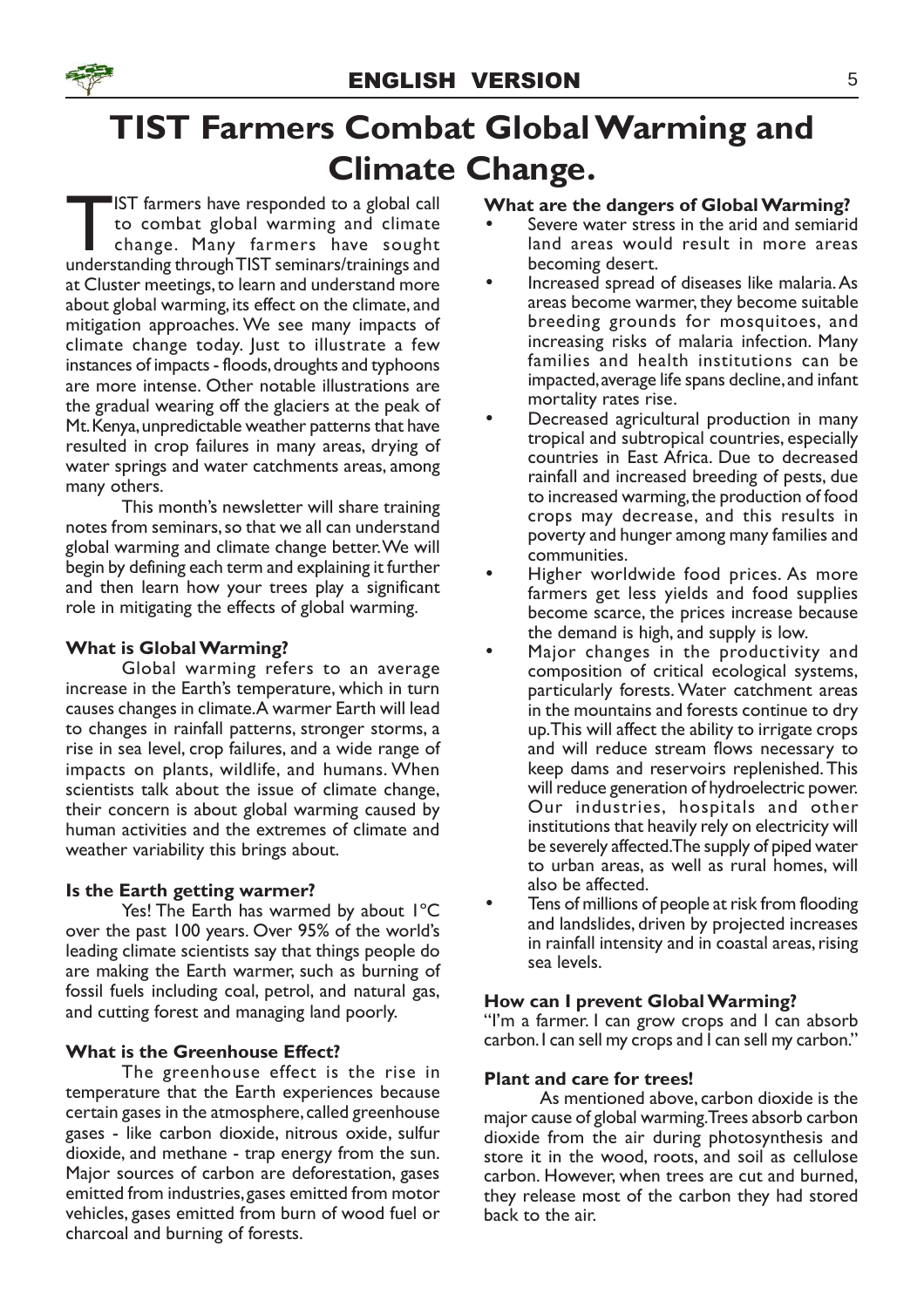### Did you know each tree could create a microclimate?

Trees and their cover cool the surface of the earth. Feel the comfort of the shade of a tree. Notice that the soil below is moister than where the sun bakes it with no shade. When the ground stays cooler, the ground holds more moisture longer. This means that trees on your land will help improve the amount of water in your soil and help retain it for a longer time. This will help your crops and also even help the water users in your area.

### What are carbon credits?

To make a TIST carbon credit requires three things:

- 1) A real and additional reduction in the carbon dioxide (CO2) in the air;
- 2) A promise to keep the carbon out of the air for many years (usually 30);
- 3) A Verification by an independent third party that certifies that the actions have taken place according to all the rules, and the amounts of tonnes sequestered are accurate.

Trees absorb carbon dioxide from the air during photosynthesis and store it in the wood, roots, and soil.The amount of carbon taken from the air and stored can be measured and calculated, and then, when verified as accurate, this absorption of carbon dioxide can be sold on the world market as carbon credits. Buyers can purchase these credits to offset their carbon dioxide emissions.

TIST is able to sell the carbon absorbed in trees, just like producers sell sugar and milk.With carbon, however, you don't ship the tree to the market. Instead, the value is from the carbon taken out of the air, kept in the tree on your farm or forest, measured and reported. The trading of carbon credits can be done through electronic exchanges, or it can be arranged between people or companies directly. We have to meet the market rules and requirements. We cannot clear forest, or cut trees to plant trees, since this is bad for the environment. We have to commit to keep trees in a grove growing for the long-term, 30 years or more. We have to report data accurately. Once trees are planted, some measurements and calculations are made to measure the amount of carbon TIST farmers trees have absorbed. Note again, trees are never actually taken to the markets.They remain in the shambas and the longer they stay alive, the longer the period of receiving payments. So, the farmer keeps the trees, the fodder, the firewood, and the fruits and the nuts.The money that TIST makes selling carbon offsets creates a new source of income and is then shared with TIST Small Groups and used to support the costs of TIST, including training, quantification, and management.

### Do all trees absorb the same amount of carbon?

No. Trees with wider circumference (more biomass) store more carbon that trees that are thin. Taller trees also absorb more carbon than short trees.Therefore, trees that are thick will bring more income from carbon credits. This means trees planted with good spacing have a chance of growing big and tall and earn more carbon income. They do not compete for soil nutrients and water as much as trees that are closely spaced.

Therefore, in order to receive good payments out of our trees, it is important to plant them in a good enough spacing that will allow them to grow healthy, tall, and big.Thinning some of the trees to harvest firewood and keep the other trees growing well is usually the best way to manage your trees.

### Where/who are the buyers of carbon credits?

Currently, carbon credits are sold on voluntary markets and in compliance markets.They may be certified in different ways, just as there are different brands and certifications for other products you buy and sell (like coffee, and organic coffee under different labels). TIST could market its carbon credits on the compliance or the voluntary market because they are of high quality.

There are many different standards in these markets with different and ever-changing rules about tree planting, monitoring, and reporting that we must meet to sell carbon offsets. We use the highest quality standards for the Validation and Verification — the Verified Carbon Standard (VCS) and the Climate, Community, and Biodiversity Alliance Standards (CCBA).

### TIST has two basic types of buyers:

The first is made up of people willing to give money to encourage people to plant trees. Examples include paying for tree planting projects to make a wedding, or a conference, carbon neutral. The second type is made up of companies in the US, Europe, Canada, and other industrial countries that are making voluntary commitments to reduce their GhG emissions, either because they are good stewards of the environment, or they are preparing for future regulatory requirements.

TIST is very happy to have good quality carbon credits, and to be able to supply many different customers.

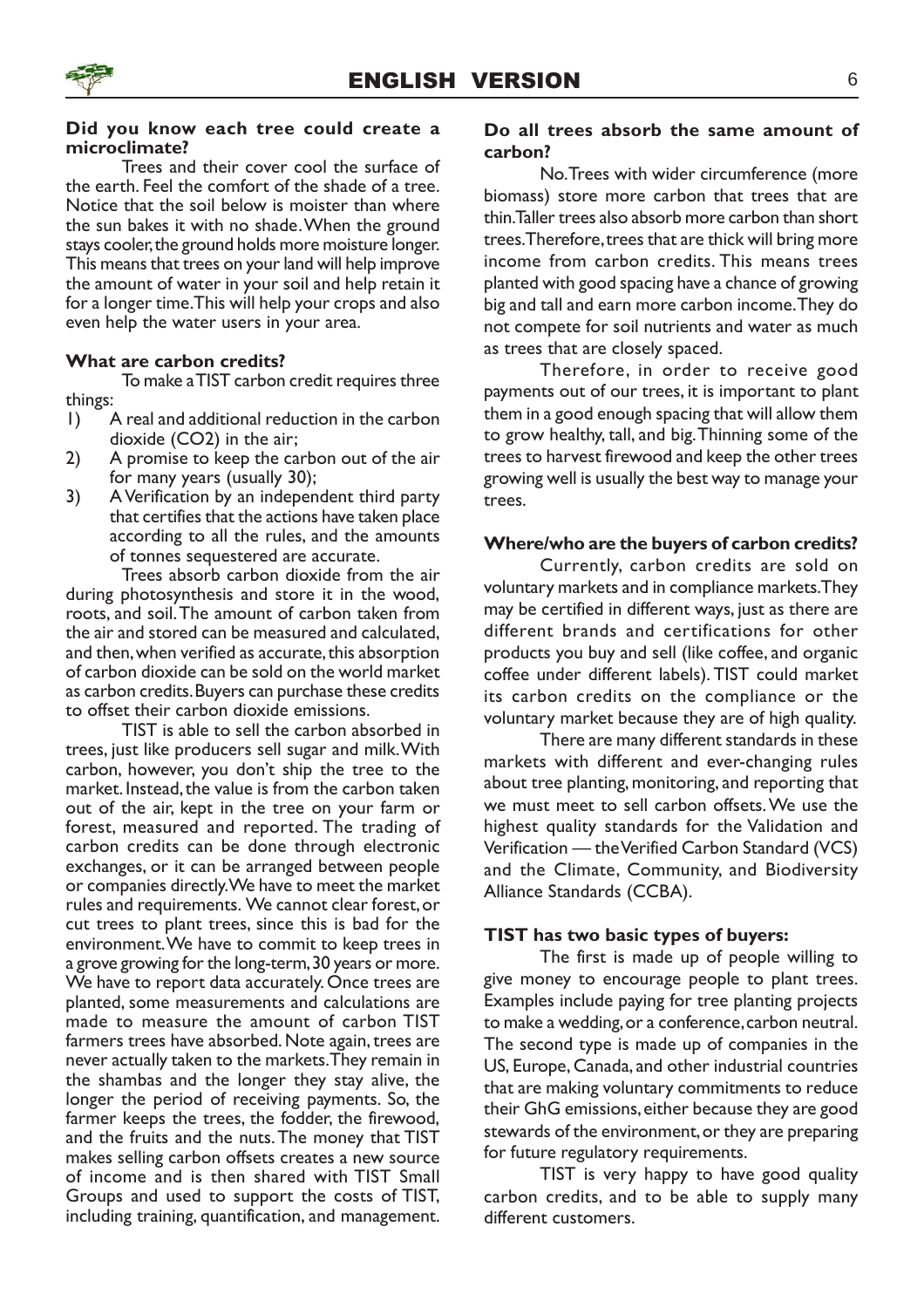Newsletter March 2022

*Not for sale*

# Mazingira Bora



**www .tist.org**

### Kimeru Version

TIST is an innovative, time tested, afforestation program led by the participants.



Wanachama wa Nguzo ya Kwajebi TIST wakiwa kwenye mkutano wao wa kila mwezi.

Kenneth Mutuma: Rugano rwakwa na TIST. Page 2 Inside:

Kwajebi Clasta ya TIST: Umbani Kiri ngugi. Page 2

Francis Musembi: Mwirutiri wa TIST uri na gikeno. Page 3

Julius Mbaya: Kuabangira retire yakwa na TIST. Page 3

TIST: Uandi miti ndene ya ntuura injumu. Page 4

TIST: Biashara ya ruugo ruruthuku. Page 4

Arimi ba TIST nibakurua na Kwongeraka kwa murutira jwa nthi na kugaruka kwa rera. Page 5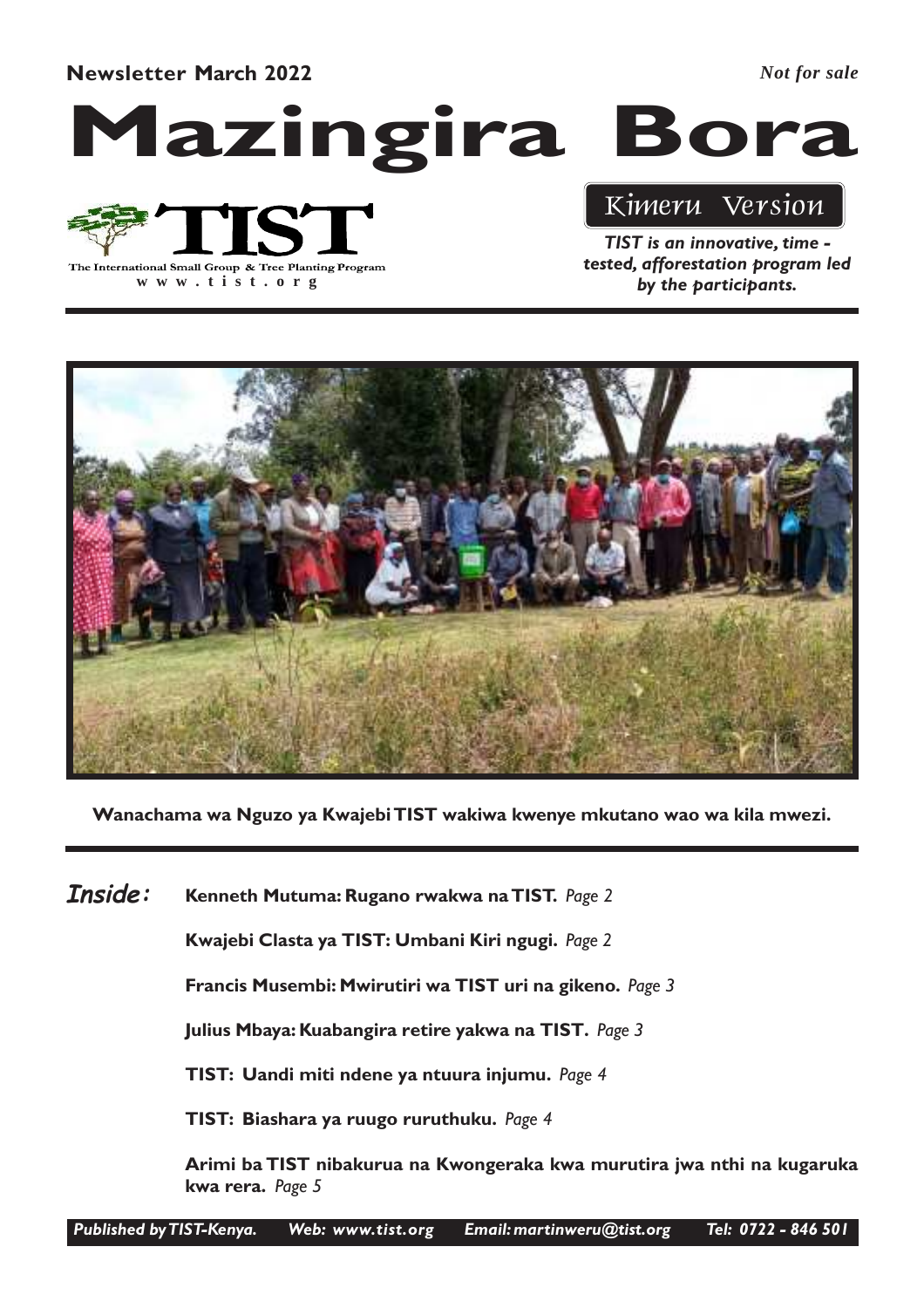### Kenneth Mutuma: Rugano rwakwa na TIST.

### Mwandiki ni Mary Gitonga ,mutari miti wa TIST.

Itwa rikwa ni Kenneth Mutuma murimi wa<br>TIST kuuma clasta ya Tharu kaunti ya Meru.<br>Kuthoma mantu jegie TIST nkithungira muradi itwa rikwa ni Kenneth Mutuma murimi wa TIST kuuma clasta ya Tharu kaunti ya Meru. Ndamenyire Tist mwaka jwa 2008. Nkurikia mwaka jwa 2009. Gakundi gakwa ka nini Ni Kinguru-2009KE153.

Kimwe Kia mantu jaria jankuciririe Kiri TIST ni gwikirwa inya kuanda miti ya matunda. Nindombire kumenya ati nkagwata baita maita ja maingi Kiri miti ya matunda gukira miti ingi yonthe.

Mwaka jwa 2015, nirio ndambiririe uandi wa miti ya mabokando. Mwanka nandi ndina mabokando nkuruki ya miti 400. Ndina gikeno kuumania na ngugi iji. Ningwataga marihi ja carbon kuumania na mabokando iji. Untu bwa gitumi nkuruki, miti iji ya mabokando ni ikundetera mbeca injega muno kuumania na wendia wa matunda. Riria kwagia gitumi Kia gucaa mpang'i imwe nimbonaga iria ria nyomoo kuuma Kiri mathangu na nkinya nku.

Ndeene Munda jwakwa jwa mabokando, mwekuru nihandaga maboga na ageta kwendia thokone.

Narua iji nitukwigua turi na inya ya ki mbeca. Niturihaga mbeca jia cukuru tuti na thina. Nitukuumba nandi gukinyiira bangeti ya mucii kuumania na wendia wa mabokando, maboga na baita kuuma Kiri carbon.

Kiri TIST, nitwonete baita I nene kuumania na ithomo. Nitwathomire mantu ja miti ya kurigiria rugo. Nituandite mikima na mikumbu ya Munda. Guku nigutumbithitie kunyihia urito wa rukingi muundene jwetu. Riria kuri na thiina ya iria, nitucaaga mikima iji na kunenkera ndithia ja iria. Mpang'i jia mikima najio tukoona nku.

Nitukwenda gwikira inya arimi ba TIST beete mbere na micemanio ya TIST. Micemanio iji ya TIST nio twonaga uugi na gwikirwa inya.

### Kwajebi Clasta ya TIST: Umbani Kiri ngugi.

### Mwandiki ni David Thuku, Desk auditor wa TIST.

asta ya Kwajebi ni<br>
ndeene ya Laikipia V<br>
TIST mwaka jwa 2006<br>
na ikundi 54 na amemba 366. lasta ya Kwajebi ni imwe ya Clasta ingi ndeene ya Laikipia West na twathungiire TIST mwaka jwa 2008. Mwanka nandi turi

Nitugukenera Umbani wetu na TIST. Gwitithania ngugi na TIST nigututhetie kuumba kuanda na kumenyeera miti nkuruki ya 90,000. Turi na uuma ati kethira ti ithomo jia TIST tutingiumba kuanda miti iji. Ntuura yetu iri injumu, kwari na inya gwika miti moyo mbere ya TIST ija. Twari na mathina ja maingi amwe na miti kuuma Ni riuga na kurithua ni arithi ba nyomoo.TIST niatumbithirie kumenya njira imbega jia kurua na mathina jaja. Narua iji turi na inya ya kubanga uria tukaanda miti ingi I mieru.

Nitukujukia kaanya gaka gucokeria muradi wa TIST nkatho nikwiga wirane wa kuria mbeca jia carbon. Kiri ikundi 54 ndeene ya Clasta yetu,ikundi 51 niigwatite baita yao ya carbon. Giki Ni gikeno ki nene muno Kiri batwi. Turi na kugwirua na gwitiira mutari miti wetu David Thuku niuntu bwa gutungata ikundi cionthe na gutigiira nibakuingia mantu jonthe jaria jendekaga nikenda boona mbeca jia o mwaka na mbeca cia baita ya carbon.

Nandi no tuugebturi na inya ati, TIST Ni muradi jwetu. Amemba nibajukagia ithomo na kugwirua muno. Kwangerekano, Mr. John Kinga wa gakundi ga 2008KE2718 ni nchamba kiri kuthithia nasari ya miti. Narua iji ari na nasari ya miti mithemba I mingi nkuruki ya 5,000. Turi na nkinya nchamba ingi ya miti ya matunda ja Regina Njoki na Rahab Mumbi. Nibaandite miti imingi ya machungwa iria nandi bendagia thokone. Ndirangu Githogori wa 2008KE474 Ni nchamba ya urithi bwa njuki. Ari na maugu 100 ma njuki Kiri muunda jwawe.

Kiri Clasta ya Kwajebi,nitugwita mbere na kuthingatira mantu ja meega ja utongeria bwa muthiuruko na gutungatanira. Atongeria ba nandi Ni:Francis Kahoi 0726273161 (Mutongeria); Mary Maina 0729452202 (munini wa Mutongeria); na mwiki mathabu umweru Ni Michael Maina 0711343723.

Ukethira niukwenda kugwatanira na bautwi, ringira atongeria betu thimu. Turi na gikeno kugutungata na gukumenyithia jaria tuthomete kuuma kiri TIST.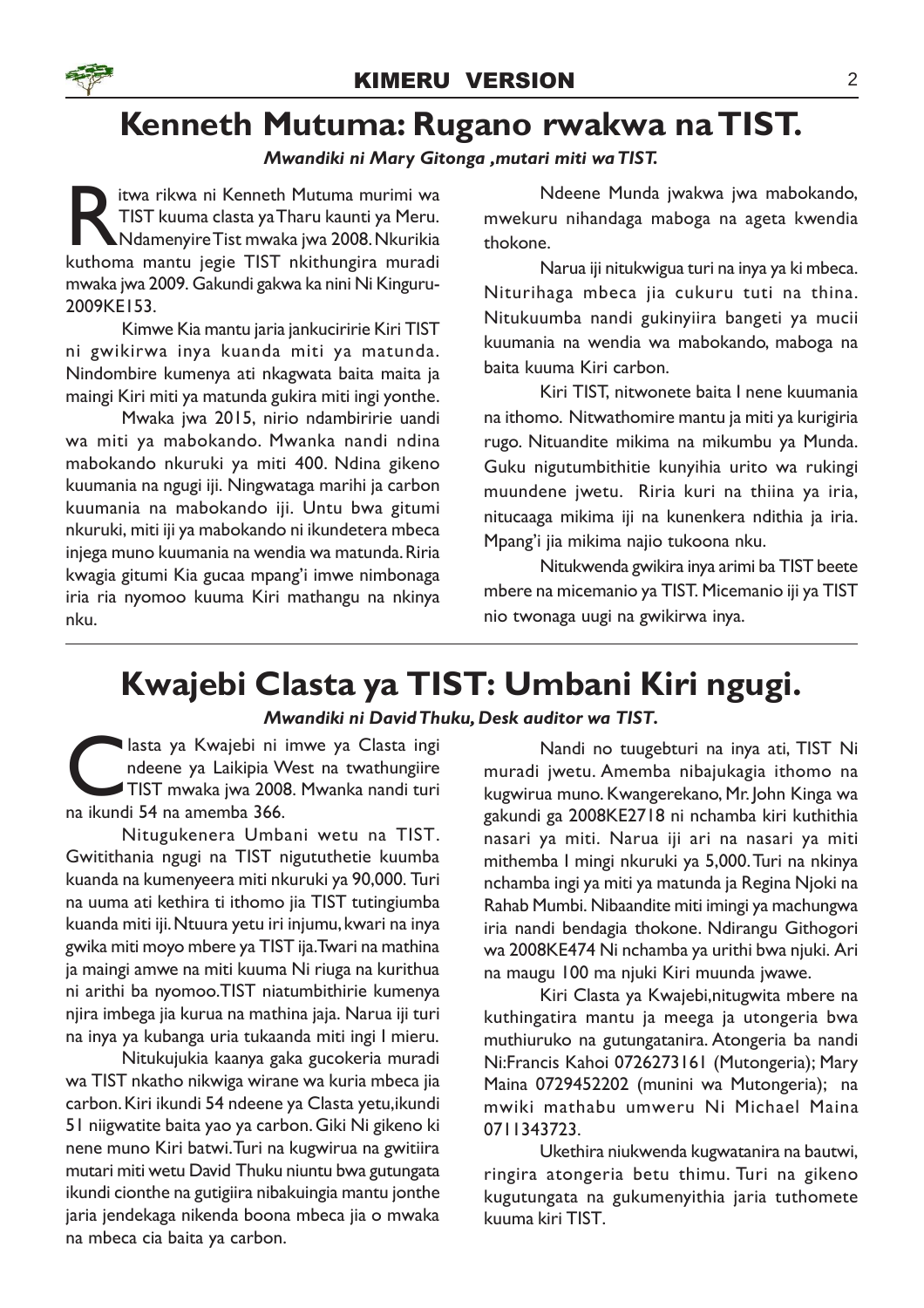

# Francis Musembi: Mwirutiri wa TIST uri na gikeno.

Mwandiki ni Josephine Muasya, mutari miti wa TIST.

Itwa<br>Clast<br>Mwendi Useo. itwa rikwa ni Francis Musembi kuuma kiri Clasta ya TIST ya Mamba ndeene ya kaunti ya Machakos. Gakundi gakwa kanini ni

Machakos ndari wa mbere kuambiria TIST. Riria twamenyire TIST na twathoma mantu jegie TIST mwaka wa 2016, nitwerutiire kwira ntumiiri ya TIST Kiri micemanio ya matuura, makanicene, na antu onthe twonaga kaanya. Arimi baingi nibakenerere muradi uju na tukiambiria kubaandikithia.

Iri njira ya kubekira inya baanda miti kuuma bathungira Tist,twatomagira mugambo" Anda miti o thaa iji" Niuntu gwetu ni gukumu,nitwendaga arimi batigakurukirwe ni kagita no kariku ka mbura. TIST niatwikire inya kuanda miti yunganitue kagita ka micemanio. Ndeene ya munda jwakwa ndinamikima, vasuarina na miembe amwe na ingi. Untu

bwa gitumi buria ndathomire kiri uandi miti ni utiganu wa muti na ungi. Mbere ya kumenya TIST nda andaga miti igwatene nikenda iria ikauma itige ingi. No narua inji nindombire kwona ati iria yaumaga yari amwe na iria yakuraga yari o amwe. Bubu nibwatomaga iria yaumba gukura igakura ihinyikene na gucindanira ruuji,riuga na mboleo na igakura itina inya. Kiri TIST nindamenyire utiganu wa miti ni wa gitumi muno. Utiganu uu niumbithagia muti kwona riuga,ruuji na mboleo itugucindana na igakura na hinya.TIST Kiri miti yakinduire na migeni utiganu wa 2M×2M na ya matunda na mikandamia 3M×4M.

Kiri mwaka jwakwa jwa 7th na TIST, gutima kwirira kana gucoka nyuma. Uju niu muradi uria tureterete. Ndina witikio ati tugakura na twone mpumi imbega na TIST.

### Julius Mbaya: Kuabangira retire yakwa na TIST.

Mwandiki ni Mary Gitonga, mutari miti wa TIST.

Firia TIST yakinyire ntuura yakwa 2015<br>bagwatene na aguri ba majani jabo<br>Taylor's,nirio ndathomire mantu jari<br>tutathomithua ringi micemanione- kibanga iria TIST yakinyire ntuura yakwa 2015 bagwatene na aguri ba majani jabo Taylor's,nirio ndathomire mantu jari kuthondeka retirement na njira ya kuanda miti.

Nindombire kuona ati, ngatigira jiana jiakwa majani nigwo bebange na family jiao na ndona miaka yakwa nayo no igwita na ntiumba gwita ngugi muno miundene.

Njira yonka Ni kuanda miti. Miunda nonka ikunyihia. No uandi miti uri na baita Kiri muntu wonthe.

TIST ni iejene kaanya gaka na nikagwita

ngugi. Jiana ni ikwona baita kuuma majanine na mwekuru na uni nkona mbeca kuuma kiri baita ya carbon kuuma kamundene o kamwe.

TIST niyatuthomithirie baita wa kuanda miti yungene mundene. Ndeene ya muunda jwakwa kuri na miti ya matunda, makandamia, miti ya ndawa, miti ya iria na miti ya gwita nku.

Miti ya matunda na makandamia ni ituejaga mbeca jia matumiri ma o ntuku.

Niuntu TIST ni irihaga miti yonthe,nitwonaga mbeca I mbega kuuma Kiri wendia wa carbon.

Narua iji,nitukwigua twikiri inya ja family. Tukoona ruuju turi na gwi itikia.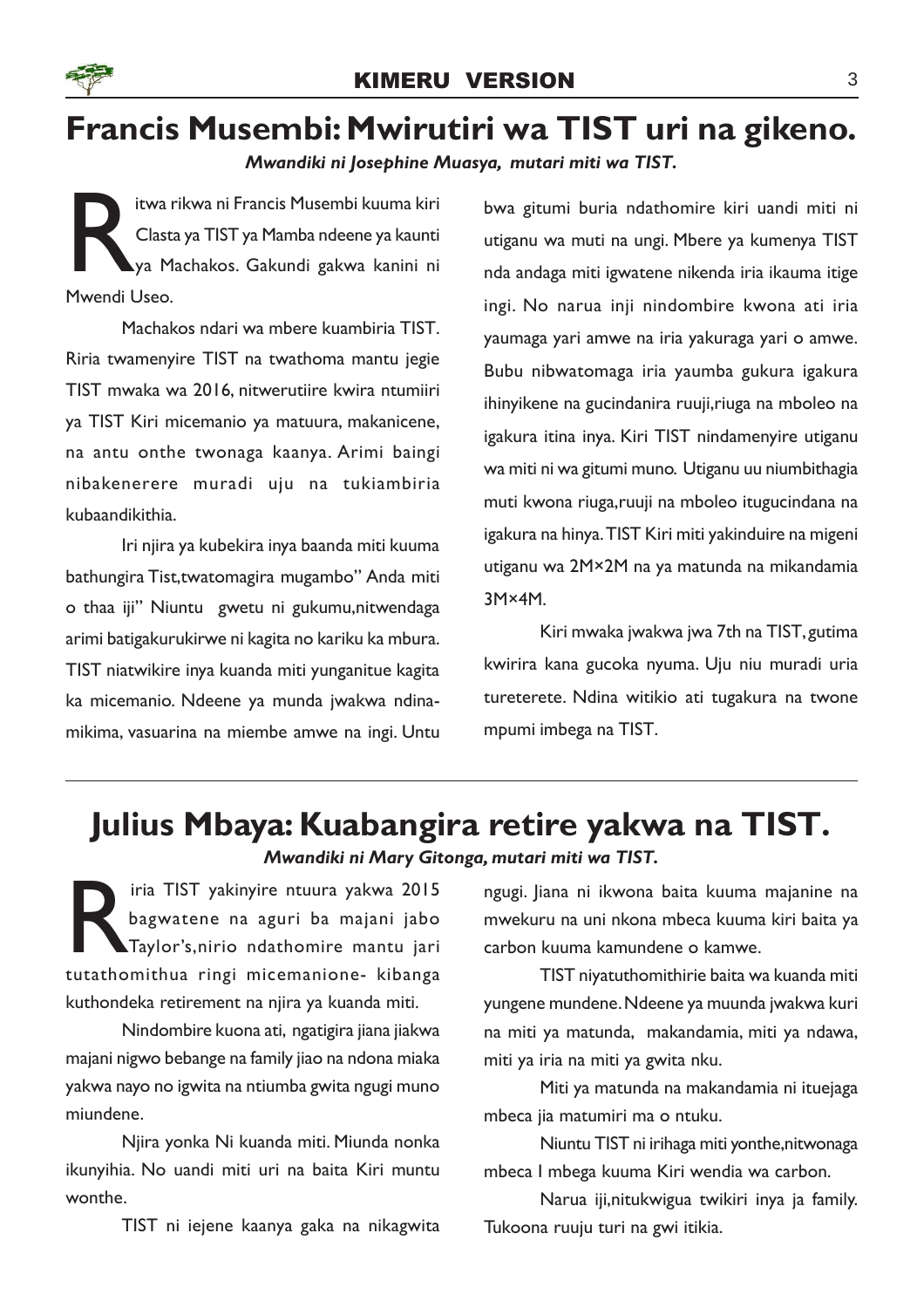# TIST: Uandi miti ndene ya ntuura injumu.

**O** uria TIST igwita na mbele gutamba ndene<br>pa ntuura irina kanya gakathongi na injumu,<br>nitugutirimana na magerio jamaingi kiri<br>gutuura kwa miti. Ndene ya TIST nituthithagia na uria TIST igwita na mbele gutamba ndene ya ntuura irina kanya gakathongi na injumu, nitugutirimana na magerio jamaingi kiri kugaana mitire imiega buru ya kuthithia mantu, na bubu nibututethagia batwi ndene ya nja ya TIST rionthe kwona maciara jamathongi.

Aja ni mitire imwe iria miega buru iria tuumba kugeria kiri uandi miti ndene ya ntuura injumu:

- 1. Utaari bwa antu a gwika munanda jwaku burina bata mono ndene ya ntuura injumu. Miti igetie gwikirwa ruuji rimwe kana jairi o ntuku riria inyii.Thugania gwika miti antu aria gukuiriteie nja nikenda ugatumira ruuji ruria rugutumirwa nja gwikira miti. Kunyiyia ruugo akui na munanda gugatethia kunyiyia utumiri bwa ruuji na kua miti iminini kirundu.
- 2. Kuthuranira kurio:Thuranira marinya ja kuanda miti kwombika mweri jumwe mbele ya mbura, kirinya gikaunika na bubu bugatethiakuuthioa gutonya kwa ruuji riria gukaura. Nyuma ya ngai ya mbele anda miti na ujurie kirinya ukiambagiria na muthetu jwa iguru riu mboleo.
- 3. Geria gutumira njira cia kugwatia ruuji rwa ngai nikenda ruuji rurwingi rukinyira miti. Miti ikoomba gutuura yaandwa akui na aria ruuji rwithagirwa ruriku rionthe.
- 4. Gukunikira muthetu: Gukunikira muthetu warikia kuanda miti. Bubu bugatethua gwika ruuji niuntu nikunyiagia gukamatwa ni riua. Gutumira mboleo ya imera gukoongera nutrienti muthetune indi gukunikira na maiga

kinya ku no kulete baita guntune kuria kurina maiga jamaingi.

- 5. Kuungania imera na miti: Tugerieni kungania imera na miti. Miti iria iandagwa muundene niyo yuumbaga gutuura nkuruki ya iria iri ithakene niuntu nimenyagirwa na iri muthetune jumwega nkuruki.
- 6. Taara mithemba iria igakura bwega ndene ya ntuura injumu. Miti ya gintwirekuuma kiri ntuura iria ithiurukite niumbaga gutuura. Mng'uanano imwe ni Melia, Acacia seyal, na Muuuku (Terminalia brownii).
- 7. Menyeera miti iria irio na umitikirie iciarane. Miti iji irio irina inya na niumbaga gukurukira mbura injumu twamikaria. Niejanaga kiumo kia bata kia mbeu cia gintwire amwe na kirundu na mantu jangi.
- 8. Minanda itiritie kana injiri no itethie. Riria twambia minanda itithitue, nituonaga miti irina miti imiriku na kwou igatuura. No itethie kinya gwika miti munandene igita riraja nikenda inenea nkuruki na igia inya. Indi minanda ya kwinjira no ithirwe iri imiega niuntu nikunikagira miti na ikanyia kuuma. Aja, menyeera kugaruria miti o nyuma ya igita nikenda miri itigakure itonya muthetune rungu rwa mubuko, na kwou igitaria miiri igita ria kuthamia.

Tutumireni mitire iria miega buru iria turinayo, na tuthithie na kugaana na bangi nikenda tukinyira maciara jamaingi na tutethia TIST gukura ndene ya ntuura cietu.

### TIST: Biashara ya ruugo ruruthuku.

**M** urandi wa TIST ni utethagirira arimi gutonya kiri biashara ya Carbon Credit.<br>Arimi nibagwataga baita ya kiwango gia<br>70 kiri 100 kuumania na wendia wa Carbon. Baita urandi wa TIST ni utethagirira arimi gutonya kiri biashara ya Carbon Credit. Arimi nibagwataga baita ya kiwango gia iji yonekaga kukurukira kurita ngugi ya Carbon jayo kuanda miti na kumiika moyo kagiita gakanene.

Kuithia kwa into bimwe ta beteroli, makara na bingi nigwitaga ruugo rwa carbon dioxide. Niuntu miti nijukagia carbon dioxide, niitethagia kunyiyia untu bubu bugwitwa "greenhouse effect".Thirikari na kambuni inene ndene ya nthiguru inyingi nicikwenda kunyiyia kuthithua kwa carbon dioxide nikenda nthiguru itagie mwanki jumwingi.

Atarimiti ba cluster nibataraga na kuthima miti iria tuandaga nikenda TIST yumba gutara ni ruugo rung'ana rwa Carbon miti iu ikujukia. Carbon iu ithimagwa na gintu gigitwa "carbon credits", nan i umwe na kilo ngiri imwe cia ruugo rwa carbon ruria

rujukitue. Kambuni na thirikari riu nocigure carbon credits iji kuuga no iririire miti nikenda inyie uriti bwa ruugo rwa carbon.

No mwanka twithirwe tujukitie mantu jamma na jario jegie miti nikenda tuumba kwendie credit iji cia carbon kiri muguri. Mbeca kuumania na kwendia guku no itethie ikundi kuumba kuthithia mantu jamaingi nkuruki, kurita ngugi uria bibati na kwambiria miradi imieru. Ikundi bia TIST nibiriiagwa mirongo iiri kiri o miti igana o mwaka (ni akui umwe na shilingi 1.8 kiri o muti juria juri mwoyo o mwaka). Mbeca iji cia ruugo ti baita yonka iria ikundi bibinini bionaga nontu miti iri na baita maita ikumi gwita mirongo inna nkuruki ya mbeca iria ciumanagia na biashara iji ya kwendia ruugo.

Arimi ba TIST – tuandeni miti ingi! Amwe tukinyire baita inene nkuruki.

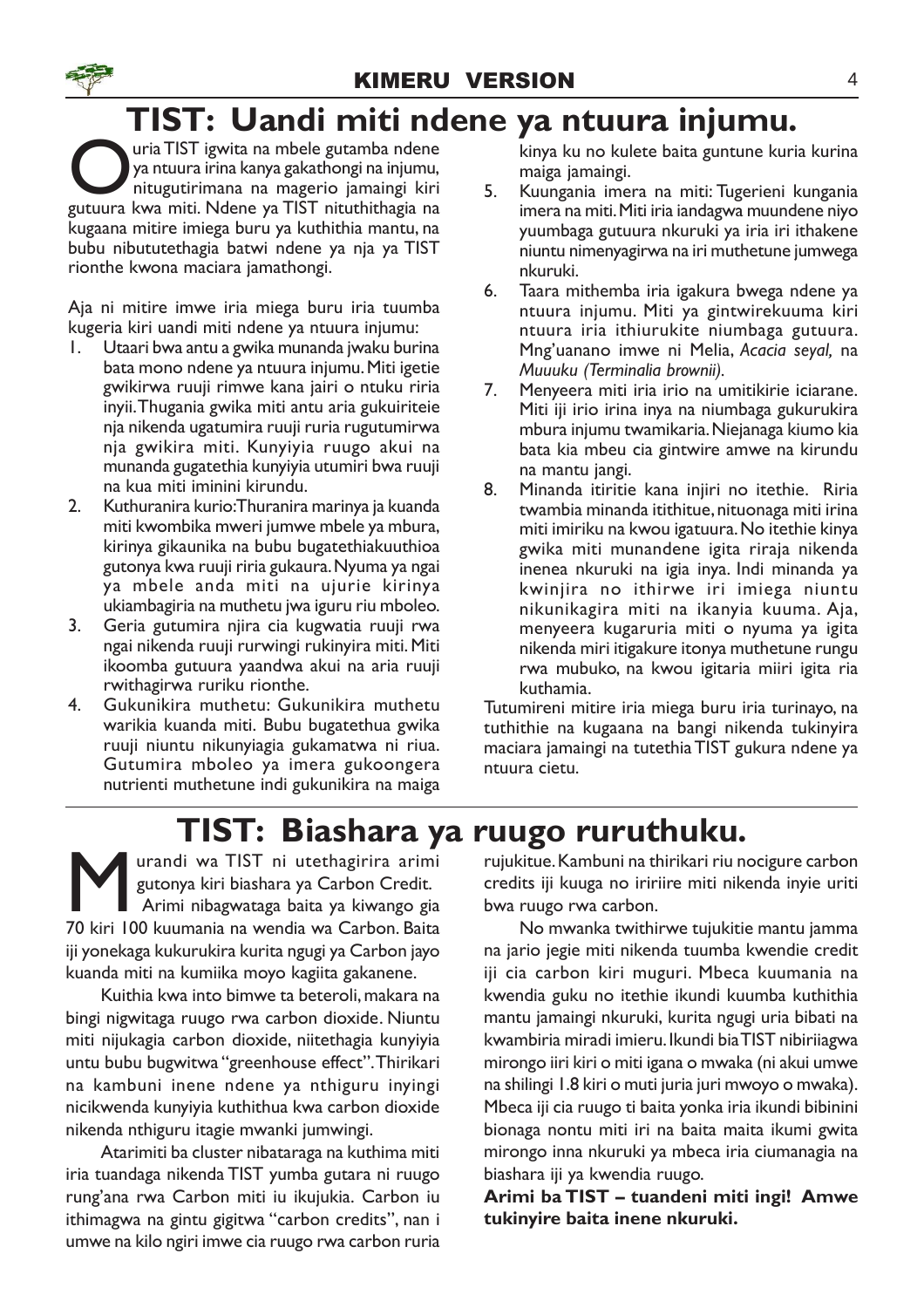### Arimi ba TIST nibakurua na Kwongeraka kwa murutira jwa nthi na kugaruka kwa rera.

rimi ba TIST nibaigitue na bacokia kiriro kia<br>hthiguru gia kurua na murutira jwa nthi na<br>kuelewa gukurukira semina na moritani ja TIST nan rimi ba TIST nibaigitue na bacokia kiriro kia nthiguru gia kurua na murutira jwa nthi na kugaruka kwa rera.Arimi babaingi nibacuite dene ya micemanio ya cluster nikenda bathoma na belewa kwegie murutira juju, jaria jwijanagia najo, na jaria tuumba kuthithia nikenda tujwebera. Nitwonaga mantu jamaingi jaria jaumanitie na kugaruka kwa rera narua. Kwonania ming'uanano imikai, ngai ya Elnino ya mwaka jwa 1998 iria yathukiria akui nthiguru yonthe na mpara iria yathingatire, na kiurutani kia mwaka jwa 2004 kiria kiongerere murutira juju nainya. Ming'uanano ingi iria ubati kumenya ni kunyia kwa nkamia iria iri mulima Kenya kuria kwonekete, rera itikuumba kubangirwa iria itumite imera bithuuka ndene ya ntuura inyingi, kunyara kwa ithima nan aria kugwatagia ruuji, amwe na mantu jangi jamaingi.

Gatheti ya mweri juju nikugaana moritani kuumania na semina nikenda tuumba kwelewa murutira jwa nthiguru na kugaruka kwa rera bwega nkuruki. Tukaambiria na kumenya o riitwa ririuga atia na kueleza nkuruki na riu tuthome uria miti yaku iritaga ngugi ikwoneka kiri kunyiyia magitari jaria jaumanagia na kurutira kwa nthiguru.

### Kurutira kwa nthiguru nimbi?

Kututira kwa nthiguru ni kwongereka kwa mwanki ndene ya nthiguru, kuria kuretaga kugaruka kwa rera. Nthiguru irina murutira nkuruki no irete kugaruka kwa mbura, biurutani birina inya nkuruki, kwongereka kwa ruuji iriene, kuthuka kwa imera, na magitaria jamaingi kiri imera, nyomoo cia kithaka na kinya kiri antu. Riria athomi barairia kugaruka kwa rera, wasiwasi yao ni mono kwegie kurutira kwa nthi kuria kuumanagia na mantu jaria jathithagua ni antu na kugaruka gukunene kwa rera kuria kuumanagia na bubu.

### Ka Nthiguru igwita na mbele kurutira nkuruki?

Ii! Nthiguru niongerekete kimwanki nauu 1ºC ndene ya miaka igana iu ikurukite. Babaingi ba Athomi ba science baria batongeretie ndene ya nthiguru nibathuganagia ati mantu jaria antu bathithagia nijatethagia kurutiria nthiguru, ja kuithia into ja makara ja maguta, beteroli, ngasi na kugiita miitu na kumenyeera muunda bubuthuku.

### Greenhouse effect nimbi?

Iji ni kwongereka kwa mwanki juria nthiguru igagua niuntu ruugo rumwe, ruria rwitagwa ruugo rwa greenhouse, ja carbon dioxide, nitrous oxide, sulphur dioxide, na methane nirugwatagia mwanki jumwe kuumania na riua. Biumo biria binene bia carboni ni ugiti miitu, ruugo ruria rurekagua kuuma viwandene, ruugo kuumania na ngari, ruugo kuumania na kuithua gwa nkuu kana makara na kuumania na kuithia miitu.

### Kurutira kwa nthi kuretaga magitari jariku?

- · Kwaga ruuji ndene ya ntuura injumu (ndwanda) kuria kuumba gutuma ntuura inyingi nkuruki ikaa rwanda.
- · Kwongereka kwa gutamba kwa mirimo ja rwagi. O uria ntuura cirutagira, nou ciejaga injega cia guciarana kwa rwagi na kwongerwa kwa kuumbika gwa kuajua ni rwagi. Nja na cibitari inyingi no citongwe ni jaja, miaka ya gutuura ninyiaga na gukua kwa aana babanini gukongereka.
- · Kunyia kwa maketha kuumania na kulima ndene ya nthiguru iria ciri guntu kurina riua riringi, mono nthiguru iria ciri East Africa. Niuntu bwa kunyia kwa ngai na kwongereka kwa tunyomoo turia tuthukagia imera niuntu bwa kurutira, maketha kuumania na imera bia irio no janyie na bubu bukareta ukia na mpara ndene ya nja na ntuura inyingi.
- · Irio kwongerra goro ndene ya nthiguru yonthe. O uria armi babaingi baguketha maketha jamanini na irio bekanyia, nou ngarama ya irio ikongereka na irio ndene ya thoko bikaa bibikai.
- · Nikugijaga kugaruka gukunene kiri maketha na gukarania kwa imera na nyomoo mono ndene ya miitu. Naria kugwatagia ruuji ndene ya irima na miitu nigwitaga na mbele kunyara. Bubu bukareta thina ya kurima na ruuji na bukanyia ruuji ndene ya miuro ruria rwendekanaga nikenda naria gwaki gwa kugwatia ruuji kuumba kung'ania ruuji. Untu bubu bukanyia kuthithua kwa sitima. Kambuni, cibitari iria citumagira stima na wingi ikagitarua. Ruuji rwa paipu rwa tauni na rwa risabu kinyaru rukagitara.
- · Antu makumi ja mamilioni bakarugurirwa thina cia kuigara kwa ruuji na kugua kwa nthi, kuria gucukumagwa ni kwongereka kwa mbura na nterene cia iria, kwongereka kwa ruuji iriene.

### Natia mpumba kueberia kurutira kwa nthi? Anda na umenyeere miti!

Ja ou tuugite au iguru, ruugo rwa carbon dioxide ni rumwe rwa iria iretaga kurutira kwa nthi. Miti nijukagia carbon dioxide kuuma ruugone riria ikuthithia iria na ikamiika ndene ya rubau, miri na muthetune ja kaboni ya cellulose. Indi-ri, riria miti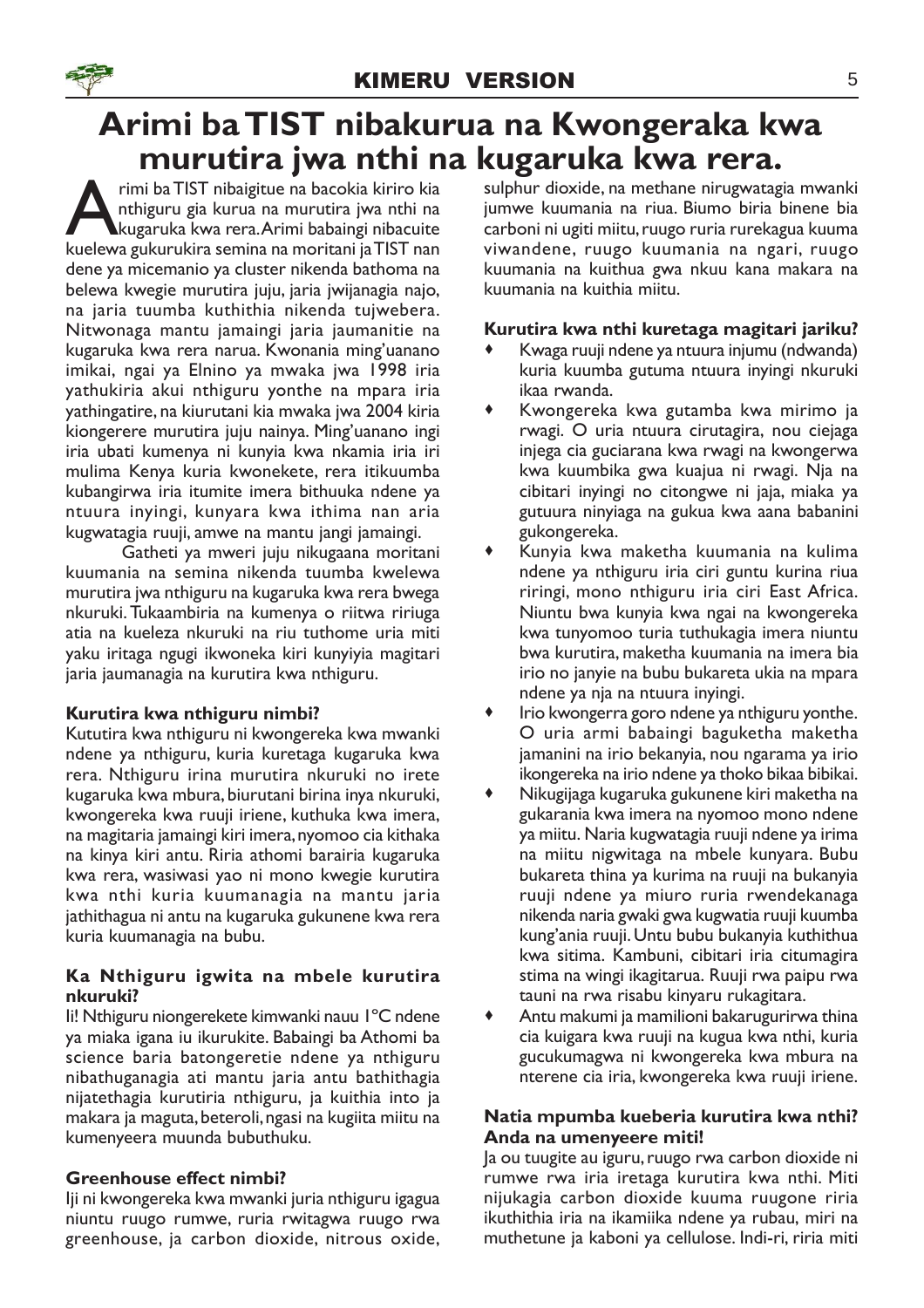

yagitwa na yaithua, kaboni iu ireki nirekagua ruugone kairi.

### Nwiji o muti nojuthithie rera ya antu au gukuiritie?

Miti na kithiiki kiayo niioragia nthi. Nwiji kuganirwa kuria kuri kithiikine kia muti. Ona ati muthetu juria juri rungu jurina ruuji nkuruki ya juria juri aria kurina riua na gutina kithiiki. Riria nthi ikaraga na gapio, nthiguru niikaga ruuji igita riraja nkuruki. Guku nita kuugamiti iria iri muundene jwaku nitethagia kwongera ruuji ruria ruri muthetune jwaku, na igatethia kuruika ku igita riraja nkuruki. Bubu bugatethia imera biaku na kinya butethie baria batumagira ruuji ndene ya ntuura yaku.

### Krediti cia kaboni nibicio?

Kenda uthithia krediti ya kaboni ya TIST nigwitagia into bithatu:

- 1) Gutaurwa kwa mma na kwongerekete gwa carbon dioxide iria igutonyithua ruugone;
- 2) Ahadi ya gwika kaboni iu kuraja na ruugo ndene ya igita ria miaka imingi;
- 3) Gutegerwa ngugi na gukurukithiua ni kiama gitina uthoni na TIST kiria kibati kwona ati mantu nijathithikite kuringana na mawatho jonthe.

Miti nijukagia ruugo rwa kaboni riria ikuthithia irio na kumiika ndene ya rubau, miiri na muthetune. Kaboni iria ijukagua kuuma ruugone na gwikwa noithimwe na igatarwa, na riu, yarikia gukurukithua ati ni yam ma, kujukua guku kwa ruugo rwa kaboni no kwendue ndene ya thoko ya nthiguru yonthe ja krediti cia kaboni.Aguri nobagure krediti iji nikenda bathiria ruugo rwa kaboni ruria bagutonyithia ruugone.

TIST niumbaga kwendia kaboni iria iri kiri miti iji o uria antu bendagia sukari na iria. Indi-ri kiri kaboni, utikagia muti thokone. Antu au, uguri ni kuumania na kaboni iria irititwe ruugone, na yekwa mitine ndene ya munda kana mwitu jwaku, ithimwi na ripoti yaikua. Kwendia na kugurwa kwa krediti iji nikuthithikaga, New York, Chicago, London na tauni ingi ndene ya nthiguru kana gukabangwa gatigati ka antu kana kambuni. No mwanka tukinyire mawatho na jaria jakwendeka ndeme ya thoko.tutiumba kugiita mwitu junthe kana tugiita miti tuanda ingi nontu bobu butibui kiri mazingira.no mwanka tuciitie gwika miti ndene ya miunda moyo ndene ya igita riraja, miaka mirongo ithatu kana nkuruki. No mwanka tuuge mantu jongwa jaria jario. Riria miti yaandwa, ithimi na mathabu jamwe nijathithagua kuthima ni kaboni ing'ana miti ya arimi ba TIST ijukitie. Rikana kairi, miti itikagua thokone. Ikaraga miundene na ouria ikaraga igita ririraja iri

moyo, nou igita ria kuriwa riongerekaga. Kwou, murimi neekaga muti, irio bia nithia, nkuu na matunda na nkandi. Mbeca iria TIST ithithagia kuumania na kwendia kaboni ni kiumo gikieru kia mbeca na riu ikagaanwa na ikundi bibinini bia TIST na igatumirwa kutirima ngarama cia TIST, iria ciri amwe na moritani, utari miti na urungamiri.

#### Miti yonthe nijukagia ruugo rung'anene?

Aari, miti iria iri imiarie nkuruki niikaga kaboni inyingi nkuruki ya miti imiceke. Miti imiraja kinyayo nijukagia kaboni inyingi kiri miti imikui. Kwou, miti iria imati niretaga mbeca inyingi kuuma kiri krediti cia kaboni. Guku ni kuuga miti iandi itarenie bwega irina kanya ga kunenea na kurea na kwona mbeca inyingi nkuruki kuumania na kaboni. Iticindanagira irio na ruuji ja miti iria iandi ikuianiritie.

Kwou, nikenda twona mbeca injega kuumania miti yetu, burina bata kumianda itarenie bwega nikenda yumba gukura irina thiria, ia imiraja na imiarie. Gutaura miti imwe nikenda twona nku riu tugeeke iu ingi igikuraga bwega jaria maingi niyo njira iria njega buru ya kumenyeera miti yaku.

### Ninaa/Ni bau baguraga krediti cia kaboni?

Nandi, kaboni yendagua thoko cia kwiritira nandene ya thoko cia lazima.Thoko iji citikurukanagia umwe, ojauria kurina mianya na gukurukua kwa into bingi biria uguraga na kwendia.TIST noyendie krediti cia kaboni kiri thoko imwe ya iji nontu krediti iji ni injega mono.

Kurina ithimi mwanya ndene ya thoko iji birina mawatho mwanya na jakaraga jakigarukaga kwegie uandi miti, kumenyeera na kureta ripoti jaria tubati kuujuria nikenda tuumba kwendia ruugo rwa kaboni ruria twitite. Nitutumagira ithimi biria biega buru kiri gutegerwa ngugi na gukurukithua — the Verified Carbon Standard (VCS) na Climate, Community, and Biodiversity Alliance Standards (CCBA).

### TIST irina mithemba iiri ya aguri:

Muthemba jwa mbele ni jwa antu baria bakwenda kunenkanira mbeca nikenda bekira antu motisha ya kuanda miti. Ming'uananona ni amwe na kuririra miradi ya uandi miti nikenda batuma muranu kana mucemanio jutikongere kaboni ruugone. Muthemba jwa iiri jurina kambuni ndene ya US, Europe, Canada na nthiguru ingi iria ciri mbele mantune ja ibanda baria bakwiritira bongwa kunyiyia kuongerwa kwa ruugo ruruthuku (ruugo ruria ruretaga murutira) nontu bari akaria babega ba mazingira kana niuntu nibakwithuranira niuntu bwa gutirimana na mahitaji manna jaria jakwendeka.

TIST nigwiritue mono kwithirua irina krediti cia kaboni cia iguru, na kuumba kuenderia aguri babaingi mwanya.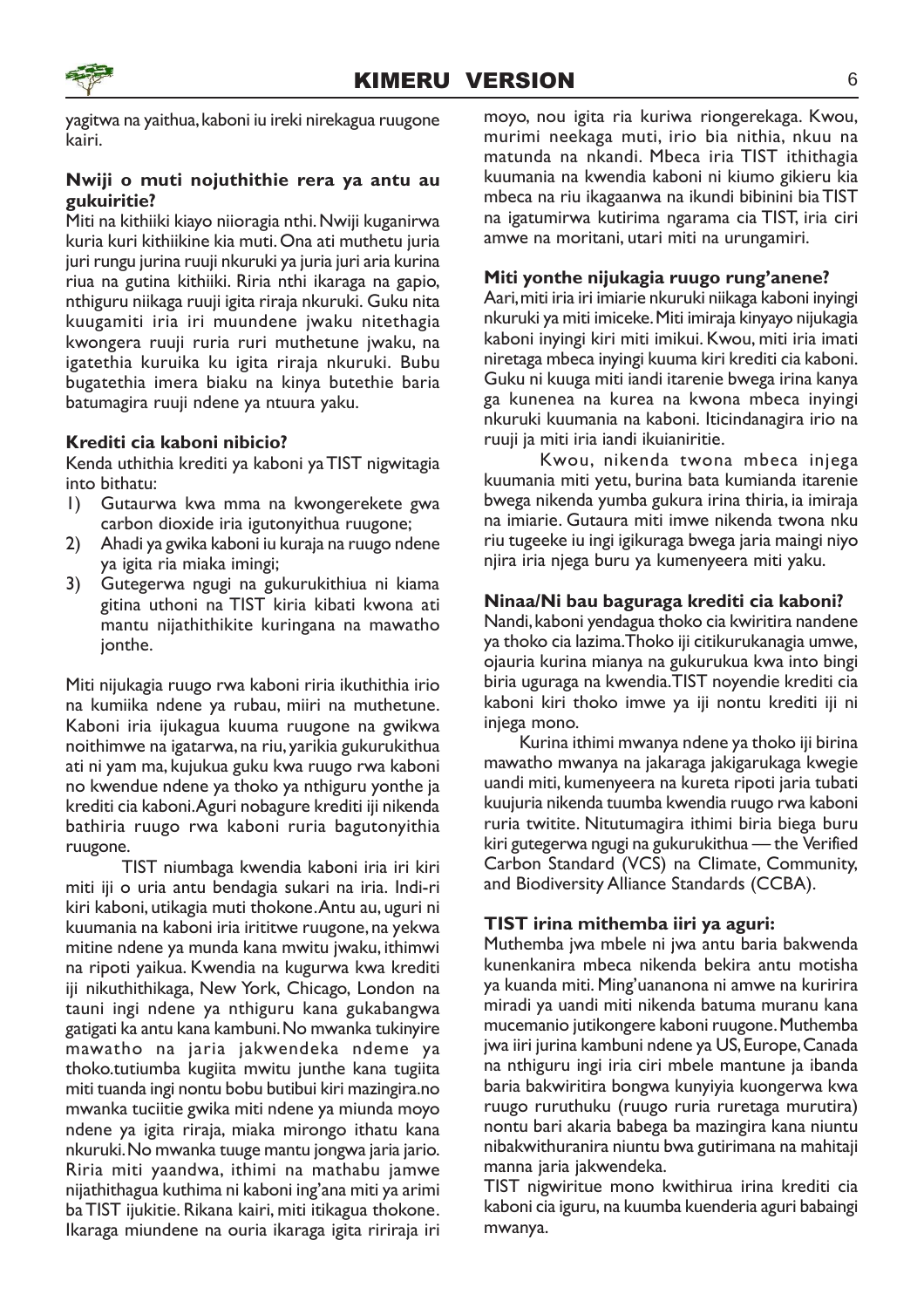Newsletter March 2022

*Not for sale*

Mazingira Bora



**www .tist.org**

### Kikuyu Version

TIST is an innovative, time tested, afforestation program led by the participants.



Wanachama wa Nguzo ya Kwajebi TIST wakiwa kwenye mkutano wao wa kila mwezi.

Kenneth Mutuma: Rugano rwaka na TIST. Page 2 Kwajebi TIST Cluster: Kugaciira kunene. Page 2 Francis Musembi: Gukunguira Kwirutira ndi TIST ( TIST Volunteer). Page 3 Julius Mbaya: Kubanga matuku makwa ma thutha-ini na TIST (retirement with TIST). Page 3 TIST: Uhandi wa miti kundu kumu. Page 4 TIST: Biashara ya Greenhouse Gas. Page 4 Arimi a TIST kuhurana na ugaruruku wa riera. Page 5 Thiini wa **Ngathethi**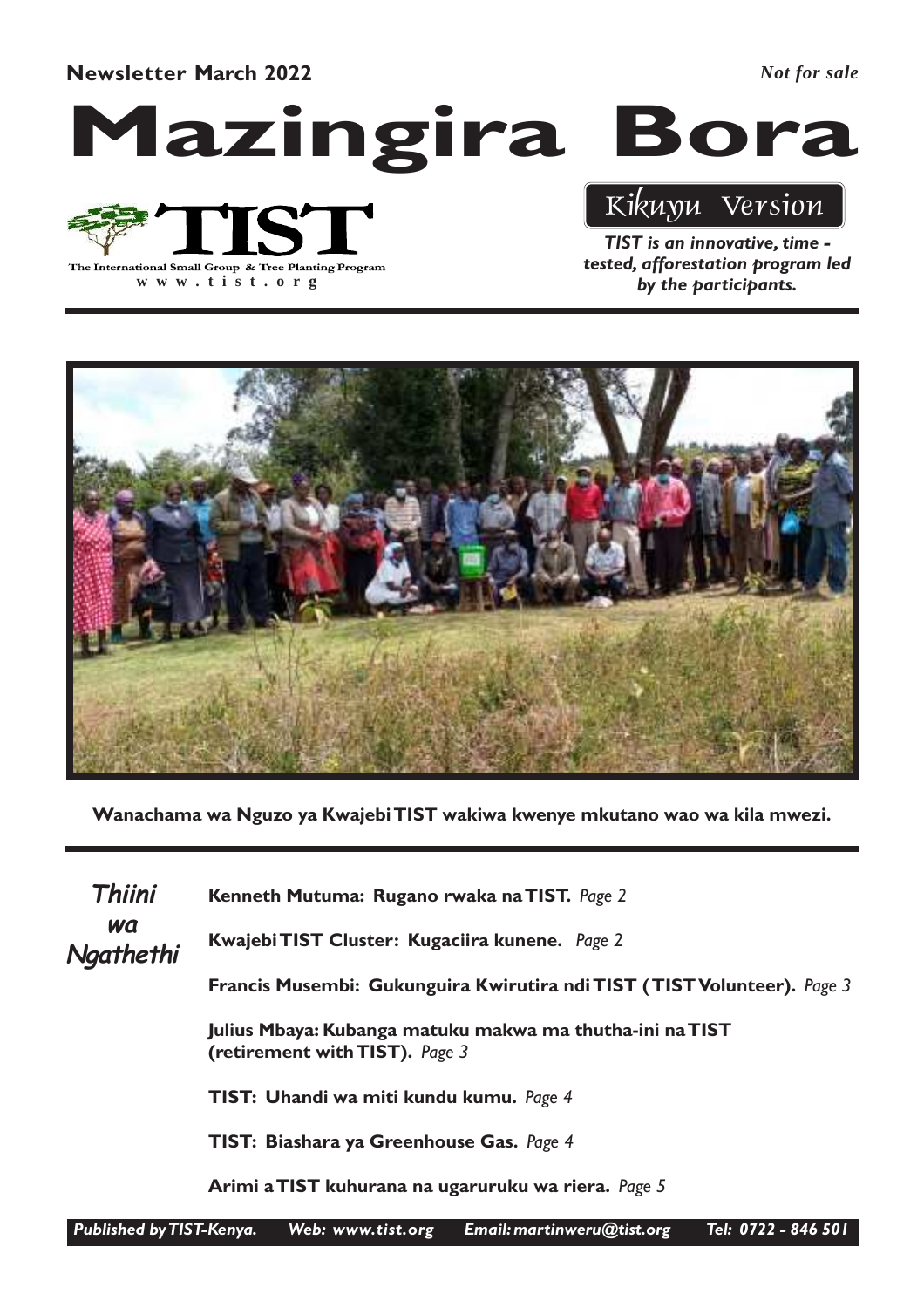# Kenneth Mutuma: Rugano rwaka na TIST.

### Mwandiki ni Mary Gitonga,TIST Cluster Servant.

Sitago Kenneth Mutuma, murimi wa TIST<br>
kuuma Tharu Cluster, Meru County.<br>
Ndaigwiire uhoro wa TIST mwaka wa<br>
2008.Thutha wa guthomithio maundu ma murandi, jitago Kenneth Mutuma, murimi wa TIST kuuma Tharu Cluster, Meru County. Ndaigwiire uhoro wa TIST mwaka wa ngiyandikithia mwaka wa 2009. Ritwa ria gakundi gakwa I Kinguru- 2009KE153.

Undu uria wanguciriirie muno kuingira TIST niundu wa uhandi wa miti ya matunda. Nindathomithirio ngimenya ati no ngie na faida nyingi kuuma kuri miti ya matunda gukira miti ingi yoothe.

Kuri mwak wa 2015, ni ndambiriirie kuhand miti ya Avacado. Kuuma hindi iyo, nihandite makiria ya miti 400. Ningeneire wira wakwa. Nindihagwo mbeca cia carbon. Na muno makiria, miti ino ya Avado ni irahe mbeca kumanagia na wendi wa makondobia. Hindi iria ndirahurura miti yake, mahuti mayo niheaga mahiu makwa na ngahuthira honge icio ta ngu.

Thiinie wa muganda wakwa wa makondobia, mutumia wakwa ni ahandite thukuma iria endagia thoko-ini cia guuku gukuhi.

Umuthi uyu nituraigua twina uhoti Munene wa mbaca. Niturahota guthomithia ciana ciitu wega tutari na uritu. Ona niturahota gukorwo na mbeca njega cia mahuthiro ma mucii kumanagia na mbeca cia makondobia, cia thukuma na cia carbon.

Oo turi TIST, nituthomete miti iria ingihoota kugiriria huho. Nituhandite miti ya mibariti mihakaini ya mugunda witi. Miti ino niututeithitie kunyihia ruhuho runene. Hindi ya riua, nituhururaga miti ya gravellia na tukahe mahuti mahiu maitu. Ona tugacooka tukagia ngu.

Nitukwendethia arimi a TIST matikagage guthii micemanio ya Cluster. Micemanio ino nikuo tukugia na ugi na twiyake.

### Kwajebi TIST Cluster: Kugaciira kunene.

### Mwandiki ni David Thuku,TIST Desk Auditor.

I thui, Kwajebi TIST Cluster, tukoragwo Laikipia West. Twaingirire TIST mwaka wa 2008. Gukinyagia umuthi, twina ikundi 54 na arimi 366.

Twina gikeno ni maundu maria tukinyaniirie twi TIST. Gukorwo twi TIST nituhandite makiria ya miti 90,000 iria iri muoya nginya riu. Twin ana ma, tig ani urutani mwega wa TIST, tutingihandite miti ino yoothe. Itura riitu ni kundu kwaraga, na mbere TIST yukite, twari na kahinda karitu kuhonokia miti twahanda. Twari na mathina maingi maria matumaga miti itu ikue hamwe na kuriithio. Hindi iria TIST yokire, nitwathomire njira njega ciakuhurana na mathina maya. Umuthi uyu twina umiriru ati no tukorwo na itanya ria kuhinga ria kuhanda miti.

Nitukwenda kuuoya kamweke gaka gucokeria murandi wa TIST ngatho ni kuhingia kiriganirwo hari marihi ma carbon. Hari ikundi ciitu 54, ikundi 51 niciamukirite marihi ma faida ya carbon. Uyu ni ukunguiri Munene hari ithui. Nitugucokiria Cluster Servant witi David Thuku niundu wa gutarira ikundi ciitu miti kahinda karia kagiriire na gutigirira ikundi ciitu niciahingia maundu maria marendekana hari urihi wa faida ya carbon kana warubanii.

Riu no tuge na kinyi, TIST ni mradi witu. Amemba ni mayukitie ithomo cia TIST na njira njega. Kwa ngerekano, Muthuri ti John Kinga wa 2008KE2718 ni njorua ya nathari ya miti. Umuthi yuyu ena miti ngurani makiria ya 5,000 nathari-ini yake. Twina njorua cia miti ya matunda nanio Regina Njoki na Rahab Mumbi. Mahanditi miiti miingi ya macungwa iia riu marendia matunda thoko. Ndirangu Githogori wa 2008KE474 ni njorua ya miatu. Ena miatu makiria ya 100.

Turi Kwajebi, nituthiite na mbere ya kurumirira utongoria wa utungata na muthiururukano. Atongoria aia twina ao ihinda-ini riri ni Francis Kahoi 0726273161 ( Cluster Leader); Mary Maina 0729452202 (Co-Leader ) na elected Accountability Person is Michael Maina 0711343723.

Angikirwo niukwenda kunyitanira na ithui, araniria na atongoria aitu. Twina gikeno gugutungata na guguthomithia maria tuthomete twi TIST

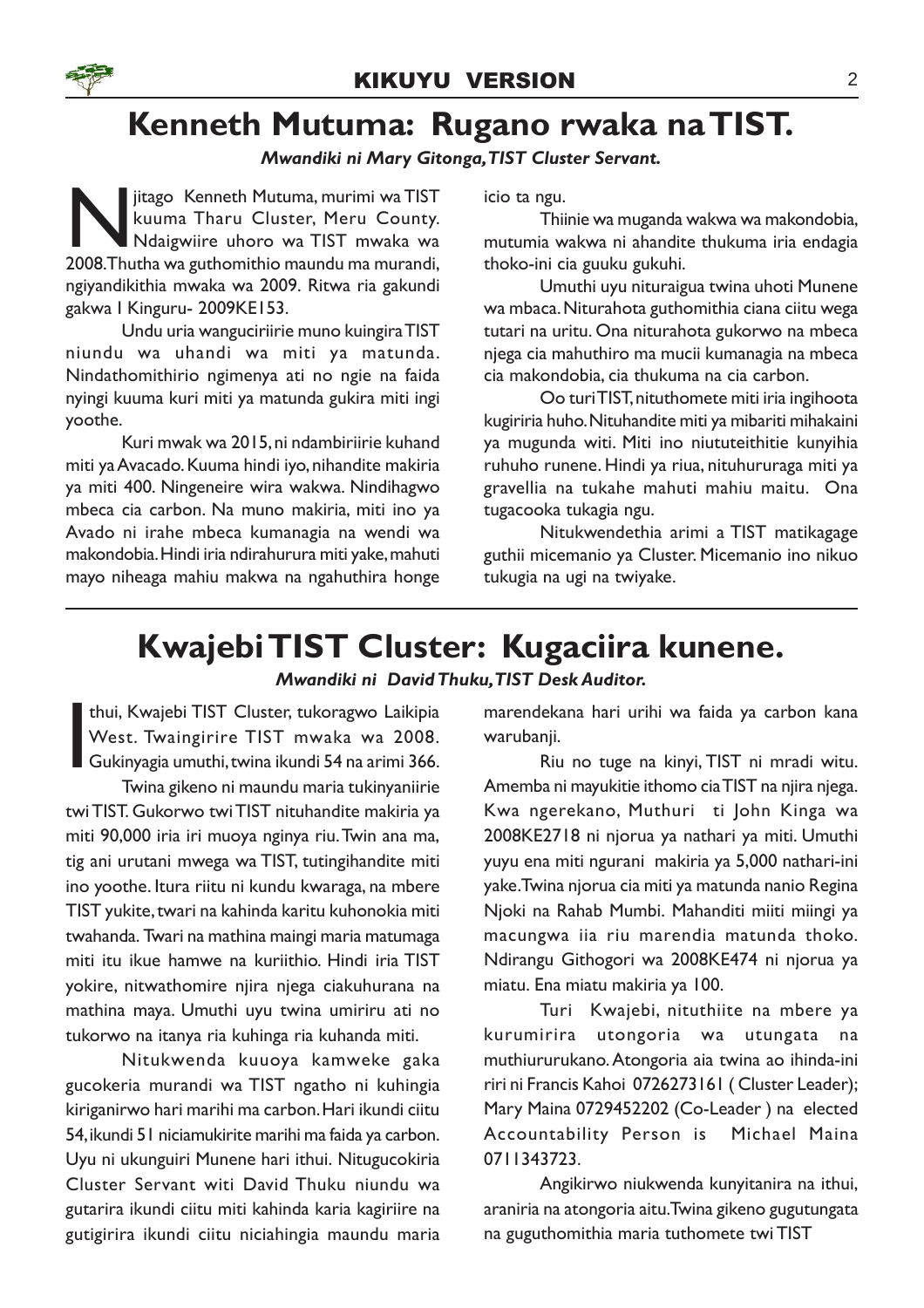

# Francis Musembi: Gukunguira Kwirutira ndi TIST ( TIST Volunteer).

### Mwandiki ni Josephine Muasya,TIST Cluster Servant.

R itwa riakwa ni Francis Musembi kuuma Cluster ya Mamba, Machakos County. Ndi wa gakundi ka Mwendi Useo Small Group. Ndi mwambiriria wa TIST ituraini riitu. Hindi iria ndaiguire na ngithoma uhoro wa TIST mwaka wa 2016, nitwambiriirie kwirutira gutheremia uhoro wa TIST maturaini maitu kihitukira micemanio ya matura, makanithaini na micemanio ngurani kuri twagiaga na kamweke. Arimi aingi ni maguciriirio na tukiambiriria kumandikithia murandi-ini wa TIST. Nigetha kuhe hinya arimi nigetha mambiririe kuhanda miti oo hindi iyo maingira TIST, twahuthagira ciuogo ici." Handa miti kuuma kiugo " Ambiriria". Tondu gwitu ni kundu kwaraga, nitwendaga arimi mahandage miti hindi yothe kwina mbura.

TIST niyatuthomithirie tuhande miti

mithemba ngurani. Nii mugunda-ini wakwa nihandite miti ya mibariti, casurina, maembe na ingi mingi. Undu uria wa bata thomete ni utigithania wa miti hindi ya kuhanda. Mbere ya TIST, ndahandaga miti ikuhaniriirie muno ngiihoka ati iria itakagwata ni ikahee iria ya gwata spacing ya kuigana. Na undu uria uhanikaga ni ati miti igwataga handu hamwe nah aria handi igakua. Iria ya gwata, igagikorwo inyitanite muno na igakorwo itakwona riu ria kuigana, igatharana maai na irio na koguo ikaga gukura wega. TIST niyathomithirie spacing ya 2m na 2m hari miti ya ng una 3-4 m kwa miti ya matunda na makandamia.

Riu yuyu ni mwaka wa mugwanja ndi TIST. Ndingirira kana kurora thutha.TIST ni murandi uria twatuire twetereire. Ndina mwihoko ni tuguthii na mbere na gukura na kugacira twi TIST.

# Julius Mbaya: Kubanga matuku makwa ma thutha-ini na TIST (retirement with TIST).

Mwandiki ni Mary Gitonga, TIST Cluster Servant.

Indi iria TIST yokire ituraini riitu mwaka<br>
wa 2015 inyitaniire na aguri a chai Taylors,<br>
ni ndathomire maundu maria<br>
tutathomithirio micemanio-ini – ati mundu no indi iria TIST yokire ituraini riitu mwaka wa 2015 inyitaniire na aguri a chai Taylors, ni ndathomire maundu maria abange retire yake na miti.

Ni ndakuukiirwo ati no hote kuhee ciana ciakwa machani negethe mahote kwambiriria family ciao. Oo hau ngimenya ati, kuringana na miaka, matuku meguuka, nongorwo itari na hinya wa mawira maritu wa mugunda.

Undu uria ungindeithia na hoote kugaira ciana ciakwa indo ciakwa ni kuhanda miti. Ona twina tumigunda tunini, notuhote guteithika tungibanga wega.

TIST ni ituhete kamweke kau. Na

niturarutithia wira. Ciana ciakwa riu nimaragia na mbeca kuuma wendia wa chai, nan ii na mutumia wakwa tukagia na mbeca kumanagia na miti. Oo kuuma mugunda umwe!

TIST niituthomithitie uguni wa kuhanda miti ya mithemba ngurani. Mugunda-ini wakwa ni ugukora miti ya matunda, ya dawa, ya kuhe mahiu, ya ngu.

Miti ya matunda na mbugu niratuhe mbeca cia kuigana cia matumiro ma omuthenya.

Tondu TIST irihaga miti yothe iria tuhandite mugunda-ini witu, nitwamukiraga mbeca cia kuigana kumanagia na wonjoria wa carbon.

Umuthi turaigua twina hinya na uhiti twi nyumba iitu. Twina umiririru wa matuku meguka.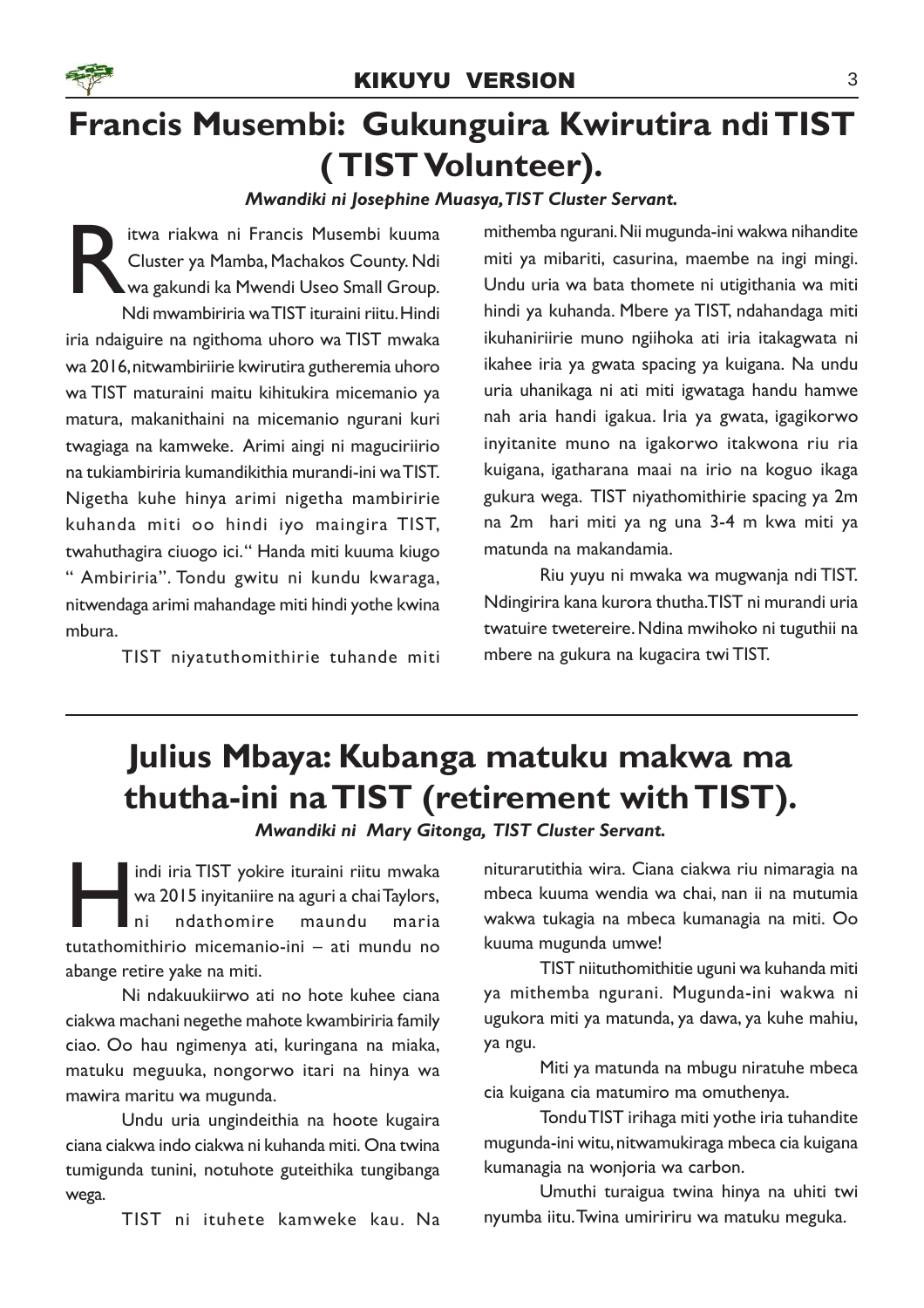# TIST: Uhandi wa miti kundu kumu.

TIST igithiaga na-mbere na gukura miena<br>yothe iria yaraga na yumaga, nitukoragwo<br>na mathina ma gukuria miti. Thiini wa TIST<br>tukuragia na tugatwarithia mitaratara miega, na njira TIST igithiaga na-mbere na gukura miena yothe iria yaraga na yumaga, nitukoragwo na mathina ma gukuria miti.Thiini wa TIST ino niituteithitie thiini wa TIST kugia na maciaro mega.

Ino ni imwe ya mitaratara ya kurumirira gukuria miti kundu kumu:

- 1. guchagura handu hega ha ha nathari ya miti. Mimera niiribatara kuheo maai riita 1 kana maita 2 hari o muthenya riria iri minini. Cagura kuhanda mimera hakuhi na mucii niguo uhuthire maai manyumba guitiriria mimera. Ukihuthira indo ciakugitira ruhuho guthiururukiria nathari yaku nigukunyihia uhuthiri wa maai na kuhe mimera kiiruru.
- 2. Uhariria wa tene: hariria marima ma kuhandira miti muno mweri 1 mbere ya mbura, iria nirigwatuka na uteithie maai kuingira tiiri-ini wega mbura yaura.
- 3. Geria gutega maai ma mbura niguo maai maingi makinyire miti. Miti noikure wega riria yahandwo kuria maai mageraga.
- 4. Ikira mahuti mugundaini niguo maige ugunyu

tiiri-ini.

- 5. Hamda miti mugundaini wa irio. Riria wahanda miti mugunda-ini niikuraga wega tondu niiramenyererwo hamwe na irio iria iri mugunda.
- 6. Cagura mithemba ya miti iria ikuraga wega na riua. Muno miti ya ki-nduire niyo miega. Kwa muhiano Melia, Acacia, na Muuku(Terminalia brownii).
- 7. Menyerera miti iria iri kuo na umihotihie gutherema. Miti ino mikuru iri na hinya, na noiikare gwa kahinda karaihu twamimenyerera. Niiheanaga kihumo kia mbegu cia kuhanda.
- 8. Tuta njoe iguru nociteithie. Riria twathondeka tuta njoe iguru, nitugiaga na mimera iri na miri iri na hinya na irakura wega. Noiteithie kuiga mimera iri na hinya thiini wa nathari niguo ikure iri minene na ikure na uraihu munene. No ona kuri o uguo tuta njoe iguru noikorwo iri njega tondu niitumaga mimera ndigakue na ihenya. Niundu wa uguo, menyerera na ugarure mimera niguo miri ndigakinye thi.

Reke tuhuthire mitaratara miega na tukuraniea na tuthomithanie na nitukwigwatira maundu manene thiini wa TIST.

# TIST: Biashara ya Greenhouse Gas.

Murandi wa TIST ni uteithagiriria arimi gutonya kuri biashara ya Carbon Credit. Arimi ni magiaga na bainda ya kiwango kia 70 kuri 100 mumanagia na wendia wa Carbon. Baita ino yonekanagia kumanagia na kuruta wira wa Carbon ino kuhanda miti na kumiiga muoyo ihinda inene.

Gucina indo ta maguta, coal na gas ingi niguthondekaga carbon dioxide. Na tondu miti niigucagia carbon dioxide niguo thi ndikahiuhe muno.

Atari a miti a TIST mataraga na magathima miti iria wahanda niguo TIST ihote guteithiriria kugucia carbon dioxide.. githimi kia carbon iria igucitio gitagwo carbon credits, na kiiganaine na tonne imwe ya carbon dioxide iria igucitio. Kambuni na thirikari nocigure carbon credits na uu nikuga nocirihe miti iria irahuthika kugucia.

Nomuhaka tukorwo na wihokeku na ukinyaniru hari mathabu ma miti kuri aria turenderia carbon credits. Mbeca cia carbon credits niciteithagia ikundi gukorwo na maciaro maingi na kwambiriria itaratara ingi. Ikundi cia TIST nicirihagwo \$20 kuri mit 1000 iria iri muoyo(kindu 1.8ksh hari o muti). Marihi ma greenhouse gas to mo marihi moiki ikundi ciamukagira tondu miti iri na mbeca maita 10-40 makiria ma mbeca ici.

Arimi a TIST - reke tuhande miti miingi! Turi hamwe nitwigiagira maciaro maingi

Amemba a cluster ya Karaba kuma County ya Laikipia mari mecemanio mweri ucio urathirire.

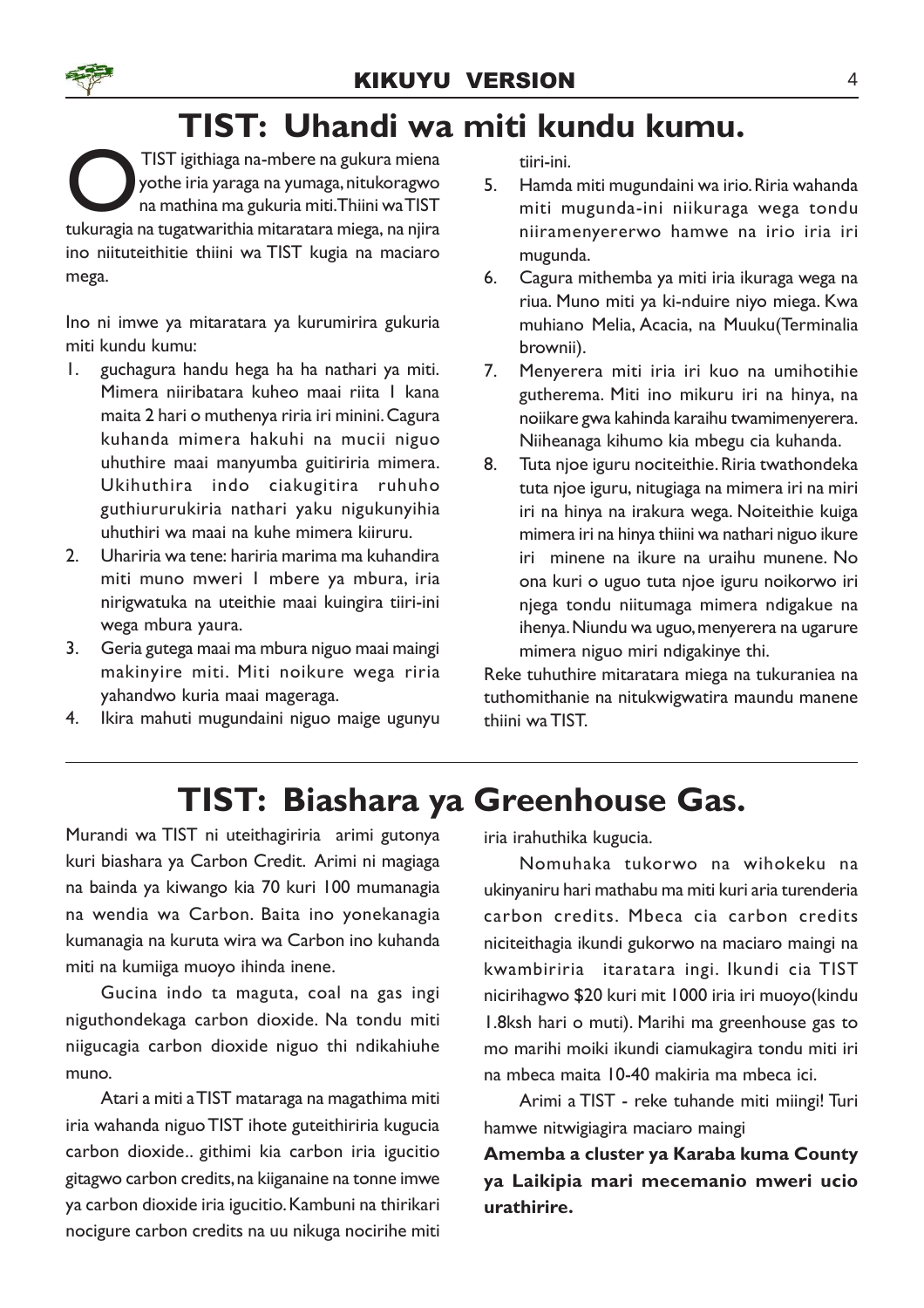# Arimi a TIST kuhurana na ugaruruku wa riera.

memba a TIST nimakoretwo makihurana na ugaruruku wa riera uria ukoretwo kuo thi<br>wega thiini wa semina na micemanio niguo memba a TIST nimakoretwo makihurana na ugaruruku wa riera uria ukoretwo kuo thi yothe na arimi aingi nimoritie mataaririo mataukwo wega uhoro uyu wigii ugaruruku uyu wa riera, maundu maria ungirehe na uria mangihota kuhurana naguo.

Nitwonaga maundu maria ugaruruku wa riera urehete umuthi. Na kuheana mamwe ma maundu maria marehetwo niguo, mbura iria yari nene muno ya Elnino ya mwaka wa 1998 iria yathukirie bururi na gukigia na ng'aragu nene muno hamwe na muiyuro wa maai iriaini wa mwaka wa 2004 muno ciarehetwo ni ugaruruku uyu wa riera. Maundu mangi ni ta guthira kwa barafu iria ikoragwo kirimaini kia Mt. Kenya na imera citarathimika na cigatwarana wega iria citumite magetha mathuke na manyihe, kuhua kwa njuui na ihumo cia maai na mangi maingi.

Mweri uyu ngathiti niikwonania maundu maria maririirio thiini wa semina maria mangitutethia gutaukwo wega ugaruruku wa riera nikii. Tukwambiriria na kumenya wega ciugo icio naningi tuthii na mbere na guthoma uria miti yaku inyitaga itemi kunyihia ugwati uria umanaga na ugaruruku wa riera.

### Ugaruruku wa riera ni kii?

Ugaruruku wa riera ni kwongerereka kwa urugari uria uri thi uria ucokaga ugatuma riera ricenjie. Thi riria yagia na urugari muingi niitumaga imera cia mbura cicenjie na gukagia na ihuhakanio nene na maai ma iria makambatira, mimera igathuka na miti ikaninwo ohamwe na nyamu cia githaka. Riria ataalamu makwaria maundu megii ugaruruku wa riera, nimaroraga muno global warming iria irahagwo ni maundu mariu mundu ekaga na mogwati maria marehagwo ni maundu maya.

### Thi niirahuha makiria?

Ii! Thii niyongereire urugari na muigana wa 1ºC kwa makiria ma miaka 100.Aingi a ataalamu a uhoro wa riera monaga ati andu nio matumite thi yongerereke urugari na njira ya gutema miti na gucina indo cia tiiri, coal petrol na riera itheru na kwaga gutungata migunda yao.

### Maundu maria marehagwo ni Greenhouse.

Maundu maria marehagwo ni greenhouse nit

a kwongerereka kwa urugari wa thi nitondu riera guku iguru riria ritagwo greenhouse ta carbon dioxide, nitrous oxide, sulphur dioxide na methane nicihotaga kunyita hinya wa riua. Carbon nyingi yumanaga na gutema miti, ndogo ya iganda, ndogo ya ngari na ndogo ya makara na miti.

### Mogwati ma Global Warming ni mariku?

- Kwaga kwa maai na kuuma kwa migunda.
- Gutherema kwa mirimu ta malaria. Kugia na urugari muingi na kuhotithia rwagi guciarana na kwongerera ugwati wa malaria. Micii miingi na mathibitari nomakorwo ni ugwati uyu na mituurire ya andu ikanyiha na ikuu cikongerereka.
- Kunyiha kwa magetha ma urimi na makiria mabururi-ini maria mari East Africa. Na niundu wa kunyiha kwa mbura na kwongerereka kwa guciarana kwa tutambi niundu wa ungi wa urugari, magetha nimanyihaga na uthoni ugathii nambere na kuongerereka miciini iitu.
- Kwongerereka kwa mathogora ma irio nitondu arimi aingi nimanyihitie magetha na irio cikanyiha, mathogora nimathiaga iguru nitondu andu nimarabatara irio na ni nini.
- Mogaruruku manene ma magetha na riera na muno mititu. Ihumo cia maai cikahua. Maundu maya nimagutuma uhei wa maai wa irio unyihe. Maundu maya ningi nimakunyihia uthondeki wa thitima ya maai. Iganda ciitu, mathibitari na kundu kungi kuria gutumagirwo thitima nigukuhutio na njira nene ma. Utambia wa maai mataown-ini na miciini nigukuhutio ona kuo.
- Mamilioni ma andu mari ugwati-ini wa muiyuro wa maai uria urehagwo ni mbura nene na maai ma iria kwambatira.

### Niatia tungigitira Global Warming? Handa na utungate miti!

Ta urui twona haha iguru, carbon dioxide ni imwe ya riera riria rirehaga global warming. Miti niigucagia carbon dioxide kuma riera-ini riria ireka photosynthesis na ikamiiga thiini wayo mutiini na miriirni hamwe na tiiri ta cellulose carbon. Na ningi, riria miti yatemwo na yacinwo niirekagiriria carbon iria ikoretwo iigite rieraini.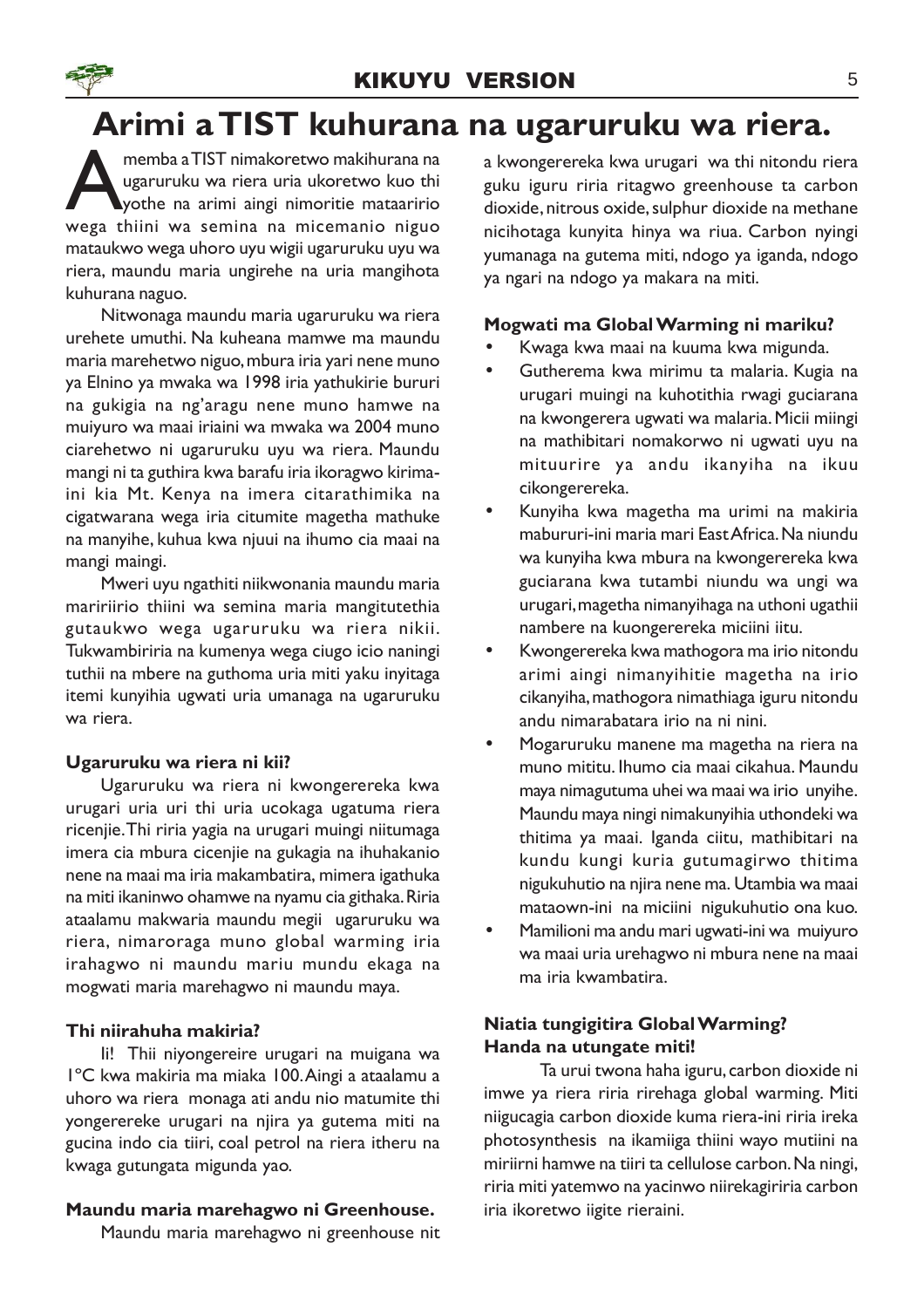### Niui ati o muti nouthondeke riera riaguo?

Miti na mahuti maguo niuhumbagira tgi. Niitumaga kugie na riera riega na kiiruru gikaagira. Niukuona ati tiiri uria uri miti-ini iria iri na kiiruru niukoragwo uri mugunyu gukira uria uri riua-ini. Riria thi yaikara iri hehu, tiiri niuhotaga gkuiga ugunyu gwa kahinda karaihu. Uu nikuga ati miti iria iri mugunda-ini gwaku niiteithagia tiiri kugia na maai na igateithia kuiga maai macio gwa kahinda karaihu. Njira ino niiguteithiriria mimera yaku hamwe na aria mahuthagira maai.

### Carbo Credits ni kii?

Niguo uthondeke carbon credits cia TIST urabatara indo 3;

- 1) Kwongerereka kwa kunyiha kwa carbon rieraini
- 2) Kwiranira kunina carbon riera-ini gwa kahinda karaihu.
- 3) Kuhitukio ni honge ciirugamiriire ati makinya nimoetwo kuringana na watho.

Miti niigucagia carbon dioxide kuuma riera-ini riria ireka photosynthesis na ikamiiga thiini wayo , miri-ini ohamwe na tiiri-ini. Muigana wa carbon uria woyagwo kuuma riera-ini na ukaigwo nouthimike na uthuthurio na uhitukio na njira nginyaniru na kugucio kuu kwa carbon rieraini nokwendio kuri thoko ya carbon credits. Aguri nomagure carbon credits ici niguo kunyihia carbon dioxide.

TIST iri na uhoti wa kwendia carbon iriaigucitio miti-ini ota uria arimi mendagia igwa kana iria. No riria urendia carbon ndurabatara kuneana muti. No urabatara kugucia carbon dioxide kuma riera-ini mugunda-ini waku kana mutitu-ini na utarirwo. Wendi wa carbon nouhanikire New York, Chicago kana London ona kana micii mingi bururi-ini wothe, kana uiguithanirio ni andu kiumbe na makambuni imwe kwa imwe. Nonginya tukinyirie ikiro na mawatho ma thoko. Tutingitema mititu kana miti iria iri migunda-ini gwitu tondu undu uyu niuthukagia maria maturigiciirie. Nonginya twitikire kuiga miti iri muoyo gwa kahinda ka miaka 30 na makiria. Nonginya tuheane uhoro mukinyaniru. Riria miti yahandwo, ithimi na uteri nicihuthikaga guthima muigana wa carbon iria igucitio ni miti ya arimi a TIST. Ririkana o ringi, miti nditwaragwo thoko. Iikaraga migunda-ini na o uria iraikara kuo noguo marihi maguthii nambere na kuingiha. Kwa uguo murimi athiaga nambere na kuiga miti iri muoyo na ikamuhe irio cia mahiu ohamwe na ngu na matunda. Mbeca iria TIST ithondekaga kumana na wendia wa carbon cithondekaga kihumo kia marihi maria magayanagwo ni arimi a TIST na igatumika gutheremia TIST, hamwe na githomo, uteri wa miti na utungati wa TIST

#### Miti yothe igucagi carbon iiganaine ?

Aca, miti iria ikoragwo na utungu munene niihotaga kuiga carbon nyingi gukira iria miceke. Miti miraihu noayo niigugagia carbon nyingi gukira iria mikuhi. Kwa uguo, miti mitungu niirehage marihi maingi kumana na carbon credits. Uu nikuga ati miti iria ihanditwo na utaganu mwega iri na mweke wa gukura iri minene na irehe marihi maingi. Ndigayanaga unoru wa tiiri na maai ta miti iria ikuhaniriirie.

Kwa uguo, niguo kwamukira marihi maingi kumana na miti, ni hari na bata kuhanda miti na utaganu muiganu uria ukumiteithia gukura iri mitungu na miraihu. Kuhurura miti niguo wone ngu na niguo ikure wega ni njira njega ya gutungata miti.

### Aguri a carbon credits mari ku na ni ariku?

Gwa kahinda gaka carbon credits yendagio na njira ya kwirutira kuhitukira gukinyiria mawatho ma thoko. Mawatho maya nomakorwo mari ngurani ota uria gukoragwo na mithemba ngurani ya indo thokoini ingi iria wendagia na ukagura(ta kahuwa).TIST noyendie carbon credits kuhitukira mawatho maya kana kuhitukira thoko ya kwiyendera tondu ikoragwo iri na ukinyaniru mwega.

Kuri na ikiro ngurani cia thoko na mawatho ngurani maria macenjagia ma uhandi wa miti, urori na uramati na nomuhaka tukinyanirie maundu maya niguo tuhote kwendia carbon. Tuhuthagira uthuthuria uria niwa kirathi kia iguru muno – Verified Carbon Standard (VCS) na Climate, Community and Biodiversity Alliance Standards (CCBA).

#### TIST ikoragwo na aguri mithemba iiri.

Wa mbere ni andu aria merutiire kuheana mbeca ciao niguo kuhinyiriria andu kuhanda mit. Muhiano nit a kuriha mitaratara ya uhandi wa miti niguo gutua uhiki na micemanio iri na riera itheru. Wa keeri ni kambuni thiini wa US, Europe, Canada na mabururi maria mangi makoragwo na iganda maria marihaga na kwiyendera uhnyihia wa carbon nitondu nomakorwo mari na wendi mwega kana makihariria niundu wa ,awatho maria mangiuka thutha-ini.

TIST niikenetio nigukorwo na carbon credits ya kirathi kia iguru na ikahota kuhe aguri aao.

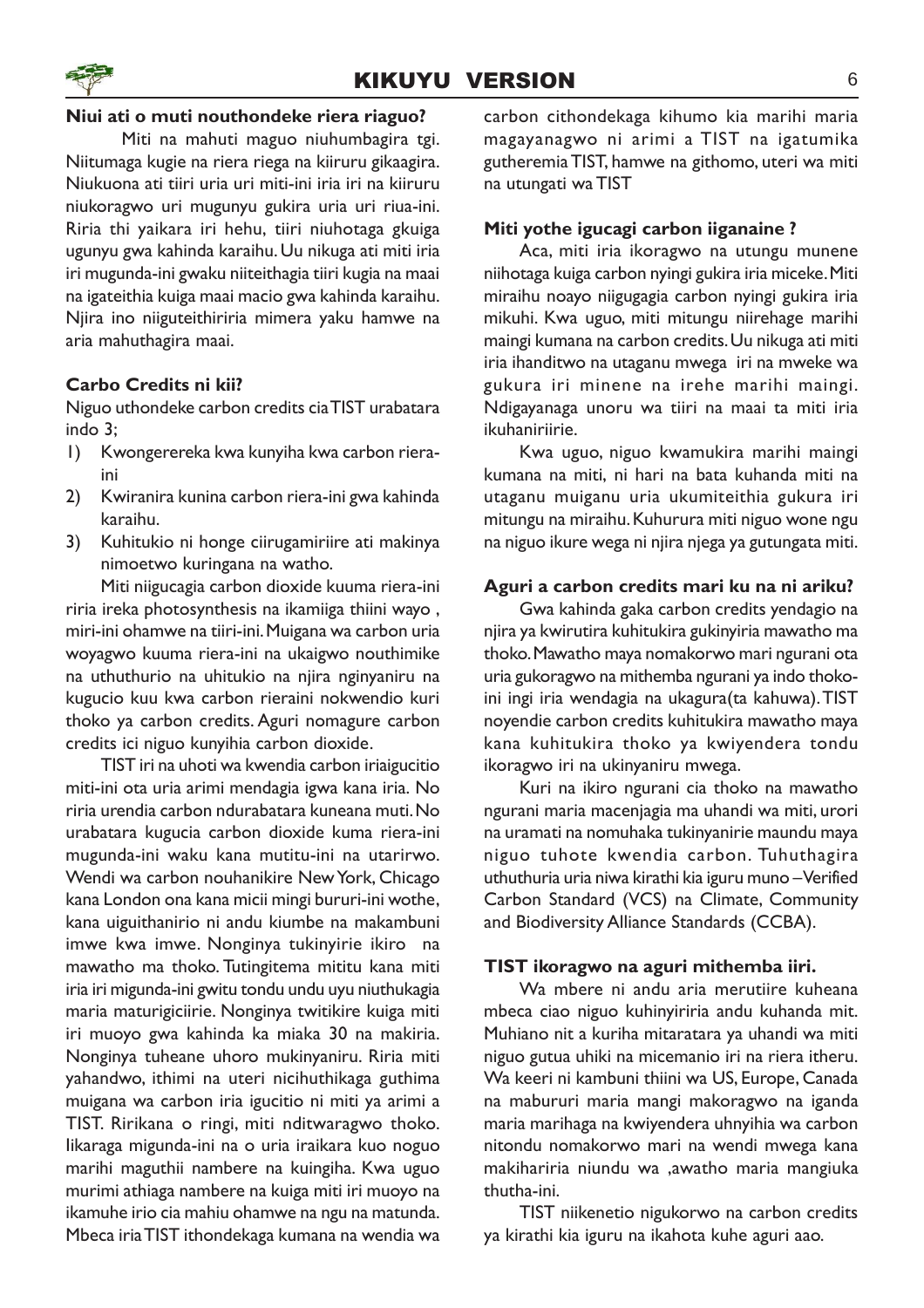Newsletter March 2022

*Not for sale*





**www .tist.org**

TIST is an innovative, time - Kiswahili Version

tested, afforestation program led by the participants.



Wanachama wa Nguzo ya Kwajebi TIST wakiwa kwenye mkutano wao wa kila mwezi.

Kenneth Mutuma: Hadithi yangu na TIST. Uku. 2 Nguzo ya TIST ya Kwajebi: Mafanikio ya Kubwa. Uku. 2 Francis Musembi: Mjitolea wa kujitolea wa TIST. Uku. 3 Julius Mbaya: Kupanga kustaafu kwangu na TIST. Uku. 3 TIST: Kupanda miti katika maeneo kavu. Uku. 4 TIST: Biashara ya hewa chafu. Uku. 4 Ndani ya gazetti

Wakulima katika TIST wapambana na ongezeko la joto ulimwenguni na mabadiliko ya tabia nchi. Uku. 5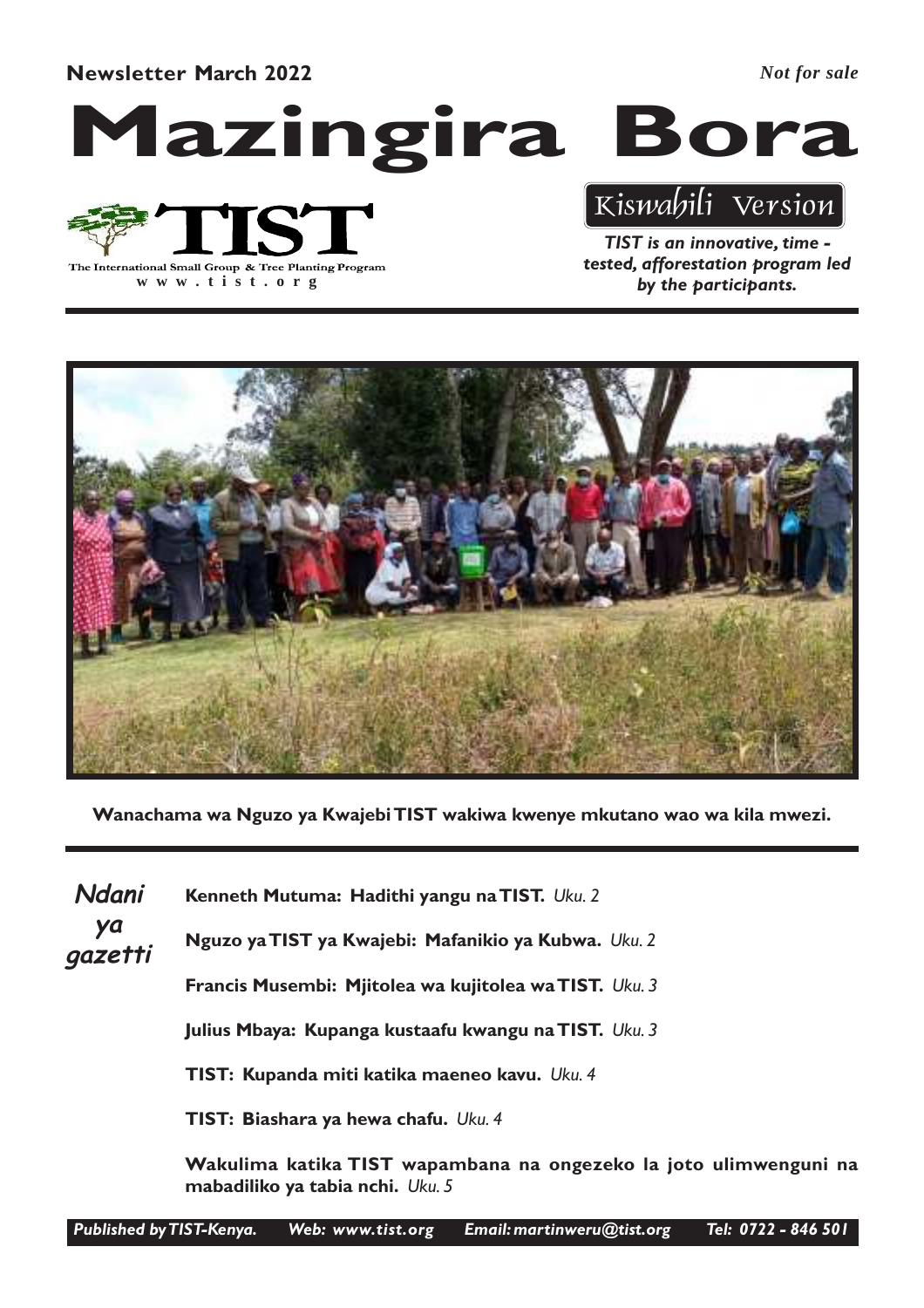### Kenneth Mutuma: Hadithi yangu na TIST.

### Na Mary Gitonga, Mtumishi wa Nguzo ya TIST.

ina langu ni Kenneth Mutuma, mkulima wa TIST<br>kutoka Nguzo ya Tharu, Kaunti ya Meru. Nilisikia<br>kuhusu TIST mwaka wa 2008. Baada ya kujifunza<br>kuhusu programu, hatimaye nilijiunga mwaka wa ina langu ni Kenneth Mutuma, mkulima wa TIST kutoka Nguzo ya Tharu, Kaunti ya Meru. Nilisikia kuhusu TIST mwaka wa 2008. Baada ya kujifunza 2009. Jina la Kikundi Changu Kidogo ni Kinguru-2009KE153.

Moja ya mambo yaliyonivutia kwa TIST ni kuhimizwa kupanda miti ya matunda. Niligundua ningeweza kupata faida nyingi kutoka kwa miti ya matunda kuliko mti mwingine wowote.

Mnamo 2015, nilianza kupanda miti ya parachichi. Kwa miaka mingi, nimepanda zaidi ya miti 400. Ninajivunia juhudi zangu. Ninalipwa posho za kaboni kutoka kwa miti yangu ya parachichi. Muhimu zaidi, miti yangu ya parachichi sasa inaniletea mapato mazuri kutokana na mauzo ya matunda. Ninapohitaji kupogoa miti yangu ya parachichi, mimi hulisha wanyama wangu kwa majani na kutumia mashina kwa kuni.

Katika bustani yangu ya parachichi, mke wangu hupanda mboga za kale, ambazo yeye huuza katika soko la karibu.

Tunajisikia nguvu za kifedha leo. Tunalipa ada za shule kwa watoto wetu bila shida. Tuna uwezo wa kutosha wa kukidhi bajeti ya kaya yetu kutoka kwa mapato ya parachichi, mauzo ya kale na mapato ya kaboni.

Katika TIST, tumefaidika sana kutokana na mafunzo. Tulijifunza kuhusu miti ambayo inaweza kusaidia kuvunja upepo. Tulipanda miti ya Gravellia kwenye mpaka wa shamba. Hii imetusaidia katika kupunguza upepo mkali kwenye shamba letu. Wakati wa ukame, tunakata miti ya Gravellia ili kulisha wanyama wetu kwa majani. Kwa usawa, tunapata kuni kutoka kwa matawi.

Tungependa kuwahimiza wakulima wa TIST wasikose mikutano ya Nguzo. Mikutano ya vikundi ni mahali pa maarifa na uwezeshaji.

### Nguzo ya TIST ya Kwajebi: Mafanikio ya Kubwa.

### Na David Thuku, Mkaguzi wa Dawati la TIST.

Sisi, Kundi la TIST la Kwajebi ni mojav<br>Nguzo huko Laikipia Magharibi. Tulijii<br>TIST mwaka wa 2008. Hadi leo, tuna<br>Vidogo 54, huku wakulima 366 wakishiriki. isi, Kundi la TIST la Kwajebi ni mojawapo ya Nguzo huko Laikipia Magharibi. Tulijiunga na TIST mwaka wa 2008. Hadi leo, tuna Vikundi

Tunajivunia mafanikio yetu na TIST. Ushiriki wetu umepelekea kupanda miti zaidi ya 90,000 ambayo tumeihifadhi hai. Tuna uhakika, bila mafunzo ya TIST, hatukuweza kupanda miti hii. Eneo letu likiwa nusu kame, ilikuwa vigumu kuweka miti hai kabla ya TIST. Tulikuwa na changamoto nyingi ikiwa ni pamoja na viwango vya juu vya vifo vya miti yetu vilivyosababishwa na ukame na malisho. TIST ilipokuja katika eneo letu tulijifunza Mbinu Bora za kushinda changamoto hizi. Leo tuna uhakika wa kuweka malengo mapya katika kuongeza miti mipya.

Pia tunachukua fursa hii kuushukuru mpango wa TIST kwa kutimiza ahadi yao kuhusu malipo ya mapato ya kaboni. Kati ya Vikundi Vidogo 54 katika Kundi letu, 51 vimepokea malipo yao ya hisa za Faida. Hii ni sherehe kubwa kwetu. Tunashukuru na pia tunampongeza Mtumishi wetu wa Kundi, David Thuku, kwa kuhudhuria Vikundi vyote Vidogo na kuhakikisha vinatimiza masharti ya malipo ya awali

na ugavi wa faida.

Sasa tunaweza kusema kwa uthabiti,TIST ni programu yetu. Wanachama wetu wameitikia vyema Mafunzo ya TIST. Kwa mfano, Bw. John Kinga wa 2008KE2718 ni bingwa katika vitalu vya miti. Leo, ameanzisha kitalu chenye miche zaidi ya 5,000 ya aina za miti mchanganyiko. Pia tuna mabingwa wa miti ya matunda kama Regina Njoki na Rahab Mumbi. Wamepanda miti mingi ya michungwa, ambayo sasa wanaiuza katika masoko ya ndani. Ndirangu Githogori wa 2008KE474 ni bingwa wa mizinga ya nyuki.Ameanzisha mizinga 100 ya nyuki katika TIST Groves yake.

Kwajebi, tunaendelea kuzingatia Mbinu Bora ya TIST ya uongozi wa mzunguko na watumishi. Viongozi wetu wa sasa ni Francis Kahoi 0726273161(Cluster Leader); Mary Maina 0729452202 (Kiongozi Mwenza)na Mhusika mpya wa Uwajibikaji Michael Maina 0711343723.

Ikiwa ungependa kujiunga nasi, tafadhali wasiliana na viongozi wetu. Tunafurahi kukuhudumia, kushiriki nawe mambo ambayo tumejifunza katika TIST.

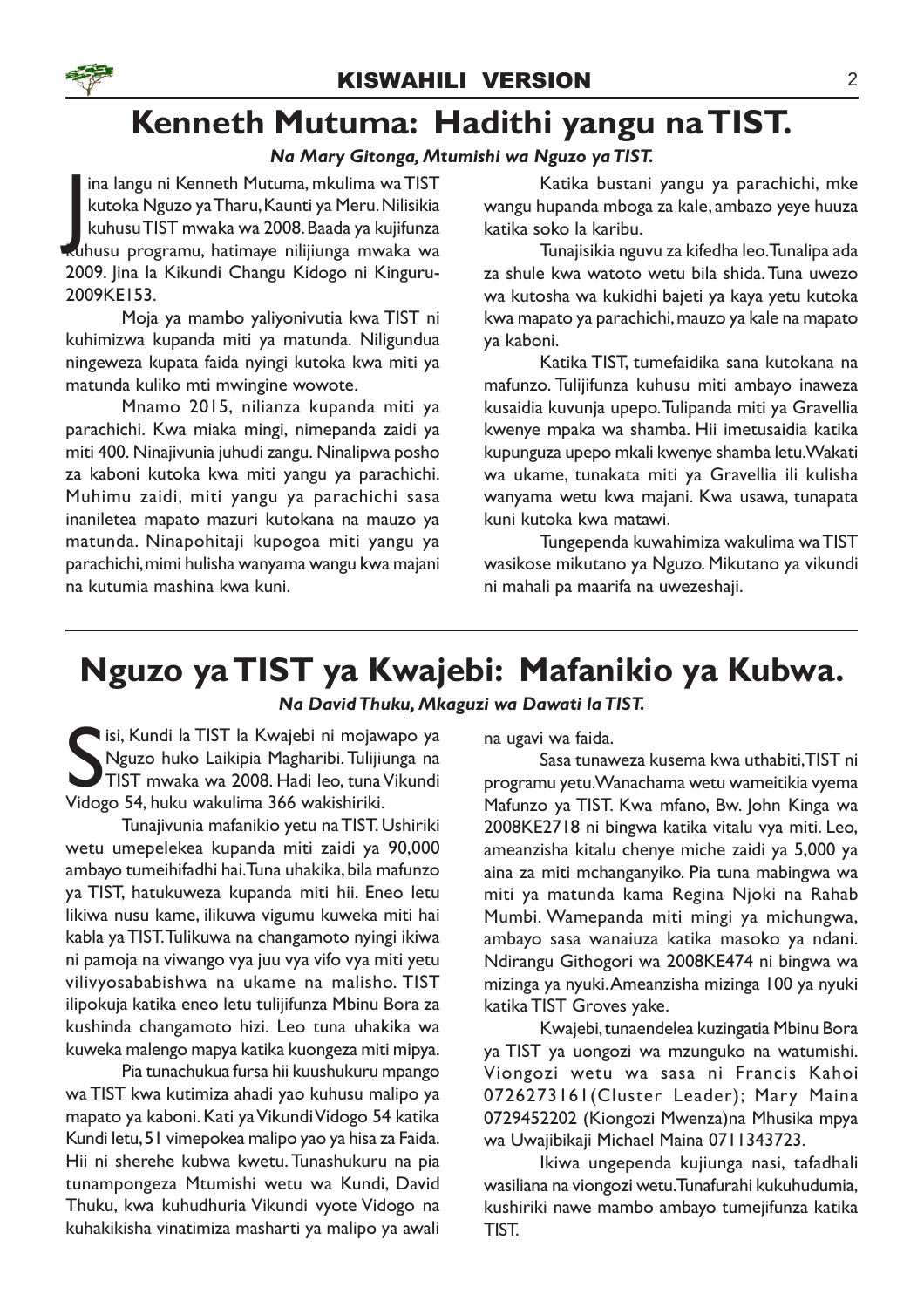### Francis Musembi: Mjitolea wa kujitolea wa TIST. Na Josephine Muasya, Mtumishi wa Nguzo ya TIST.

J ina langu ni Francis Musembi kutoka kundi la TIST Mamba, Kaunti ya Machakos. Mimi ni wa Mwendi Use Small Group.

Mimi ni mwanzilishi wa TIST katika eneo letu. Tuliposikia na kujifunza kuhusu TIST mwaka wa 2016, tulijitolea mara moja kuzungumza kuhusu TIST katika mikutano yetu ya kijiji, makanisa na katika vikao vingine ambapo tulipata fursa. Wakulima wengi walipendezwa na tukaanza kuwasajili na kuwasajili katika TIST.

Ili kuwahimiza wakulima kupanda miti mara tu baada ya kujiunga, tulitumia kauli mbiu, "Panda miti kutokana na neno "NENDA". Kwa sababu eneo letu ni kame kidogo, tulitaka wakulima wasikose msimu wowote wa mvua kupanda miti.

TIST ilituhimiza wakati wa Mafunzo ya Nguzo kupanda miti mchanganyiko. Katika shamba langu mwenyewe, nina changarawe, casuarina na maembe kwa kutaja machache tu. Lakini jambo

muhimu zaidi ninalojifunza kuhusu upandaji miti ni nafasi. Kabla ya TIST, nilikuwa nikipanda kwa nafasi nikitumaini kwamba wale watakaokufa watatoa nafasi kwa wengine. Lakini kwa kweli, miti iliyokufa ilikuwa katika nafasi moja na wale walionusurika walikuwa katika nafasi nyingine. Hii ilisababisha wale walionusurika kushindana kwa nafasi, virutubisho, mwanga wa jua n.k na hivyo kuwa dhaifu sana. Katika TIST, nilijifunza kutenganisha miti ni muhimu sana. Huruhusu mti wako kufurahia mwanga wa jua zaidi kwa usanisinuru, kupunguza ushindani wa maji na virutubisho na hivyo mti wako kukua na kuwa na nguvu na afya.TIST inahimiza 2m kwa 2m kwa miti ya kawaida na umbali wa 3-4m kwa miti ya matunda na kokwa.

Katika mwaka wangu wa 7 na TIST, siwezi kujutia au kuangalia nyuma. Huu ndio mpango ambao tumekuwa tukingojea. Nina hakika tutakua na kufanikiwa na TIST.

# Julius Mbaya: Kupanga kustaafu kwangu na TIST.

Na Mary Gitonga, Mtumishi wa Nguzo ya TIST.

IST ilipokuja kijijini kwangu mwaka wa 2015<br>kwa ushirikiano na wanunuzi wetu wakuu<br>wa chai Taylors, nilijifunza kile ambacho<br>hakikufundishwa kwenye mikutano - kwamba mtu IST ilipokuja kijijini kwangu mwaka wa 2015 kwa ushirikiano na wanunuzi wetu wakuu wa chai Taylors, nilijifunza kile ambacho anaweza kupanga kustaafu na miti.

Niligundua kuwa hivi karibuni, nitahitaji kuwapa watoto wangu vichaka vya chai wakati wanatulia na familia zao. Pili, nilitambua kwa umri, huenda nisiwe na tija sana katika kilimo na shughuli nyingine kali za kilimo.

Kitu pekee ambacho kinaweza kuniokoa na kuniruhusu kuwarithisha watoto mali zangu ni kupanda miti. Kwa ardhi ndogo tuliyo nayo leo, sote tunaweza kufaidika ikiwa tunaweza kupanga vizuri. TIST imetoa fursa hiyo. Na inafanya kazi. Watoto wangu sasa wanapata mapato kutokana na vichaka vya chai na mke wangu, na mimi hupata mapato kutokana na miti. Kutoka kwa kipande hicho cha ardhi!

TIST ilitufunza kuhusu faida za kupanda miti mchanganyiko. Katika shamba langu, utapata miti ya matunda, miti ya kokwa, miti ya dawa, miti ya malisho na miti ya kukatia kuni.

Miti ya matunda na karanga hutupatia mapato ya kutosha kwa mahitaji yetu ya kila siku ya kaya.

Kwa sababu TIST hulipia miti yote katika shamba letu, tunapokea mapato mazuri kutokana na mapato ya kaboni.

Leo, tunahisi kuwezeshwa na kuwa na nguvu kama familia. Tunaweza kukabiliana na wakati ujao kwa ujasiri.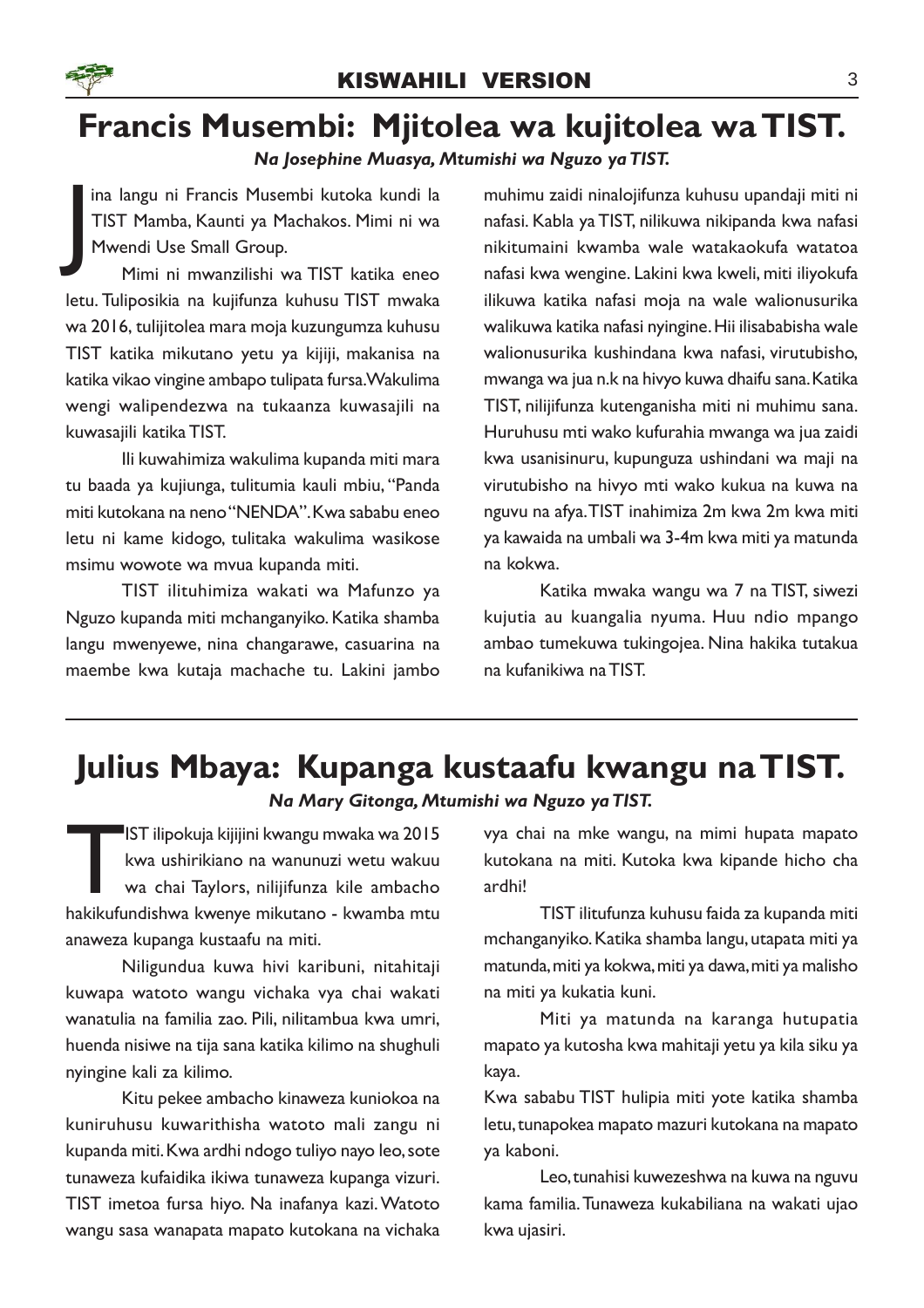# TIST: Kupanda miti katika maeneo kavu.

insi TIST inavyoendelea kutamba katika maeneo yaliyo na uwezo mkuu na makavu, inakumbana na changamoto katika kuishi kwa miti. Katika TIST sisi huanzisha na kugawana mazoezi au njia bora insi TIST inavyoendelea kutamba katika maeneo yaliyo na uwezo mkuu na makavu, inakumbana na changamoto katika kuishi kwa miti. Katika TIST za kufanya mambo, na hili limetusaidia kila wakati katika familia ya TIST kupata matokeo mazuri.

Hapa chini ni njia chache bora tunazoweza kujaribu tunapopanda miti katika maeneo kavu:

- 1. Uteuzi wa mahali pa kuanzisha kitalu chako. Miche itahitaji kuwekewa maji mara moja au mbili kila siku ikiwa michanga. Fikiria kuweka miche yako karibu na nyumba ili uweze kutumia maji yanayotumika nyumbani kuimwagia. Kutumia miti ya kupunguza upepo kutapunguza matumizi ya maji na itaipa miche yako michanga kivuli.
- 2. Maandalizi ya mapema: Andaa mashimo ya kupanda miti mwezi mmoja kabla ya mvua kuanza ikiwezekana, shimo litapasukapasuka na ili litasaidia maji kuingia udongoni kwa urahisi kunaponyesha. Mvua wa kwanza ukishaanguka, panda miti na ujaze shimo kwanza na udongo wa juu halafu mbolea.
- 3. Jaribu kutumia njia za kushika maji ya mvua ili maji mengi zaidi yaweze kufikia miti. Miti pia itaweza kuishi ukiipanda karibu na maji yaliyopo kila msimu.
- 4. Kufunika ardhi: Funika ardhi baada ya kupanda miti. Hili litasaidia kuzuia kupotea kwa maji kwa sababu kunapunguza kubebwa kwa maji na jua. Kutumia boji kutaongeza virutubisho udongoni,

lakini kufunika kwa mawe pia kwaweza kuleta faida zingine katika maeneo yenye mawe.

- 5. Kilimo mseto: Tujaribu kilimo mseto. Kiwango cha kuishi cha miti iliyopandwa katika mashamba ni juu zaidi ya iliyopandwa misituni na vichakani kwa sababu itatunzwa na ipo katika udongo bora.
- 6. Chagua aina inayokua vizuri katika maeneo kavu. Mara nyingi miti ya kiasili iliyotoka eneo linalozingira huweza kuishi san asana. Mifano ni Melia, Acacia seyal, na Muuuku (Terminalia brownii).
- 7. Linda miti iliyopo na uiruhusu kuzaa. Miti hii iliyopo ni yenye nguvu na yaweza kuishi katika misimu iliyo na ugumu tunapoilinda. Inatupa chanzo la mbegu zilizozoea eneo hilo pamoja na kivuli na vinginevyo.
- 8. Vitalu vilivyoinuka vyaweza kusaidia. Tunapoanzisha vitalu hivi, tunapata miche yenye mizizi yenye nguvu kwa hivyo itaishi.Vinaweza pia kusaidia kuweka miche kwa muda mrefu zaidi katika kitalu ili iwe mikubwa na yenye nguvu. Hata hivyo, vitalu vilivyochimbiwa vyaweza kuwa chaguo nzuri kwa sababu vinafunikia miche na vinapunguza kufa. Hapa, kuwa mwangalifu na ugeuze miche kila baada ya wakati Fulani ili mizizi isimee na kuingia udongoni.

 Tutumieni njia bora zaidi tulizonazo, na tutengeze na kugawana na wengine ili tuweze kufikia matokeo mengi na kusaidia TIST kukua katika maeneo yetu.

# TIST: Biashara ya hewa chafu.

Miti inayokua hunyonya gesi ya kaboni kwa njia ya kutengeneza chakula. Kaboni dioksidi ni mojawapo ya 'gesi chafu' (greenhouse gases) ambazo huteka joto la jua lililopo katika iti inayokua hunyonya gesi ya kaboni kwa njia ya kutengeneza chakula. Kaboni dioksidi ni mojawapo ya 'gesi chafu' (greenanga ya dunia na kusaidi kudumisha hali ya joto katika uso wa dunia. Wanasayansi wengine wanafikiri kuwa dunia inazidi kuwa na joto zaidi na zaidi, joto ambalo lweza kuwa lenye kudhuru sana. Jambo hili huitwa athari ya hewa chafu (greenhouse effect), ambayo hufanya maeneo mengine kupanda mafuriko zaidi, ukame zaidi au kuenea kwa janga.

Kuchomwa kwa ngataa kama mafuta, makaa yam awe na gesi ya kiasili hutoa kaboni dioksidi. Kwa sababu miti huchukua kaboni dioksidi kutoka hewani, inasaidia kupunguza athari za gesi chafu. Serikali na viwanda vikubwa katika nchi nyingi wanataka kupunguza utoaji wa kaboni dioksidi ili dunia isizidishe joto sana.

Maqwantifaya wa TIST huhesabu na kupima miti tunayopanda ili TIST ifanye kazi ya kuhesabu ni kiasi

kipi cha kaboni dioksidi kinachonyonywa na miti. Kipimo chake huitwa 'carbon credit' (kadi za kaboni) na ni sawa na kunyonya kilo elfu moja za kaboni dioksidi. Makampuni na serikali zaweza kununua kadi hizi kumaanisha wanaweza kulipia miti ili ipunguze utoaji wa kaboni dioksidi.

Lazima tuwe na data yenye kuaminika na sahihi kuhusu miti ili kuuza kadi hizi za kaboni kwa mnunuaji. Pesa kutokana na kuuza kaboni hii zaweza kusaidia vikundi kuzalisha zaidi, kufanya kazi zaidi na kuanza miradi mipya.Vikundi vya TIST hulipwa dolla ishirini kwa kila miti elfu moja iliyo hai kila mwaka (takriban shilingi 1.8 kwa kila mti hulio hai kila mwaka). Malipo ya gesi chafu si faida ya kipekee kikundi kidogo hupata kwa sababu miti ina thamani mara kumi hadi arobaini kuliko pesa inayopata kutokana na biashara ya kaboni.

Wakulima wa TIST – tupandeni miti zaidi! Pamoja tufikie faida kubwa zaidi.

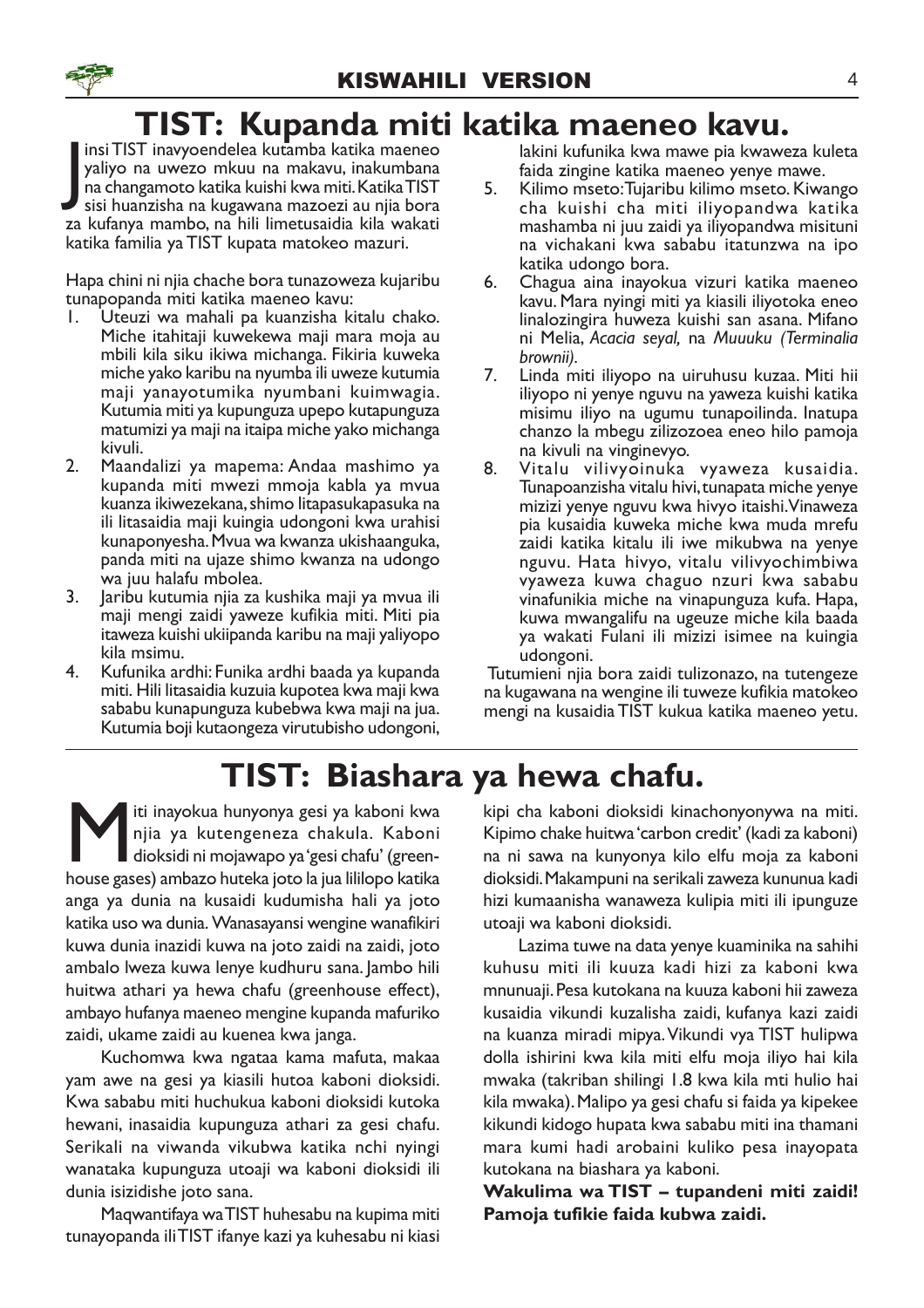# Wakulima katika TIST wapambana na ongezeko la joto ulimwenguni na mabadiliko ya tabia nchi.

Wakulima katika TIST wameitikia mwito wa<br>ulimwengu wa kupambana na ongezeko<br>Wakulima wengi wametafuta kuelewa kupitia akulima katika TIST wameitikia mwito wa<br>ulimwengu wa kupambana na ongezeko la joto na mabadiliko ya tabia nchi. Wakulima wengi wametafuta kuelewa kupitia semina/mafunzo ya TIST na katika mikutano ya cluster ili kusoma na kuelewa mengi zaidi kuhusu kuongezeka kwa joto, athari zake kwa tabianchi na mbinu za kukabiliana nalo. Tunaona athari za mabadiliko ya tabianchi leo. Ili kuonyesha matukio kadhaa ya athari hizi, mafuriko ya Elnino ya mwaka 1998 yaliyovuruga karibu nchi yote na ukame mrefu uliofuatilia, na upepo mkali wa mwaka 2004 sana sana uliongezewa na ongezeko la joto duniani.Viashiria vingine mashuhuri ni kupunguzika kwa barafu katika kilele cha mlima Kenya, hali ya anga isiyo na utaratibu na ambayo imesababisha kuharibika kwa mazao katika maeneo mengi, kukauka kwa chemichemi na vyanzo vya maji, pamoja na mengine mengi.

Jarida la mwezi huu linaangazia mafunzo kutoka semina ili sote tuelewe ongezeko la joto duniani na mabadiliko ya tabianchi. Tutaanza kwa kuelezea kila neon na kulieleza zaidi na pia tujue jinsi miti yako ina jukumu kubwa katika kukabiliana na athari za ongezeko la joto duniani.

### Ongezeko la joto duniani ni nini?

Ongezeko la joto duniani ni ongezeko wastani la joto duniani, ambalo huleta mabadiliko katika tabianchi. Dunia yenye joto zaidi yaweza kusababisha mabadiliko katika mvua, dhoruba kali zaidi, kuongezeka kwa maji baharini, kuharibika kwa mimea, na athari kadhaa kwa mimea, wanyama pori na wanadamu. Wanasayansi wanapoongea kuhusu suara la mabadiliko ya tabianchi na katika hali ya anga, wasi wasi yao huelekezwa kwa ongezeko la joto linalotokana na kazi za binadamu na utofauti katika tabianchi na hali ya anga unaoletwa na jambo hili.

### Je, joto katika dunia linaongezeka?

Ndio! Dunia imeongezeka joto zaidi ya digrii moja katika miaka mia moja iliyopita. Wengi wa wanasayansi wanaoongoza katika dunia hufikiri kuwa shughuli za binadamu hufanyanya dunia kuongezeka joto, kama kuchoma makaa yam awe, petrol na gesi ya kiasilia na kukata misitu na usimamizi mbaya wa ardhi.

### Greenhouse Effect ni nini?

Athari hii ni kuongezeka kwa joto duniani kutakotokana na uwepo wa gesi Fulani katika hewa, zinazoitwa gesi chafu, kama, carbon dioxide, nitrous oxide, sulphur dioxide, na methane ambazo hutega nishati kutokana na jua.Vyanzo vikuu vya kaboni ni ukataji wa misitu, gesi kutokana na viwanda, gesi kutokana na magari, gesi kutokana na kuchoma miti au makaa na kuchoma misitu.

### Hatari za ongezeko la joto duniani ni zipi?

- § Uhaba wa maji mkali katika maeneo kame au yanayopakana na maeneo kame waweza kusababisha maeneo zaidi kuwa na jangwa.
- § Ongezeko la kuenea kwa magonjwa kama malaria. Jinsi maeneo yanavokuwa yenye joto zaidi, yanakuwa mwafaka zaidi kama maeneo ya kuzalisha ya mbu, na kuongeza uwezekano wa kupata malaria. Familia na hospitali nyingi zaweza kuathirika, wastani ya miaka ya kuishi kupungua, na ongezeko la vifo vya watoto wadogo.
- § Kupunguka kwa uzalishaji katika nchi za kitropiki na kisub-tropiki, hasa nchi katika Afrika Mashariki. Kwa sababu ya mvua iliyopunguka na ongezeko la uzalishaji wa wadudu kwa sababu ya joto, uzalishaji wa chakula waweza kupungua na ili husababisha umaskini na njaa katika familia na jamii nyingi.
- § Gharama zilizoongezeka za chakula katika ulimwengu mzima. Jinsi wakulima wengi watakavyopata mazao chache na chakula kuwa adimu, ndivyo bei ya chakula itakavyoongezeka kwa sababu mahitaji ni mengi na usambazaji ni kidogo.
- § Mabadiliko makubwa katika uzalishaji na muundo wa mifumo muhimu ya mazingira hasa misitu. Maeneo ya vyanzo vya maji katika milima na misitu huendelea kukauka. Hili litaathiri uwezo wa kumwagilia mazao maji na kupunguza maji katika mikondo ya maji yanayohitajika kujaza mabwawa na hifadhi za maji. Hili litapunguza kutengenezwa kwa umeme. Viwanda, mahospitali na taasisi zinginezo zetu ambazo kwa kiwango kikubwa hutegemea umeme zitaathirika sana. Usambazaji wa maji ya paipu katika maeneo ya mijini nay ale ya vijijini pia utaathirika.
- § Makumi ya mamilioni ya watu watawekwa katika hatari ya mafuriko na maporomoko ya ardhi, yanayoletwa na makadirio ya ongezeko la uzito wa mvua na katika maeneo ya bahari, ongezeko la viwango vya maji.

### Nawezaje kuzuia ongezeko la joto ulimwenguni?

"Mimi ni mkulima. Ninaweza kulima mazao na ninaweza kunyonya kaboni.Ninaweza kuuza mazao yangu na ninaweza kuuza kaboni yangu."

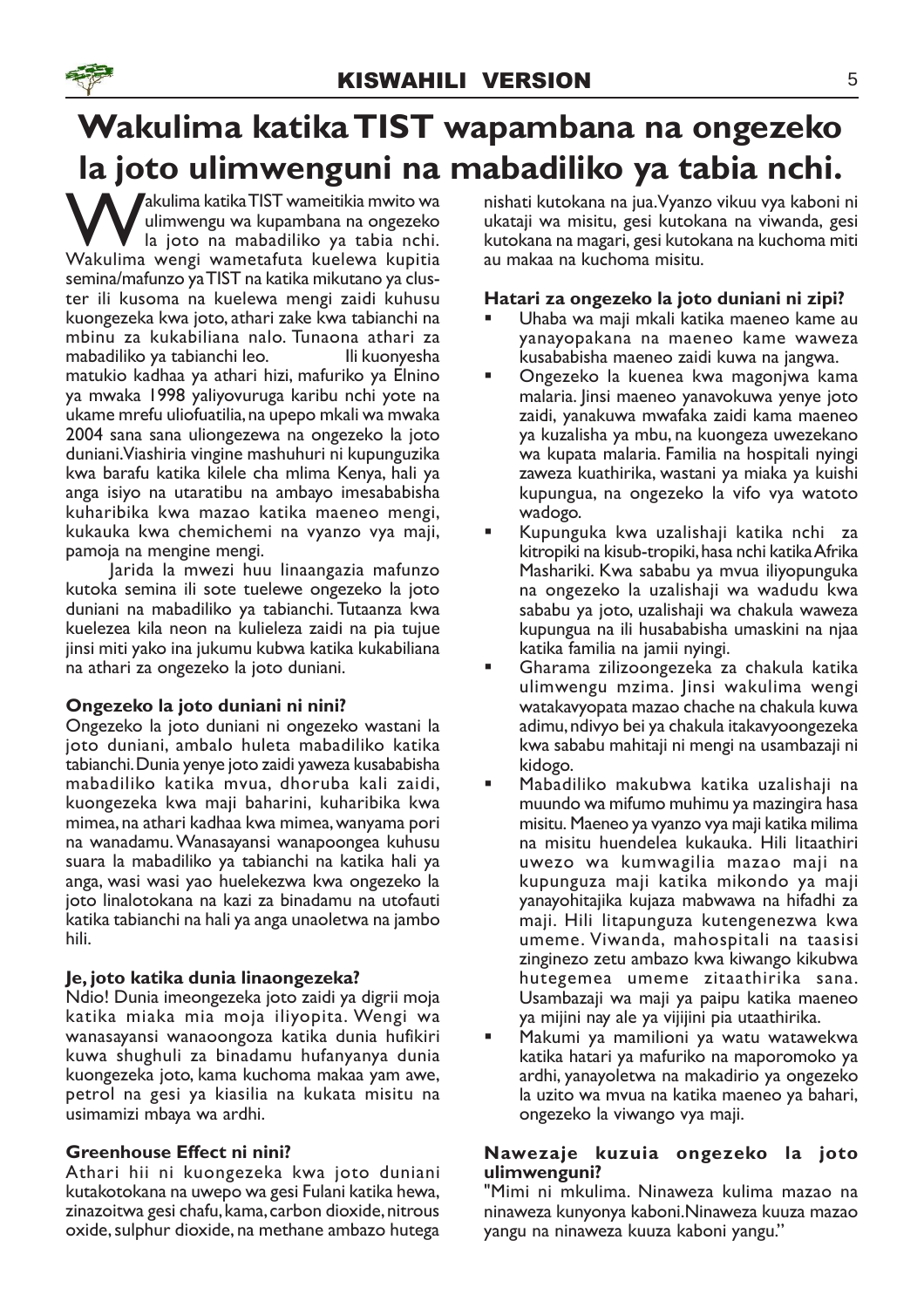

#### Panda na uichunge miti!

Kama ilivyotajwa hapo juu, carbon dioxide ni moja ya gesi zinazoleta ongezeko la joto ulimwenguni. Miti hunyonya gesi hii kutoka kwa hewa inapotengeneza chakula na kuiweka katika mbao, mizizi na udongo kama kaboni selulosi. Hata hivyo, miti inapokatwa na kuchomwa, huachilia kaboni iliyokuwa imeweka.

#### Unajua kuwa ila mti waweza kutengeneza tabianchi ndogo mahali ulipo?

Miti na bima yake hupunguza joto lililo katika uso wa dunia. Hisi faraja ya kivuli cha mti. Tambua kwamba udongo ulio chini yake huwa na maji zaidi kulika ya udongo ulio palipo na jua pasipo na kivuli. Udongo unapokaa ukiwa baridi, huwa unaweka maji muda mrefu zaidi. Ili lamaanisha kuwa miti katika ardhi yako itasaidia kuongeza kiasi cha maji katika udongo wako na pia itasaidia kuweka maji udongoni kwa muda mrefu zaidi. Hili litasaidia mimea yako na pia kusaidia watu wanaotumia maji katika eneo lako.

### Kadi za kaboni ni nini?

Ili kutengeneza kadi ya kaboni wahitaji vitu vitatu:

- 1) Punguzo la kweli na la kuongeza la kaboni dioksidi iliyo katika hewa;
- 2) Ahadi ya kuweka kaboni hiyo mbali na hewa kwa muda mrefu;
- 3) Ukaguzi unaofanywa na chama tofauti kinachothibitisha kwamba shughuli zimefanyika kulingana na mujibu wa sheria.

Miti hunyonya kaboni dioksidi kutoka kwa hewa wakati inapotengeneza chakula na kuiweka katika mbao, mizizi na udongo. Kiasi cha kaboni kilichochukuliwa kutoka kwa hewa hupimwa na kuhesabiwa, halafu, kinapothibitishwa kuwa sahihi, kaboni hii iliyonyonywa yaweza kuuzwa katika soko la ulimwengu kama kadi za kaboni. Wanunuzi waweza kununua kadi hizi kukabiliana na kaboni wanayoachilia kwa hewa.

TIST huweza kuuza kaboni iliyonyonywa na miti kama wazalishaji wanavyouza sukari na maziwa. Hata hivyo, katika kaboni, hauhitaji kutuma mti sokoni. Badalake, thamani ya kaboni iliyotolewa katika hewa na kuwekwa katika miti iliyo shambani au katika msitu wako, hupimwa na kuripotiwa. Biashara ya kadi za kaboni zaweza kufanyika New York, Chicago, London na mijiji mingineyo ulimwenguni, ama pia kupangwa kati ya watu au kampuni mbili moja kwa moja. Lazima tutimize sheria na mahitaji ya soko. Hatuwezi kukata msitu wote au kukata miti ili kupanda miti kwani hili ni baya kwa mazingira. Lazima tujitoe kuweka miti hii katika shamba kwa muda mrefu, thelathini au zaidi. Lazima turipoti data sahihi. Miti inapopandwa, vipimo na hesabu hufanyika ili kupima kiasi cha kaboni iliyonyonywa na miti ya mkulima katika TIST.

Kumbuka tena, miti haipelekwi sokoni. Hukaa shambani na jinsi inavyokaa hai, ndivyo malipo yanavyoongezeka. Kwa hivyo, mkulima hukaa na miti, lishe ya mifugo, kuni, matunda na pia karanga. Pesa zinazotengenezwa na TIST katika kuuza kadi za kaboni hujenga chanzo kipya cha mapato na hugawanywa kati ya vikundi vidogo katika TIST na hutumika kusaidia kukidhi gharama za TIST, ambazo ni pamoja na mafunzo, uhesabu miti na usimamizi.

### Je, Miti yote hunyonya kiasi saw ach kaboni?

La, miti iliyo na mzingo mpana huweka kaboni zaidi ya miti iliyo myembamba. Miti mirefu pia hunyonya kaboni zaidi ya miti mifupi. Hivyo basi, miti iliyo mipana huleta mapato zaidi kutokana na kadi za kaboni. Haishindani kupata virutubisho katika udongo na maji kama miti iliyokaribiana.

Hivyo basi, ili kupata mapato mazuri kutokana na miti yetu, ni muhimu kuipanda kwa nafasi tosha itakayoiruhusu kukua kiafya, kwa urefu na upana. Kupunguza miti ili kupata kuni na kuiacha miti mingine ikue vizuri huwa njia nzuri zaidi ya kusimamia miti yako.

#### Ni wapi/nani hununua kadi za kaboni?

Hivi sasa, kadi za kaboni huuzwa katika masoko ya hiari na katika masoko ya kuhitimu mahitaji. Zaweza kuthibitishwa kwa njia tofauti, kama kulivyo na bidhaa mbalimbali na kuthibitishwa kwa bidhaa zingine unazonunua na kuuza (kama kahawa, kahawa aina mbalimbali).TIST yaweza kuuza kadi zake za kaboni katika masoko ya hiari au katika masoko ya kuhitimu mahitaj kwa sababu kadi zake ni za hali ya juui.

Kuna viwango mbali mbali katika masoko haya vilivyo na sheria mbali mbali na zinazobadilika kila baada ya muda zinazohusu upandaji wa miti, ufuatiliaji, na kuripoti ambazo tunahitajika kuhitimu ili kuuza kadi hizi za kaboni. Tunatumia viwango vya hali ya juu zaidi katika ukaguzi na kuthibitishwa the Verified Carbon Standard (VCS) na the Climate, Community, and Biodiversity Alliance Standards (CCBA).

### TIST ina wanunuzi wa aina mbili msingi:

Aina ya kwanza ni ya watu wanaojitolea kupeana pesa ili kuwapa watu motisha ya kupanda miti. Kwa mfano kulipia miradi ya upandaji wa miti kufanya harusi au semina kuwa kuwa isiyoongeza kaboni katika hewa. Aina ya pili ni ya makampuni yaliyo Amerika, Uropa, Canada na katika nchi zingine zilizokua viwanda zinazojitolea kupunguza gesi chafu zinazotoa kwa sababu mawakala wema wa mazingira au wanajitayarisha kuhitimu mahitaji Fulani ya baadaye.

TIST ina furaha sana kuwa na kadi za kaboni za hali ya juu, na kuweza kusambaza kwa wateja mbalimbali.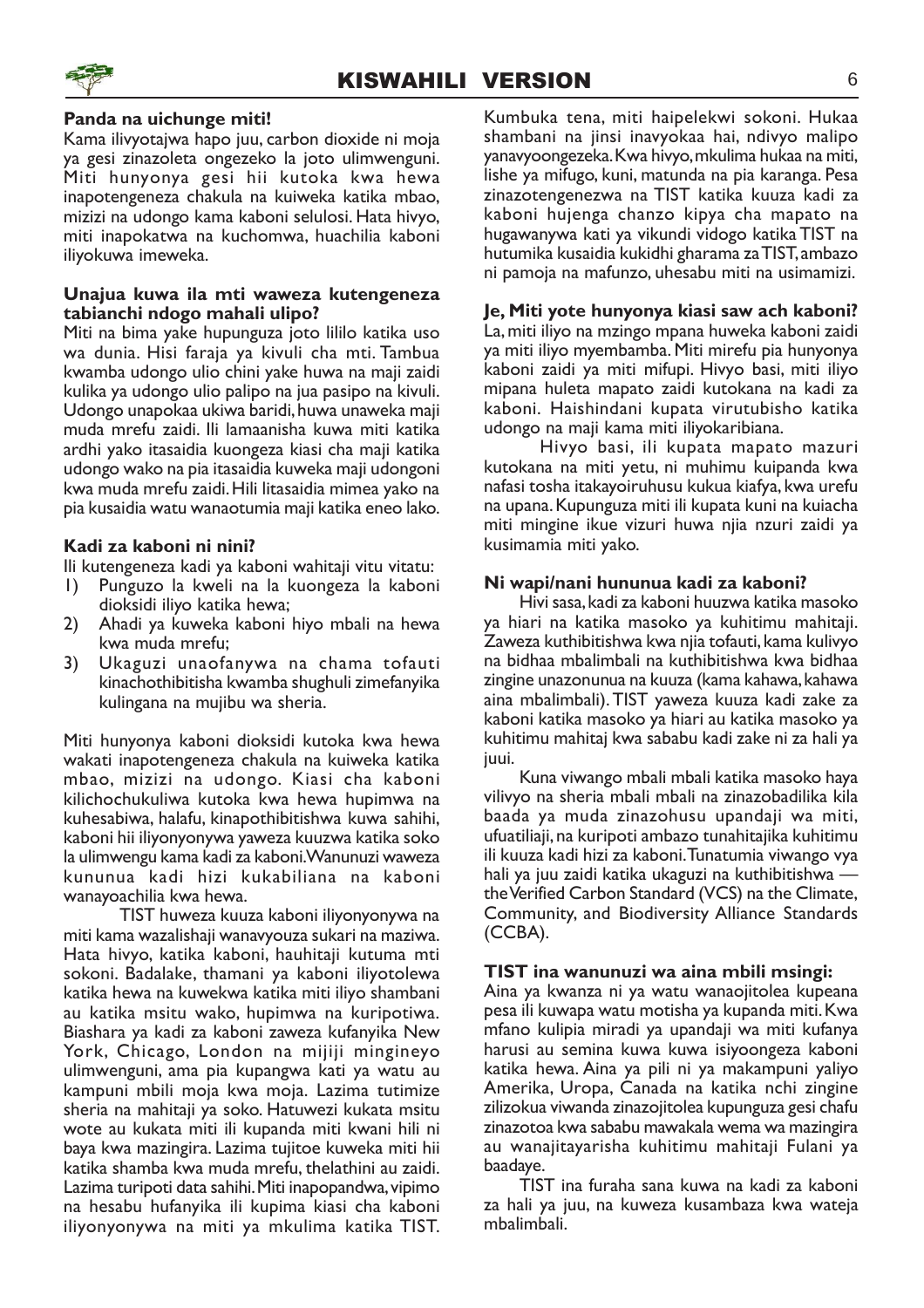Newsletter March 2022

*Not for sale*





**www .tist.org**

TIST is an innovative, time - Kikamba Version

tested, afforestation program led by the participants.



Wanachama wa Nguzo ya Kwajebi TIST wakiwa kwenye mkutano wao wa kila mwezi.

Kenneth Mutuma: Ngewa yakwa na TIST. Page 2 Inside:

Ngwatanio ya TIST Kwajebi: Maundu me mwanya ala mavikiite. Page 2

Francis Musembi: Muthulumi wa kwiyumya wa TIST. Page 3

Julius Mbaya: Muvango wa kuthumuia wia na TIST. Page 3

Kuvanda miti isioni ila nyumu. Page 4

TIST: Viasala wa Greenhouse Gas. Page 4

Aimi ma TIST kuola uvyuvu wa nthi na uvinduku wa nzeve. Page 5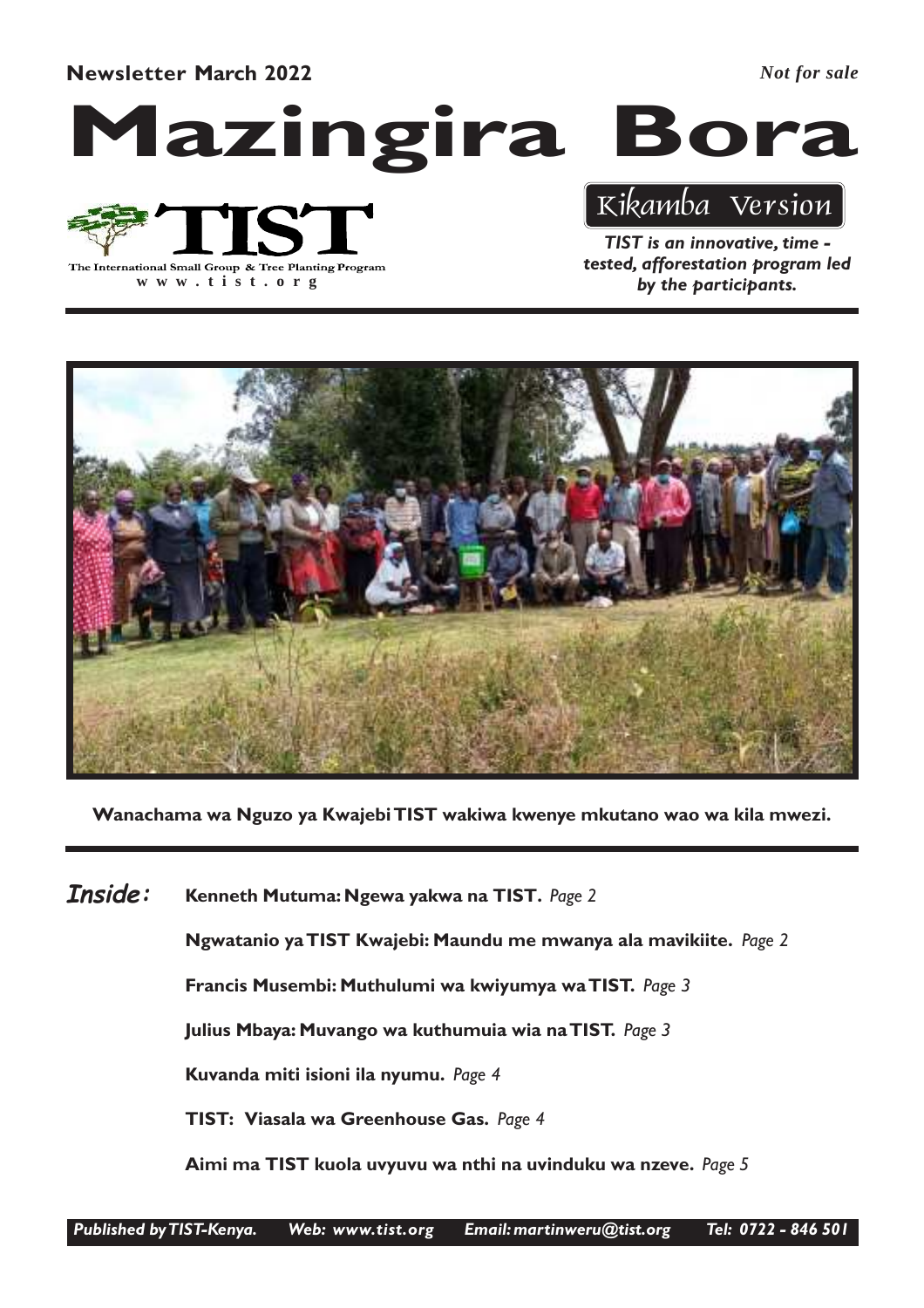### Kenneth Mutuma: Ngewa yakwa na TIST.

### Na Mary Gitonga, muthukumi wa ngwatanio ya TIST.

syitwa yakwa ni Kenneth Mutuma, muimi wa TIST<br>kuma ngwatanio ya TIST Tharu, Mery county.<br>nineew'ie iulu wa TIST mwaka wa 2008. Itina<br>wa kuelew'a iulu wa muvango woo ninalikile mwaka syitwa yakwa ni Kenneth Mutuma, muimi wa TIST kuma ngwatanio ya TIST Tharu, Mery county. nineew'ie iulu wa TIST mwaka wa 2008. Itina wa 2009. Kakundi kakwa kanini ni Kinguru - 2009KE153.

Kindu kimwe kila kyambendeeisye nthini wa TIST ni uthuthio wa kuvanda miti ya matunda. Ninoonie nongwate vaita mala kauta kuma mitini ya matunda kute kuma miti ila ingi.

Kwi mwaka wa 2015, ninambiie uvandi wa ivakato/Ikolovea. Nthini wa myaka isu nimbandite miti mbee wa 400. Nina ngathiio nundu wa vitii yakwa. niniivawa kwa uta nzeve itavisaa kuma ivakatoni syakwa. Kyavata ikolovea syakwa nindeteete mbesa kumana na uta matunda masyo. yila ngusea ikolovea matu nininengae indi taliu na mithamba ngatumia ta ngu.

Nthini wa muunda wakwa wa ikolovea muka wakwa nivandaa sukuma na aithoosya sokoni ula wivaa vakuvi.

Twiw'aa twi alumu ki ukwati umuthi. Nituiviaa syana viisi vate thina, nituvikiaa mbangyeti yitu ya utumii wa kila muthenya vatena uito kuma kila twakwata kuma kuthoosya makoloveani, kuta sukuma na nzeve itavisaa.

Nthini wa TIST, nitutethekete muno kuma momanyisyoni. Nitumanyiitw'e iulu wa miti ila itonya kuola kiseve. Nituvandaa Gravellia utee wa miunda ta muvaka. Kii kitutethetye kuola mbua mbingi miundani. ivindani ya sua nituseaa miti ino na kunenge indo matu, na tusyoka tuikwata ngu kuma ngavani ila twasea.

Twienda uthuthya aimi ma TIST maikaselewe kuvika mbumbanoni sya ngwatanio nundu nikw'o tumasya umanyi na utonyi.

### Ngwatanio ya TIST Kwajebi: Maundu me mwanya ala mavikiite.

### Na David Thuku, Mesa ya mwiki wa masavu TIST.

thyi, ngwatanio ya Tl!<br>
imwe yi Laikipia West<br>
mwaka wa 2008. Kuvi<br>
tunini 54 twina aimi 366. thyi, ngwatanio ya TIST Kwajebi ni ngwatanio imwe yi Laikipia West. Twalikile nthini wa TIST mwaka wa 2008. Kuvika umuthi twina tukundi

Nitukwikathiia nundu wa maundu ala twikite na TIST. Kuthukuma kwitu na TIST nikutumite tuvanda miti mbee wa 90,000 ila yivo yu. Nitwisi nesa kana vate momanyisyo ma TIST, tuyai tutonya uvanda miti ino. Kisio kitu nikyai ing'alata, wai undu wivnya kumesya miti yikale mbee wa TIST kutuvikia. Twai na mawosu maingi ta kwasya miti itanamba kwiana nundu wa thano, munyao na ndithya. Yila TIST ya thokie kisioni kitu na twamanyiw'a mawiko maso na mawalanio ma tist nitwasindie mawosu maitu vinya. Umunthi twina utanu na muikiio wa kwia mwolooto mweu wa kwongela miti.

Nitukwosa ingi ivuso yii tungungia walanio wa TIST muvea nundu wa kuikiithya kila mathana iulu wa ndivi ya nzeve itavisa nikivikaa. Kati wa tukuni 54 tula twi ngwatanioni yitu tukuni 51 nitukwatite kilungu kyoo kya aui wa ndivi sya nzeve itavisaa. Uu ni undu munene kwitu kutania.

Nitutonya kuikiithya na kwasya, Walany'o

waTIST niwitu. A memba maitu ni monanitye wendi wa movundisyo ma TIST. Kwa ngelekanio. Mr. John Kinga of 2008KE2718 niwe mukuli wa Ivuio sya miti. umunthi, ena kivuio kina miti mbee wa 5,000 ila ni mithemba kivathukanio. Ingi twina akuli ma miti ya matunda ala ni Regina Njoki na Rahab Mumbi. Nimavanditi miti mingi ya masungwa masungwa ala yu meuta sokoni sya kuu kwoo. Ndirangu Githogori of 2008KE474 ni mukuli wa kwanika myatu na ndithya ya nzuki. Yu ena myatu mbee wa 100 ila wanikite mitini yake.

Nthini wa Kwajbi nituatiaa walanio museo wa Tist na nzia nzeo sya utongoi wa kithyululu na uthukumi wa umwe kwa ula ungi.Atangoi maitu yu ala twinamo ni Francis Kahoi 0726273161 (Mutongoi wa ngwatanio), Mary Maina 0729 452202 (Munini wake) na mundu ula twila unyuva mwii wa kinandu ni Michael Maina 0711343723.

Ethiwa nukwenda ukwatana naitu no ukunie atongoi maitu simu nambani isu syivaa iulu. Twina utanu kuuthukuma na kuaaana naku kula twimanyiitye kuma kwa TIST.

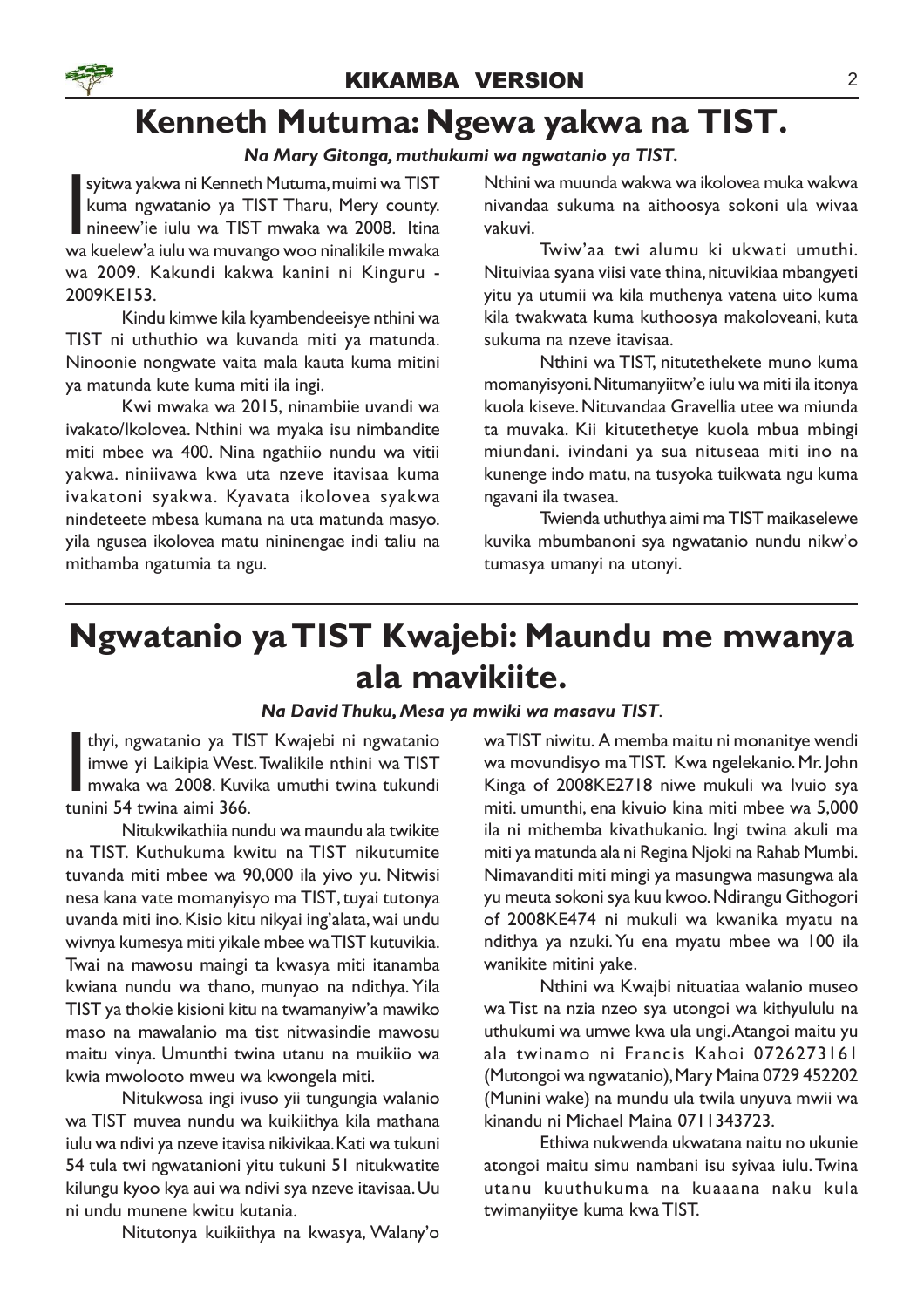# Francis Musembi: Muthulumi wa kwiyumya wa TIST.

### Na Josephine Muasya, muthukumi wa ngwatanio ya TIST.

syitwa yakwa ni Francis Musembi kuma ngwatanio ya Mamba, Machakos county, ni wa kakundi kanini ka Mwendi.

I Ni umwe kati wa ambiliilya ma TIST thini wa kisio kii kitu.Yila tweew'i na twamanya iulu wa TIST wai mwaka wa 2016, nineeyumisye kuneenea iulu wa TIST mbumbanoni sya utui, Makanisani na kula kw'othe kwaina mawumbano na natwanengawe ivuso ya uneena. Aimi aingi nimendeeiw'e na twambiia kumaandikithya nthini wa TIST.

Nikana kumathuthya aimi aingi kulika nthini wa TIST niwa tumiaa "Kwambiia vanda miti", nundu kisio kitu ni ing'alata tuyendaa aimi mavitukwe ni ivinda ona yimwe ya mbua matavandite miti.

TIST nimatuthuthisya yila twina momanyisyo ma ngwatanio kuvanda mithemba ivulene ya miti. Muundani wakwa mwene nimbandite gravellier, casuarinas, miembe okuweta imwe kati wa ila mbingi mbandite. Kindu kila kyavata muno kwakwa

nakwatie ni kutaanisya miti. mbee wa TIST, navandaa miti ithengeanie muno ngikwatya kana ila ikuma nikunenge ila ingi mwanya. Ni kwaw'o miti ila yoomaa yeethiawa vamwe na ila ya vitaa weethiaa ni ingi yi mwanyani ungi vamwe. Kii kyatuma miti ino ilea kwiana nesa nundu ndiukwata liu, kyeni, kiw'u kianu na kwoou ona yeana uyithia nimyonzu. Thini wa TIST, ninamanyie kana utaaniu wa miti niwavata muno. Nitumaa muti utania nesa kyeni kya sua kwiseuvisya liu, ikakwata kiw'u nesa na liu kuma muthangani na kwoou muti kwiana nesa yina ulumu. TIST ithuthasya utaaniu wa matambya eli kwa eli (2m X 2m) kwa miti ya kawaita na matambya atatu kuvika ana (3-4m) kwa miti ya matunda na ngii.

Uyu wi mwaka wakwa wa muonza nthini wa TIST, ndina mililo kana kusyisya itina. Walany'o uyu niw'o tweetele na nina muikiio nitukwiana na kwithiwa na ukilyo twina TIST.

# Julius Mbaya: Muvango wa kuthumuia wia na TIST.

Na Mary Giotonga, muthukumi wa ngwatanio ya TIST.

Ila TIST yookie utuini witu mwaka wa 2015<br>
vamwe na anyanyae maiitu ma kuua mainani<br>
Taylors, ninamyanyiie undu utavundiw'a<br>
mbumbanini kana mundu no eyiie muvawo wake ila TIST yookie utuini witu mwaka wa 2015 vamwe na anyanyae maiitu ma kuua mainani Taylors, ninamyanyiie undu utavundiw'a wa kuthukua wial na miti.

Ninamanyie kana miti yakwa ya maiani nivakuvi kunenga syana syakwa syambiia misyi yasyo. Kyakeli ninamanyie na myaka, nindonya ithwa tatonya nima na wia muito wa muundani.

Kindu kila kitonya undethya na kumbitikilithya nganenga syana syakwa utiiwa woo ni kuvanda miti. Na itheka nini ila tinasyo umunthi, ithyoothe no tutetheke tweekia mivango miseo.

TIST nitunengete ivuso yiu. na niithukumite, syana syakwa yu ninatetheka kuma maianini na kiveti kyakwa nakwa tuikwata ukwati witu kuma mitini. Kuma kisioni kimwe kya muthanga.

TIST nimatuvundiisye iulu wa vaita wa kuvanda mithemba kivathukanio ya miti. Muundani/ kithekani kwkaa nukwithiwa miti ya matunda, mbindi, miti ya ndawa, liu wa indo na ngu twasea miti.

Matunda na mbindi nitunengae vaita mwianu kwiania mavata maitu ma musyi ma kila muthenya.

Nundu TIST niivala miti yoothe ila yi muundani/kithekani kwitu nitukwataa ukwati museo kuma nzeveni itavisaa. Umunthi, tweew'a twi ekie vinya na twi alumi ta musyi nitutonya usisya uni twina muikiio.

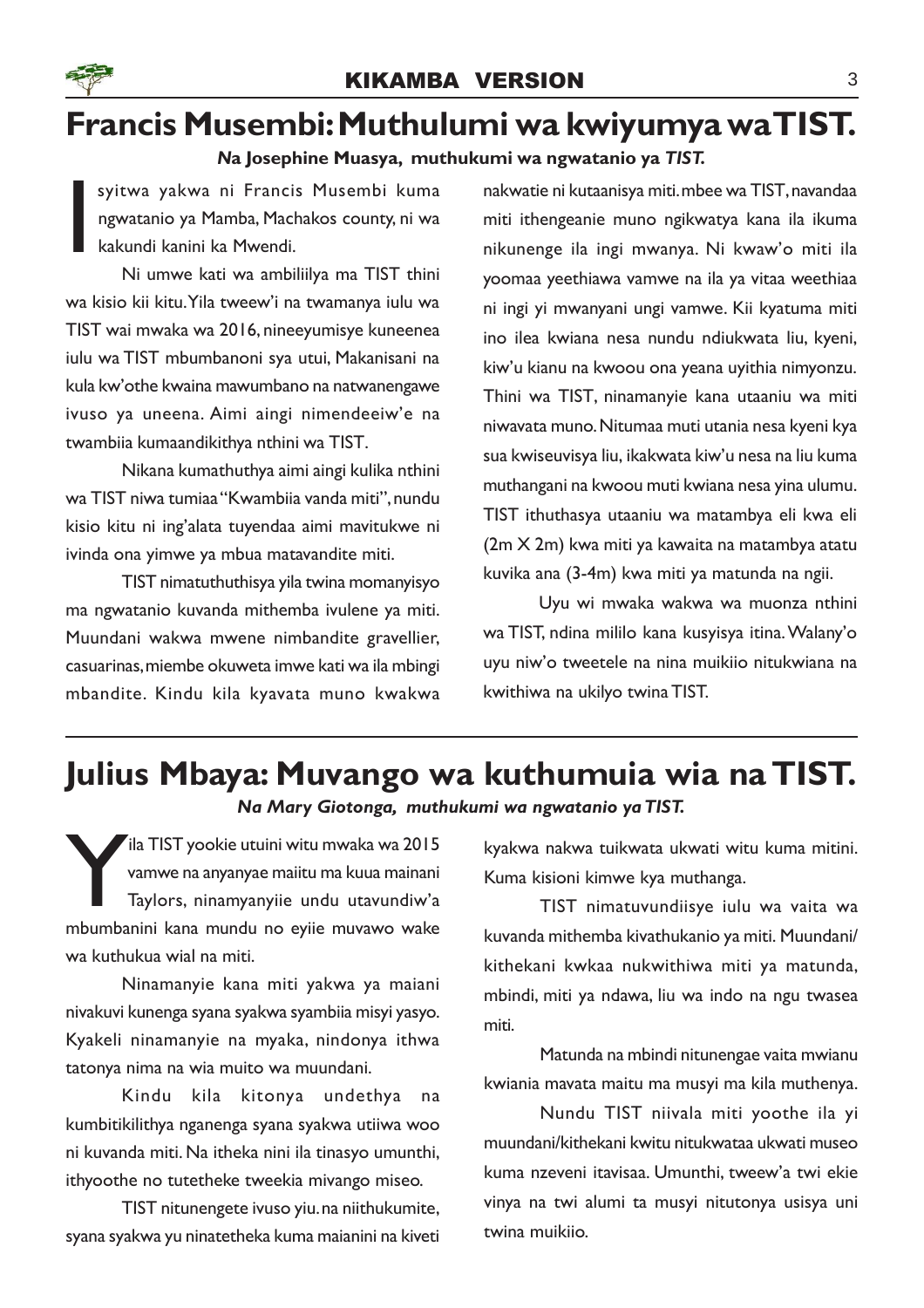# Kuvanda miti isioni ila nyumu.

**O** undu TIST iendee kwiana isioni ila<br>kwithiwa na uito wa miti kwikala. Nthini<br>wa TIST nitwianasya na kumanyianya iulu wa nzia undu TIST iendee kwiana isioni ila itembunu na ila mbumu, now'o kuendee kwithiwa na uito wa miti kwikala. Nthini nzeo, na uu nututethetye ta musyi waTIST kukwata ueti museo.

Vaa ve nzia imwe nzeo tutonya utata kutumia tuivanda miti isioni mbumu

- 1. Kisio kya kivuio. kivuio nikyaile ungithwa keli kwa muthenya, Sisya wikie kivuio vakuvi vandu utonya kungithya na kiw'u kila uutumia vu musyi. Uitumia kusiia nzeve niikuola utumiku wa kiw'u na uimanthia muunyi kusuvia miti isu minini.
- 2. Inza maima tene ta mwai umwe mbee wa mbua kwambiia, yiima yii niyikwatuka na na kutuma kiw'u kilika na nthi. itina wa mbua ya mbee kua vanda miti na uyususya yiima na muthanga wa yiulu na vuu.
- 3. Tata utumie nzia ya uketha kiw'u kya mbua ta tutila na kuikiithya kiw'u nikyavikia miti. Miti ingi noyikale nakwika nesa ethiwa yandandwa vala kiw'u kisilaa.
- 4. Kwikia muunyi ungu kana matu. kii nikitetheeasya kwia kimeu na kuola kukuwa kwa kiw'u ni nzeve. Kutumia vuu wa yiima nikwongeleela unou wa muthanga na ingi ithiwa

vai matu ona ivia noyitumike kuvwika muthanga.

- 5. Ingi tutate uvanda miti miundani nundu muti uvanditwe muundani withiawa na ivuso inene ya kwikala kwi ula uvanditwe kithekani nundu vaa muundani nusuviawa na muthanga wavo nimuseo.
- 6. Nzakua mithemba ya miti ila yikaa nesa isioni nyumu kuma mawithyululukoni. Ngelekany'o ni Melia, musemei, Muuku (terminalia brownii)
- 7. Nzuvia miti ila yivo noimieka iendee na kusyaana. Miti ino yithiawa yi milumu na kaingi nivitukaa mawumu othe ala yeethiana namo. Yithiawa yi ya vata kunengane mbeu na ninenganae muunyi na moseo angi.
- 8. Ivuio syi kitandani nitethasya. Yila twavuia itandani nitukwataa mbeu yina mii milumu na niyithiawa itonya kwikala na kumiisya. Ingi noitetheesye miti kwikala kivuioni ikaneneva na kwithiwa na vinya. Ingi kitanga kii ethiwa nikiliku nokisiie sua na kiw'u kuthi na mituki. Ingi ithiwa uivindua miti yikivuioni kusuvia mii ndikamee ilike na muthangani ungu na kwanangika ivinda ya kumithamya kuma kivuioni.

Ekai tutumie nzia nzeo ila twinasyo, twiane na kumanyiany'a ithyothe tuvikie ukwati museo na kutethye Tist kwiana isioni situ.

# TIST: Viasala wa Greenhouse Gas.

kuvanda miti nikumasya nzeve itavisaa<br>
mawithyululukoni. Carbon Dioxide ni nzeve<br>
imwe kati wa ila syithiawa nthini wa<br>
Greenhouse Gases. ila syosaa uvyuvu wa sua na uvanda miti nikumasya nzeve itavisaa mawithyululukoni. Carbon Dioxide ni nzeve imwe kati wa ila syithiawa nthini wa kuutunga kwithiwa na uvyuvu wa nthi.Asomi amwe ma saiyanzi mesilasya kana nthi niyiendee na uvyuva muthenya kuthi ula ungi undu ula utonya kuete wanangiko. Uyu niw'o witawa usyao Greenhouse kila kitumaa kundu kumwe kwithiwa na mavuliko kana yua na maweu/mang'alata kunyaiika.

Kuvivya kwa syindu ta mavia ma mwaki (Coal), mauta na nzeve kumasya nzeve itavisaa (Carbon dioxide, Nimatetheeasya kuola uthuku ula uetetwe ni Greenhouse. silikali na indasituli nthini wa nthi yingi nikwenda kuola undu ikumya nzeve itavisaa nikana nthi ieke uvyuva muno. Avitukithya/ Athiani ma TIST nimatalaa nakuthima miti ila twavanda nikana TIST makeka masavu ma undu miti yosete nzeve itavisaa kuma mawithyululukoni.

Kithimi kila kitumiawa kuthima kitawa Carbon Credit kila kithiawa kianenen na tani imwe ya Carbonk withiwa yumitw'e mawithyululukoni. Kwoou kambuni na silikali nitonya kuua "Carbon Credits" kwasya nomaivie miti kuola nzeve itavisaa ile methiitwe mayumya na kumilekya mawithyululukoni.

Nitwaile ithiwa na uw'o na kunengane uvoo wa uw'o nikana tukwate athooi ma Credits. Mbesa sya Carbon Credit nitonya utetheesya ikundi kwithiwa syina projects na kwithiwa na ukethi munene na maendeeo. Ikundi sya TIST nikwataa ndivi ya \$20 kwa kila miti ngili imwe (1000) kila mwaka . Ndivi ya Greenhouse gas tiw'o vaita w'oka ikundi na aimi makwataa nundu miti yoo yina vaita kundu 10-40 kwi undu ndivi ya Greenhouse gas yiana.

Aimi ma TIST tuvande miti kwa wingi! Kwa vamwe no tuvikie vaita munene.

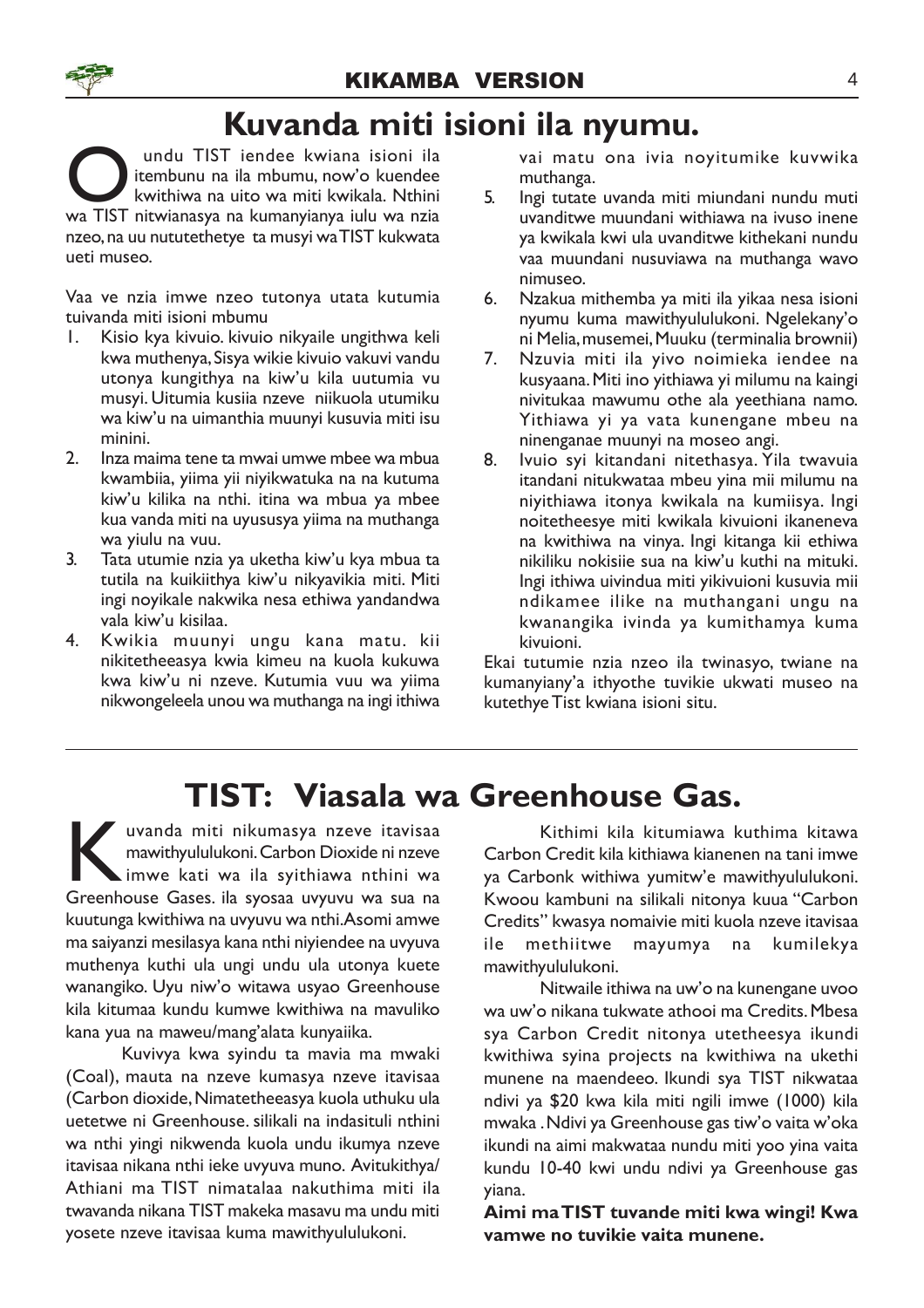### Aimi ma TIST kuola uvyuvu wa nthi na uvinduku wa nzeve.

A imi ma TIST nimeetikie wito wa kumatha<br>undu tukuola uvyuvu wa nthi na uvinduku<br>angi nimamathie unduu matonya kuelewa nzia ii imi ma TIST nimeetikie wito wa kumatha undu tukuola uvyuvu wa nthi na uvinduku wa nzeve. Aimi

kwisila kwa momanyisyo na semina sya TIST na ingi kwa mbumbano sya ngwatanio sya kila mwai nimaendeeie na kuelew'a undu wa uvyuvu wa nthi na uvinduku wa nzeve na niata matonya kwika kuola mothuku ala maetawe ni uvyuvu na uvinduku. Kwa ngelekany'o ta El-Nino ya 1998 ila yaetie wasyo munene na itina yaatiiwa ni yua inene nthini wa nthi yitu Kenya, Ingi kiseve kinenen kya hurricane mwakani wa 20003 ila tukwo nitasyaetiwe ni uvyuvu na uvinduku wa nzeve. Ngelekany'o ingi ni kuthela kwa ia kiimani kya Mt. Kenya, mbua kwithiwa iteumanyika yiua indii na kusesya ivinda yila yauaa na kwoou kundu kwingi ithima, nthongo kungala vamwe na mbusi na mikao ila itany'aa.

Ithangu ya mwai uyu ni kukwony'a momanyisyo amwe ma semina ala meutuma ueeangwa mbee undu wa uvyuvu wa nth na uvinduku wa nzeve mbeange. Mbee twianmbiia kwa kumanya kila ndeto na tuyona undu miti ithukumaa kuete ualyuku nthini wa uvyuvu wa nthi.

### Uvyuvu wa nthi nikyau?

Uu ni wongeleku muutia kuma muthangani ula uetae uvinduku wa nzeve. Uvyuvu/muutia mwingi kuma nthi utumaa undu mbua yuaa isesya, kukethiwa na iuutani, kiw'u kya ukanga kwambata, mimea kulea usyaa, nyamu sya kithekani kukosa liu, miti vamwe na andu.Yila asomi ma saensi mekwasya uvyuvu wa nthi niwongelekete nundu wa mawiko ma mundu na kuete mauvinduku manene ma nzeve na uvyuvu wa nthi.

### Ikonyo inya sya nthi niendee na uvyuva?

Ii!, nthi yi\u tui niyongelete uvyuvu kwa ndikilii imwe 10C ivindani ya myaka iana (100years). Asomi aingi meisilya kana mawiko ma mundu ala uendee na kwika nimo matumaa muiitia wa nthi uendeea na kwongeleka amwe nita:- kuvivya syindu ila sumasya syuki ithuku muno ta mavia ma coal, mauta ma petrol na nzeve ila syi ungu wa muthanga vamwe na kutema miti na kulea usuvua itheka.

### Nyumba ya Ngilini yithiawa na uthuku mwau?

Nyumba ino ya ngilini niyongelaa uvyuvu wa nthi nundu nzeve ila yumasya na kulekya nthini wa mawithyululuko nzeve nthuku ta Carbon Dioxide, Nitrous Dioxide, Sulphur Dioxide na Methane Trap kuma suani.

Nzeve ithi nthuku sumaa ona kambunini na industries syosawa ni miti na kwoou yila miti itevo iyiete uvyuvu kwa kwosa na kusiia vinya kuma suani. nzeve ithi nisumaa nthini wa mitokaa, ngu syavivya na mititu yakana.

### Mothuku ma uvyuvu wa nthi mni mau?

- Kiw'u kwaa isioni ila sya weu na kutuma iso ingi itwika weu kana mangalata.
- Kwongeleka kwa mowau ta malaria. nundu undu kundu kwavyuva niw'o kwithiawa kwaseuvya isio nzeo sya umuu kusyaia na niw'o ukuaa tulinyu twa uwau wa malaria. Kwoou yila uu weeethiwa uwau wa malaria uiyaiika na kwongela ikw'u sya tuukenge na kutuma masivitali mausua.
- Kuoleka kwa ngetha ta undu kwithiitwe nthini wa nthi sya umiloni wa sua.Yila mbua yaua nini na tusamu tula twanangaa liu twongeleka nundu wa uvyuvu liu kuma miundani naw'o nunyivaa nundu wa ukosa mbua na kulika ni tusamu tuu nakii kiyiete wongeleku wa ukya misyini kuthi mbaini na nthi kwa vamwe.
- Nthooa wa maliu niwongelekaa nundu yila liu munini na ayi ini aingi na vai liu ungi nonginya vei wambate nikana uiwe nala mena mbesa sya kuuthooa.
- Ingi usyai na mititu iivinduka nundu ethiwa kuna kiw'u na liu nyamu nikuoleka kwa kukw'a na kukosa liu na mititu iyuma nundu miti ndikala vate kiw'u. kii nakyo ingi kiituma liu ulea ukethwa nesa nundu vai kiw'u kya kungithya miunda. Ingi sitima uioleka kwa ndustries, sivitali na kunduni kungi kwa vata kwa mundu. Ingi kiw'u kya miveleki kwa andu ma mataoni na kula kungi kiyioleka onakyo.
- Mamilioni ma andu nimekwithiwa na ivuso ithuku nundu wa muthanga kutuuka, nundu mbua yaua nakw'o kula kwi ukanga na maia kiw'u kiyongeleka na uyithia mawikalo nimeethiwa matevo.

### Nata tutonya ysiia Uvyuvu wa Nthi? Vanda an Kusuvia miti!

Oundu tuwetete vaa iulu nzeve itavisaa (Carbon dioxide) ni imwe ya nzeve ila ietae uvyuvu nthini wa nthi yonthe. Miti niyosaa nzeve ino kuma kwa mawithyululuko yila ikuseuvya liu na kwia nthini wa mithamba, mii, matu na muthanga. Onakau yila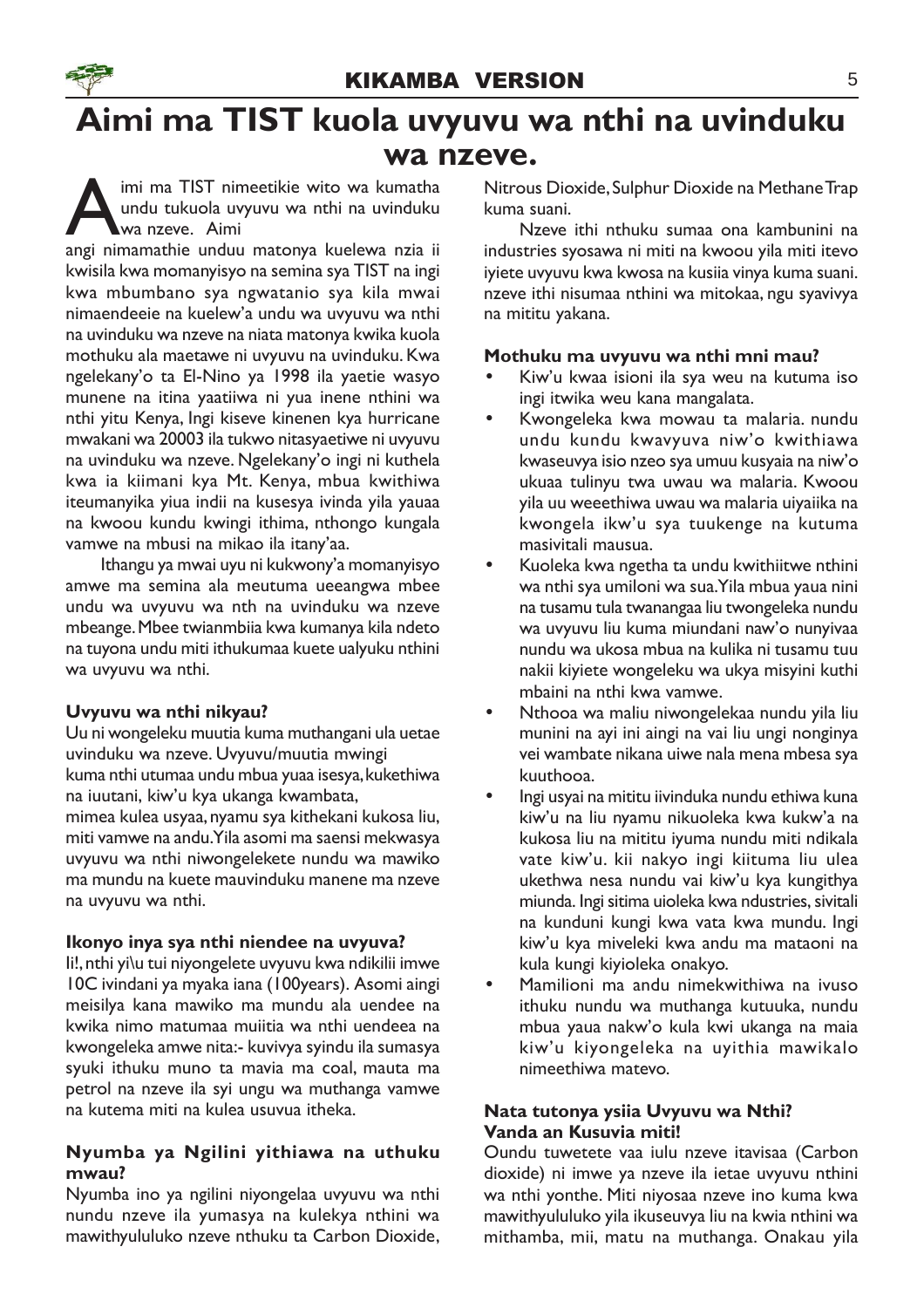

twatema miti na twavivya isyokaa ikaumya nzeve isu itavisaa na kumilekya ingi mawithyululukoni.

#### Ni wisi kana kila muti nuseuvasya kauvinduku ka nzeve?

Miti na matu mayo nimavwikaa muthaka wa nthi. Nutaniaa muunyi wa muti. Sisya ungu wa muti nukwona muthanga ula wivo ni mwiu na ti undu umwe na ula uathitwe ni sua. yila ungu wa muti vena

muunyi nivathithu na vena kimeu kwa ivinda iasa kwi vala vaathitwe ni sua.kii kionany'a kana miti ila yi muundani kwaku nitetheeasya muthanga kwia kimeu na kiw'u kwa ivinda iasa kwi vala vate miti. Kiw'u kii kikatethya mimea yaku ni kikatumika maundu ni angi kisioni kyaku.

### Carbon Credits nimyau?

Kuseuvya Carbon Credit sya TIST wienda syindu itatu

- 1. Nzeve itavisaa kwithiwa iyioleka na kwingeleka nzeveni (mawithyululukoni)
- 2. Kwiyiava kuola nzeve itavisaa kuma mawithyululukoni
- 3. Muthiani / muvitukithya kuikiithya kana mawiko othe mekitwe undu vaile.

Miti niyosaa nzve itavisaa kuma mawithyululukoni na kutumia kuseuvya liu wayo vala iwiaa ta ngu mithambani, miini na muthangani. Nzeve itavisaa ila yumitw'e mawithyululukoni ithimawa na undu muti utonya kwia yiana naindi niw'o yikawa isavu na kuvitukithw'a kana ni yawo na indi nzeve ino yumitw'e mawithyuulukoni na kwiwa mutini niyo itesawa sokoni ta Carbon Credits.Athooi ala mauaa mauaa ta nzia imwe ya kuola nzeve ino nthuku methiitwe mailekya mawithyululukoni.

TIST nitonya uta nzeve ino itavisaa oundu mundu utesaa sukali kana yiia. Onakau kuta nzeve ino mundu ndalisasya muti melini/isiwani. Indi vaita ni kuma nzeve ila muti uyu wuwity'e mawithyululukoni na kwithiwa muti wivo uendee na unyw'a nzeve itavisaa. Nzeve ino itavisaa itesawa sokoni sya New York, Chicago, London na misyi ingi minene nthi yothe nitesawa kwa mivango kati wa andu kana kambuni. Nonginya tuvikie miao ya soko nikana tute nthini wa isoko. Mwiao umwe nikana miti ndyaile utemwe ngulutu kana mititu kwengwa nundu uu ni uthuku kwa mawithyululuko. Nitwaile kwiyumya kuvanda miti yikale kwa ivinda iasa ta myaka miongo itatu. Na ingi nitwaile unengane uvoo waw'o. Miti yamina uvandwa masavu amwe nimaile kwikwa ta undu nzeve itavisaa ikwoswa ni miti ivanditwe ni aimi ma TIST. Manya ingi kana miti nditwaawa sokoni itiawa o muundani kwaku vala yaile ikala kwa ivinda iasa nikana ukaendeea ukwata ndivi na kuunenge liu wa indo, ngu, matunda na mbindi/ngii. Mbesa ila TIST ikwataa kuma kutani kwa nzeve itavisaa nikuaaniaw'a tukundi tunini twa TIST na ingi utumika kukwatiia ndivi sya kumanyisya, kuvitukithya na kuungamia.

#### Miti yoothe inyusaa nzeve itavisaa yianene?

Anye'ee, Miti ila mithathau noyo yiaa nzeve mbiki kwi miti mitheke. Miti miasa niyosaa nzeve mbingi kwi miti mikuvi. Kwoou uthathau wa muti nuetae mbesa mbingi nthini wa soko wa carbon credits. Kii nikwasya utaaniu wa miti niwaile nikana unenge miti nzeve na kwithiwa itonya uthathaa na kuasava nikana yithiwe na ueti museo. Ingi yimitaaniu nesa ndiithiwa iyuaania unou wa muthanga, kiw'u kana sua. Kwoou nikana ukwate ndivi nzeo kuma mitini manya kana utaaniu wa miti niwaile nikana yiane nesa yimithathau na miasa. Ingi kuola miti ni kuseo ni kutumaa ukwata ngu na kutuma miti ila yatiwa yiana nesa.

### Niva kana ni aau mauaa nzeve itavisaa (Carbon Credits)?

Kwayu nzeve ino itesawa sokoni sya kwiyumy'a. Nitonya kwithiwa ivitukithitw'e kivathukany'o kwa ivinda na mivai kivathukany'o otondu soko syithiawa kivathukany'o sya kaawa na kaawa ka kwiseuvisya ungu wa masyitwa kivathukany'o.TIST nitonya uta carbon credits syayo nundu niiatiie mawalany'o na nisya kilasi kiyiulu. Ve kilasi kivathukany'o na miao iulu wa uvandi wa miti yikalaa isesya na kusyaiiw'a na livoti ila taile uvikia nikana tute nzeve yitu sokoni ithi yiya kilasi kya yiulu. Nitutumiaa nzia sya yiulu muno kuvitukithya, kukunikila, kuthiana n akwona nisyaile - verified carbo standard (VCS) kwa nzeve, mawithyululuko, mbai na uvathukanu wa syithio situ (Climate, Community na Biodiversity Alliance Standards).

### TIST yithiawa na aui mithemba ili:

Mbee ni andu ma ngoo sya wendi museo ala mauaa kwa kwenda matuthuthye kuendeea na kuvanda miti . Ngelekany'o Kuiva andu mande miti kwa alusi kana conference ya kwikala tuolete nzeve itavisa.

Keli ni kambuni ila syi US, Europe, Canada na nthi ingi ila syina industries nimeyumasya kuola GhG ilasyumite nikwithiwa mena wendi museo kwa mawithyululuko kana meenda wambiia kuete walany'o wa kuola nzeve itavisaa.

TIST yina utanu kwithiwa nzeve yayo yi imwe ya kilasi kya iulu na itonya uteea athooi aingi kivathukany'o.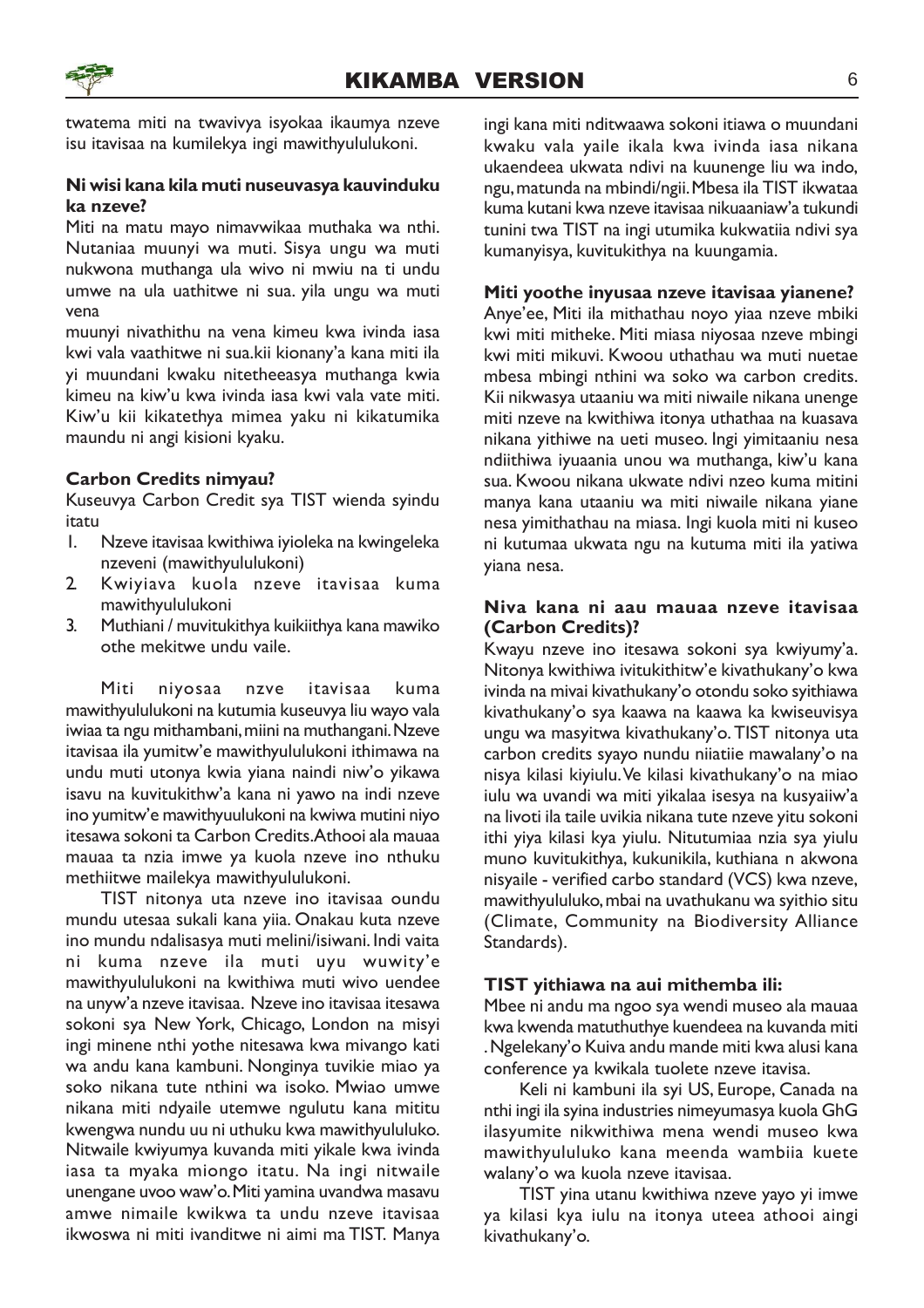Newsletter March 2022

*Not for sale*





**www .tist.org**

### Kipsigis Version

TIST is an innovative, time tested, afforestation program led by the participants.



Wanachama wa Nguzo ya Kwajebi TIST wakiwa kwenye mkutano wao wa kila mwezi.

Kenneth Mutuma: Otindoniondenyun en TIST. Page 2 Inside:

Kilastaitab TIST nebo Kwajebi: Kelchinoik chebo kwong'utik. Page 2

Francis Musembi: Chito ne kikogee koboisiechi biik nebo TIST. Page 3

Julius Mbaya: Atete Aatu boisiet en TIST. Page 3

Minet AB'ketik en emet ne ya'mat. Page 4

TIST koristab mugaret. Page 4

Temikab TIST kotinye naet agobo burgeiyetab nguony ak waletab itondab emet. Page 5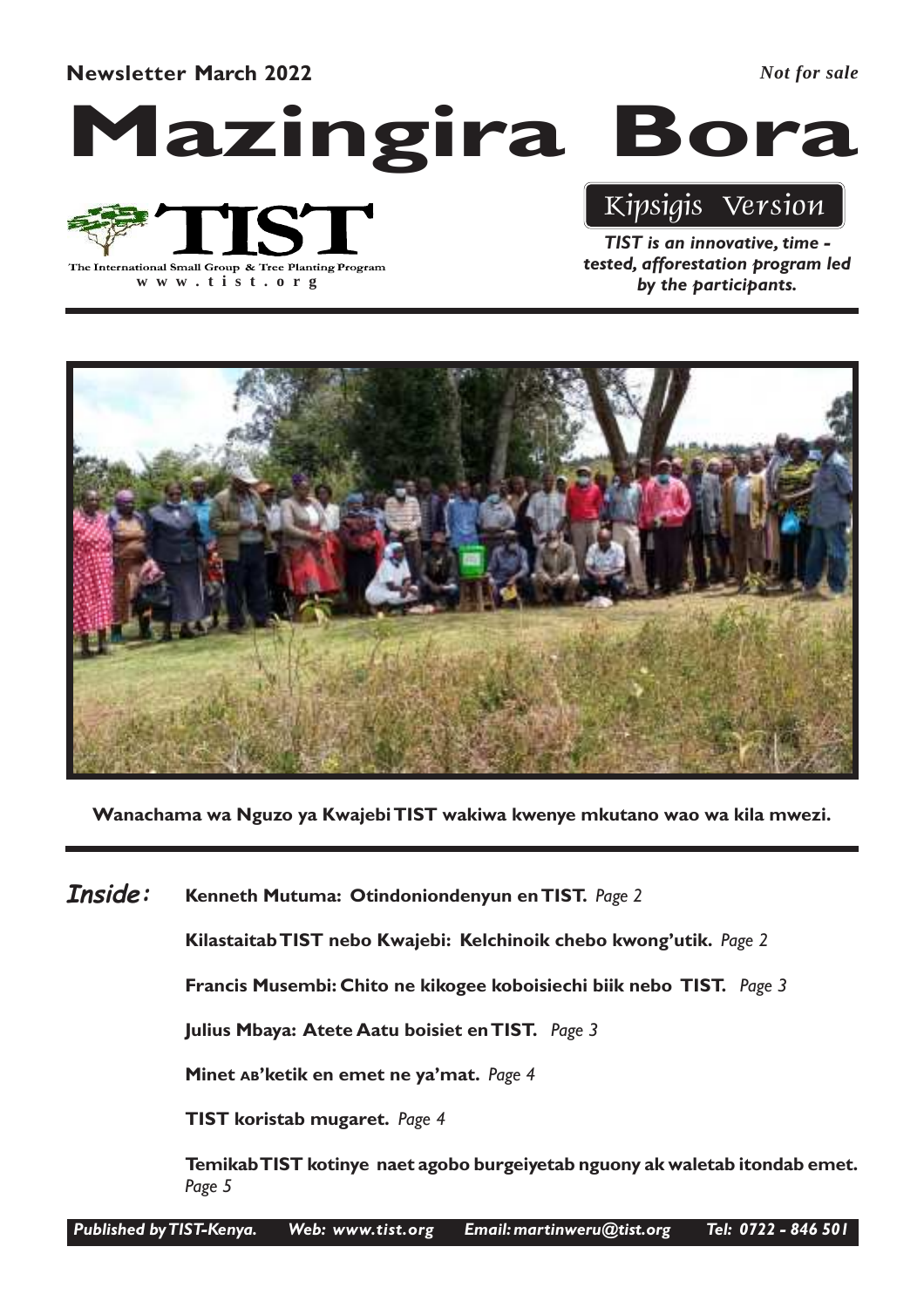

### Kenneth Mutuma: Otindoniondenyun en TIST.

### Koyob Mary Gitonga, Kiboitiotab TIST .

ainenyun ko Kenneth Mutuma, temindetab<br>TIST koyob Kilastaitab Tharu, Meru County.<br>Kiakass akobo TIST en 2008. Kiinanai akobo<br>tetutioni, achut en 2009. Kurupinyun ne Ming'in ko ainenyun ko Kenneth Mutuma, temindetab TIST koyob Kilastaitab Tharu, Meru County. Kiakass akobo TIST en 2008. Kiinanai akobo Kinguru - 2009KE153.

Agenge en tuguk che licheeran kot achut TIST ko minsetab ketik che logoek. Kianai ale amuche anyorchigee kelchin missing en ketik che logoek kosir ketik alak tugul.

En kenyitab 2015, ko katokigee minsetab avocado. En kenyisiek che chang' kp kiamin ketik 400.Abaiabai en kogilenyun bo gee. En ketikyuk chebo avocado, anyorchinigee lipanetab koristo. Nebo komonut missing' ko rabisiek che anyorchinigee en aldaetab avocado. Yon amache atil ketikyuk chebo avocado, abaen sogek kiyagik ak aboisien temeik koik kweni.

En mbarenyun nebo avocado ko mine chepyosenyun sukumawiki che kioldo en ndonyo ne mo loo.

Kikose ko kikimmen missing en komostab chepkondook en kasari kimii. Kimuche kenyorun tuguk rugul che kakiteet ne ko koyob aldaetab avocado, sukumawiki ak aldaetab koristo.

Kikenyoru boroteet neo en kanetisietab TIST. Kikinetgee akobo ketik cheimuche koteer koristo. Kikemin sebeseb en kiwotosiekab mbar. Kikotoretech ni koteer koristo neo komait mbarenyon.en kemosiek kichoru sebseb kebaen kiyagik. Koram kenyoru kwenik kobun temenik.

Kichere mebaekab TIST komatkosir tuyosiekab Kilasta. Tuyosiekab Kilasta ko konu naet ak kimnatet.

### Kilastaitab TIST nebo Kwajebi: Kelchinoik chebo kwong'utik.

Koyob David Thuku, Chigilindetab ole kiboisioto rabisiekab TIST.

Entek ne Kllastairab Kwajebi ko kii ageng<br>Kilastaisiek chemii Laikipia Chero<br>Kikichute TIST en 2008. Akoi raini keti<br>Kurupisiek che Mangenchen 54 ak temik 366. chek ne KIlastairab Kwajebi ko kii agenge ne kilastaisiek chemii Laikipia Cherongo. Kikichute TIST en 2008. Akoi raini ketindoi

Kiboiboi en tuguk che kikenyoru en TIST. Kinkechutu TIST ko kikemiin ketik 90,000 ako che sobtos. Kingen kele, nda mo en konetisietab TIST, ko tos tomo kemiin ketichu.amun emenyon ko moche ko meleweet ko kiuui olekeripto ketichoton. Kikitindoi koimutik che chang' amun kimeyo ketik che chang' en kasartab kemeusiek ak koyogietab kiyagik.kinkomyo TIST emenyon, kenai ortinwek che miach chebo boisionik asikimuch kegirinden kewelinwek che chang'. Kimang'uu kele en kasari kebendi kenyoru tokinenyon en ketik che lelach che kitresem.

Kiibe kora kasarta kemwochin kongoi TIST amun kimwa chebo iman en libanetab melekweekab koristo. En kurupisiek che mengechen 54, ko kokonyor kurupisiek 51 lipanetab melwekeekab koristo. Inoni ko boiboiyet neo en echeek. Kimwachini kongoi ak kilosu kiboityondenyon nebo Kilasta, David Thuku amun ityin kurupisiek che mengechen tugul ak kogeer kole konyor lipanet netai ak koityi makutikab lipanetab melekweekab koristo.

Kimuche kemwa nguni kele TIST ko tetutienyon. Kikonyor walutikab kanetisiet membaekiok akobo kanetutikab TIST. En karogut,ko Mr. John Kinga nebo 2008KE2718ko kobelindetab kapetitiek. En raini, ko kikotoo betisiek che tindo ketik 5,000 chebo kipgaa ak che mobo kipgaa. Kitindoi kora kabelikab logoek cheu Regina Njoki ak Rahab Mumbi. Kiokominn icheek logoek machungwek che chang' che aldo en ndonyosiek che negiten. Ndirangu Githogori nebo 2008KE474 ko kobelindeb moingonikab segemik en komostonyon nebo TIST.

En Kwajebi, ketesetai kisibii Ortinwek che Miach chebo boisiet chebo TIST chebo kandoinatet ne kiwalchinge. Kandoikyok nguni ko Francis Kahoi 0726273161 ( Kandoindetab Kilasta); Mary Maina 0729452202 (Kandoindet nebo oeng' ako kandoindet ne leel nenomu rabisiek ko Michael Maina 0711343723.

Angot imache ichutu kilastainyon inyoru kandoichonito. Kiboiboi keboisiewok, kepjei tugul tuguk che kikinetgee en TIST.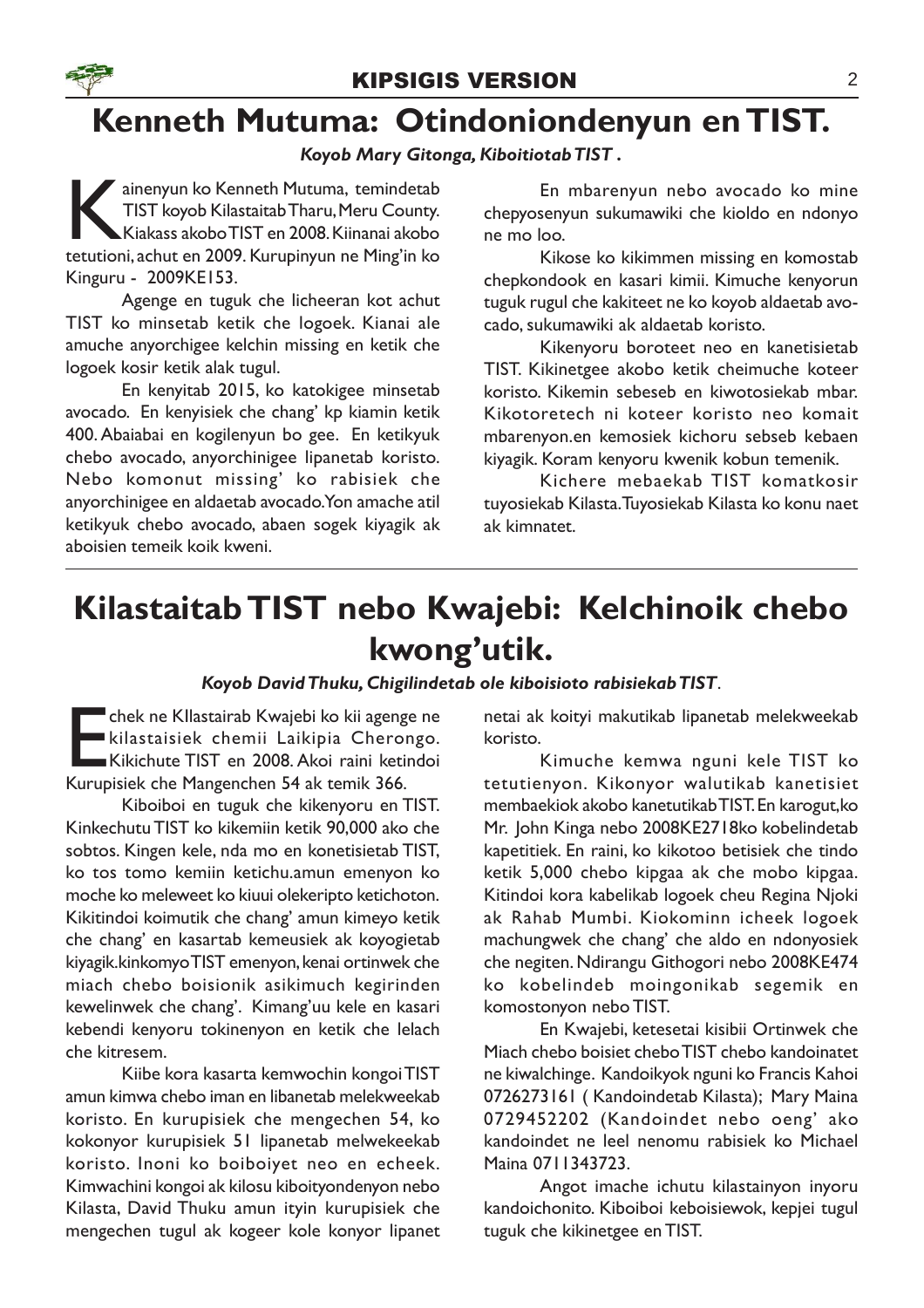# Francis Musembi: Chito ne kikogee koboisiechi biik nebo TIST.

### Koyob Josephine Muasya, Kiboitioab Kilasta nebo TIST.

K ainen<br>Kilasta<br>Mwendi Useo ainenyun ko Francis Musembi kobun Kilastaitab TIST nebo Mamba, en Mahakos County. Aboo Kurupit ne Ming'in nebo

Aa membayat ne tai nebo TIST en emenyon. Kinkekass ak jenai akobo TIST en kenyitab 2016, kinaam keng'alaleen TIST en tuyosiekab kokwet, kanisosiek, ak tuiyosiek alak olon kokinyoru kasatrta kikass komach temik che chang' ako kikinaam kesir biik en TIST.

Asi komuch temik kominn ketik ingochute kurupit ko kikiboisien ng'oliot ne lelen,"Minn ketik kong'teen 'baani'". Amun emenyon ko moche ko meleweet, ko kimakemoche kosir ropta temik en minnsetab ketik an kasarta ne mii ropta.

Kichereech TIST kemiin ketik che terterchinen tuiyiekab kanetisiet. En mbarenyun, atindoi ketik cheu sebesebe, maembe, casuarinas, ak laka che chang'. Kiit nebo komonutiet akobo

minnsetab ketik ne kianetgee ko olekikwochindo loindab ketik kong'eteen ketit akoi ketit, amun en taa ko kiaminne kochilgww aleleen asi ndabegu alak kong'et alak. Kobateen en iman, ko ketik che kimeyo ko kimii komosto agenge ko che kisobcho ko kimii komosta age akichek. Che kisobcho ko kiit kochilgee en elekiiten ak komoiyo amitwok, asista ak tuguk alak, ako kinyolulyo ketichoton. En TIST ko kikinetgee kele kikwochi ketik kobo komonutiet missing'. Ikochin ketik konyor asista ak komuch kochobchige amitwakik, ako momii moyetab beek ak amitwakik ak kou noton korutu ketit en kimnatet ak chametabgee. TIST ko mwoe kole moche ketik komi loindab keldo oeng' en oeng' en ketik ak keldo 3 en 4 en logoek.

En kenyisiekyuk 7 en TIST, ko molilone ako mogere let (makusekong'). Inoni ko tetutiet ne kikekany keny. Angen ale kitesetaa en TIST ako kbendi ketunenii.

# Julius Mbaya: Atete Aatu boisiet en TIST.

Koyob Mary Gitonga, Kiboitiotab Kilasta nebo TIST .

FIST kokwenyun en kenyitab 2015,<br>
en kibagenge ak alikab chaik chebo aylors,<br>
anetgee kiit ne kimakinete en tuiyosiekab<br>
TIST – noton ko imuche ituu boisiet ak boisietab iin koit TIST kokwenyun en kenyitab 2015, en kibagenge ak alikab chaik chebo aylors, anetgee kiit ne kimakinete en tuiyosiekab minnsetab ketik.

Kianai en komo loo ale, en ko mo loo akachini lagokyuk chaik yon kainam komeng'is ak lagokwak. Nebo oeng' ko kianai ale ngobendi kenyisiek, ko imuche komamuch ayai boisietab mbar missing' ak boisionik alak chebo mbar.

Kiit ne imuche kotoreton ak kochomuon okochi lagokyuk mokornotenyun ko minnsetab ketik. Amun en mbarenik che mangenchen en betusiechu, ko kiit ne imuche kokonech kelchinoik ko keyai tetutik che miachen.

Kikokoneech TIST boroindo en yoton.Ako boisie. Lakogyuk nguni ko toche rabisiek en chaik ko ane ak chepyosenyun ketoche rabisiek koyob ketik.Ako chu ko yobu mabret agenge!

Kiinetech TIST akobo keminn ketik che terterchin. En mabrenyun, inyoru ketikab logoek, chebo ndendereek, kerichek, che amitwakikab kiyagik, ako kitile kora koik kwenik.

Ketikab logoek ak ndenderek ko koneech rabisiek che chang' che kiboisien en betusiek tugul en gaa.

Amun lipani TIST ketik tugl en mbarenyon, kenyoru rabisiek che chang' missing' koboto lipanetab koristo.

Raini, kekose ketindoi kimnatet ko kii kapchii. Kigeere betusiekab taa en nyiganatet.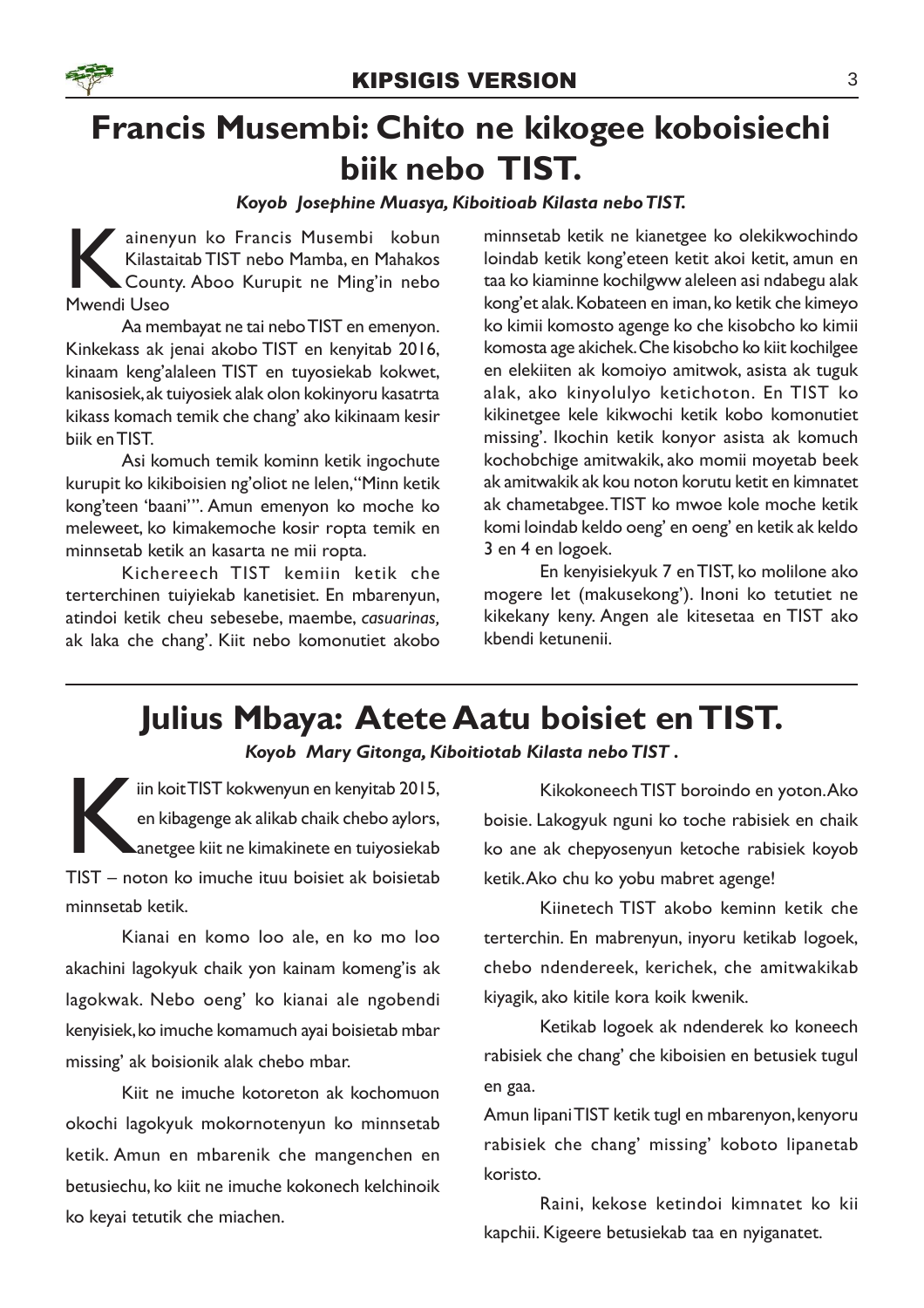### Minet AB'ketik en emet ne ya'mat.

States die Kotese tai en ole yamaat ak ole moginyorunen bek, Kiger komi<br>Kogibche kila ak kila practices che impya, ak kigo otese ta TIST kotese tai en ole yamaat ak ole moginyorunen bek, Kiger komi yomutyet en sobet 'ab ketik. En TIST toretech niton en family nenyon neboTIST kenyorun wolutik cheyachen.

Che isubu ko oratinwek che kimuche keboishen en emotinwek che yomyotin:

- 1. Lewenet 'ab ole ichoben nursery neng'unget ko kit nebo maana. Seedlings koyoche kinde bek yon kagemin. Imuche imin seedlings en ole negit ak kaa asi konyumnyumit kondeet 'ab bek. Kora kimuche iboishen windbreak en kaa koter korito komabar seedlings.
- 2. Preparation ne taa: Chob keringoik 'ab ketik en arawet ageng'e kotomo koit robwek, Toreti inoniton keringoik kochut pek . Yon kagoit robta neta imin ketik .Min ketik ak ikonaam ngungunyek chebo barak kosibu mbolea.
- 3. Yom iboishen oret 'ab harvesting bek 'ab robta, kou negarims ak micro-basins,Asi koitchi ketit beek chechang'. Kora ketik kosobtos zaidi en ole neg'it ak bek.
- 4. Mulching:mulchen ketik yon karimiin . inoniton kobose komoib asista anan ko koristo, beek . Kora yon kogiboishen mbolea che compost kotese rurutik, Lakini en ole miten koik kimuche keboishen rock mulching .
- 5. Agro forestry: ongeyom kinetge , ak keyai agro forestry . Ketik che kagimin en imbarenik kotinye nafasi newon koechegitun kosir che minotin en ole miten osnoshek ak suswek angamun riboksek komye ago nyoru ng'ung'unyek che kororon.
- 6. Chaguan species cherutu en korotinwek che yomyotin. Sanasan ketik chebo komosoton che indeginous ko choton che yechegitun kosir igo.Ketik cheu Melia, Acacia seyal, ak Muuuku (Terminalia brownii).
- 7. Rib ketik che miten en inguni ak itoret icheget koregenereten . Ketichuton kogimen , ago ichek komuche kosobcho ogot en betushek che momiten robwek. Konu ichek seeds che kimuche kenyor en oret ne nyumnyum ak uronok.
- 8. Raised seedbeds anan ko sunken seedbeds komuche kotoret. Yon kogichob seedbed ne kitogos , kenyoru seedlings che kimen , so ingunon kosobtos. Kora kotoreti seedlings koyechegitun en petit agoik che kimen . lakini seedbed ne sunken komuche kora kogararan angamun tere asista komabar seedlings . En komositon ibwaat iwisowisi seedlings asi mochut tigitik ngweny, tun kowechok yon kisibto.

Ongeboishen practice che kitinye, ak keendelezan oratinwechuton asi kenyorun rurutik ak koyet TIST en komoswechok.

# TIST koristab mugaret.

Wenkimin ketik konyoru koboisien koristo<br>noton yaa (CO2) korisiton ko agenge en<br>chekiguren (greenhouse gases), en niton<br>kotere burgeyetab nguwotut en soet asi konyor enkimin ketik konyoru koboisien koristo noton yaa (CO2) korisiton ko agenge en chekiguren (greenhouse gases), en niton burgeyet neo ng'uwotut, mwoe ng'omutik kole kigoet burgeyet en emet ako magararan weche emet en niton koweche emet, eniton koweche emet amun emotinwek alak komuche koet robta mising, bitu kameusiek anan ko melewet, bitu koristo neyaa yon koboisien karisiek mwanik, kou makaa (nesek) amun ketik koboisien koristo kobose chongitab korisuwek chemi soet, moche anyun seregali ak emotinuwek cheboisein (industries) kobos koristo neyaa asi nguwotut borgeiyet neyomegei.

En koitikab ketik chebo TIST koiti ak kobimoni toltolitab ketik asi komuch konai kole tiana koristo negobosien ketit, kobunisiek ak seregali kwole koristo neya ak koliban ketik ak kobos korisoton.

Nyolche ko kibo imanit ak chelitit en koitetab ketik asi kimuch kiyanten, ye ka kenyoru rabisiek komuche kurubit koboisien komnye ak konam koyai tuguk alak che komagotinye, kurubisiek kelibochin \$20 chebo ketik 1000 en kenyit (kogerge ak 1.80ksh.) En ketit ne sobe, nyorunen kelchil temik kosir olik amun chechuak ketik.

Membaekab karaba kilasta en laikipia county komiten tuiyet en arawanik konye.

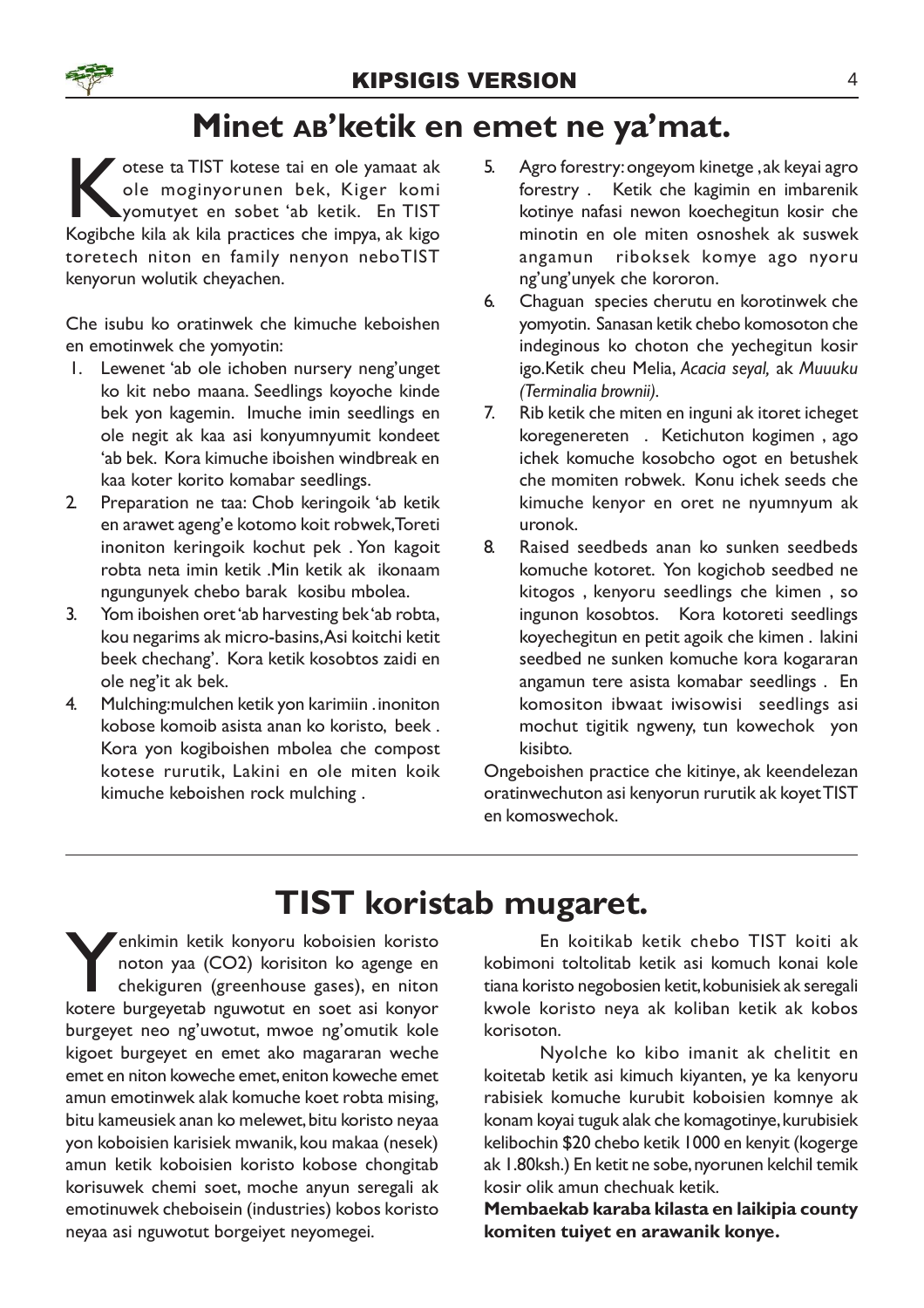

# Temikab TIST kotinye naet agobo burgeiyetab nguony ak waletab itondab emet.

N gen che chang en temikab TIST agobo niton. Kigechil niton temik en konetisiosiek ak seminars ak en tuiyosiekab kilasta koguiyo agobo burgeiyetab emet, ak nee nebitu agobo niton ne oret negimuche keposen. Kitinye ak kenyoru koimutik en betusiek tugul. Koborunet netai ko kirobon robta El Nino en 1998 ne kibut emet ak let konyo kemeut, kibitz kora koristo neo missing en 2004 nito ko koborunetab waletab emet. Kibit en emet; kosib kochotio koikab beek en Mt. Kenya amun en burgeiyet ne kibitz en emet; kosib ko kobetio anan rorunetab amitwogik ene emet, kotenyo beek en kondametusiekab beek ak anagei chechang chegitok.

En arawani ketinye asi komuch koguiyo biik agobo burgeiyetab emet ak walletab emet komie. Kitinye ororunetab chuton tugul asi iguiye ile tos imuch kotoret.

### Ne anyun burgeiyetab emet?

Burgeiyab emet kogochin nguwondet koet missing burgeiyet, niton kogochin emet konyor wallet. Ye eet mat en emet komuch kowal orowekab robta, koriswek che gimen, kotesak beek en nyanchosiek, lo mabit omitwogik, koseretio ketik, tiongik ak biik. Ye ngalal ngomotik agopo niton bo waletab emet kotinygei ak burgeiyetab emet; niton kotinyegei ak boisionikab biik missing ko agobo itondab emet ko bitumen niton.

### Tos tesosei mat en emet?

Ee amun en kenyisiek 100 chegogopata kogitesak 1 <sup>0</sup>c. Tinye ngomotik kole eng bosionikab biik che

yoe kogochin ngwoindut koet mat. Niton kounetab mwanik chegitom kepoishen, petro, koristo nemiten ak koluletab keti, ribetab emet ne mayamat.

### Tos tinye koriswek alak?

Niton keguren kotab kurwek amun miten en nguony koriswek che terotin kou carbon dioxide nitrous oxide, sulphur dioxide, mitane trap energy koyob asista. Olepitunen korisi ya (carbon ) kotiletab timwek, koristo ne yopu factorisiek karisiek, nesek ak beletab osnosiek.

#### Ne ngoiyondit ne konu burgeyetab emet?

- · Konu kotesak ongatet en ye mamiten beek.
- · Konu kotesak mionwek kuo eset.
- · Amun igochin kalyangik che ibu eset kochanga, komuchi kebek biik che chang.
- · Konu koet bananda en biik amun ye kaet mat, komuchi komabiit omitwogik missing ko korotinwek chemiten oretab asista.
- · Konu kobit oliet ab omitwogik. Kwo barak missing amun rorunet.
- · Ye tiny timwek ak osnosiek kobitu kobetio beek en tulonok, komagenyoru beek che kimuchi keboisien en imbarenik, kobetio omituokik, komagenyoru stimet ak beek en korik ak en townisiek.
- Biik che chang komosiche mengotosiek en maranetab neek.